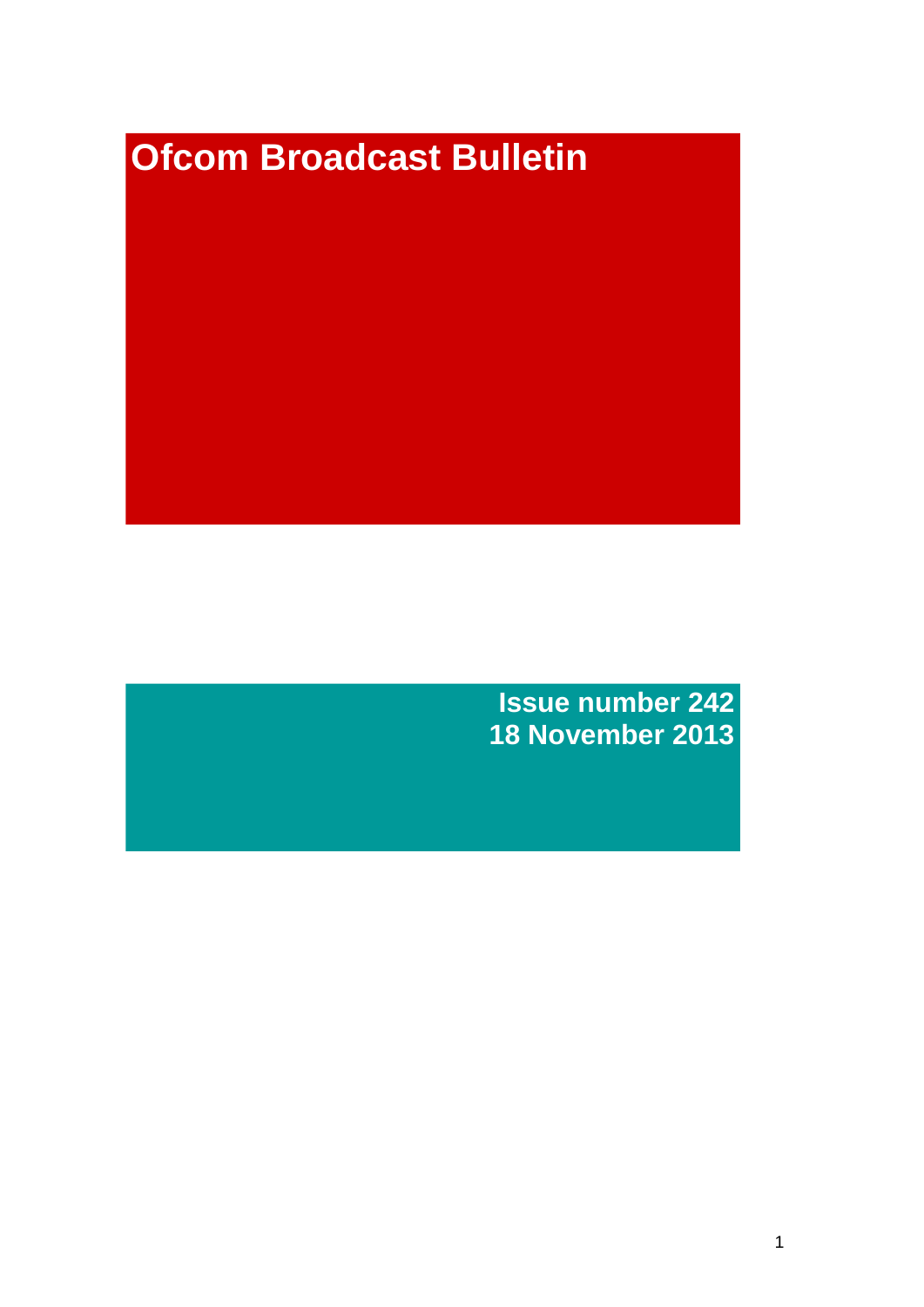# **Contents**

| Introduction                                                                                         | 3  |
|------------------------------------------------------------------------------------------------------|----|
| <b>Standards cases</b>                                                                               |    |
| In Breach                                                                                            |    |
| <b>Preparing Hajj 2013</b><br>ATN Bangla, 3 May 2013, 21:30 and 17 May 2013, 22:30                   | 5  |
| <b>Retention and production of recordings</b><br>Controversial TV, 1 to 31 July 2013, 06:00 to 21:00 | 12 |
| Resolved                                                                                             |    |
| <b>Coverage of Andover Business Fair</b><br>The Breeze (Andover), 6 September 2013, 15:45            | 14 |
| <b>Advertising Scheduling cases</b>                                                                  |    |
| In Breach                                                                                            |    |
| <b>Advertising minutage</b><br>Rishtey, 7 June 2013, 15:00 and 15 June 2013, 21:00                   | 15 |
| <b>Broadcast Licence Condition cases</b>                                                             |    |
| Broadcasting licensees' late and non-payment of licence fees                                         | 17 |
| <b>Fairness and Privacy cases</b>                                                                    |    |
| <u>Upheld</u>                                                                                        |    |
| <b>Complaint by A Coole Electrical Limited</b><br>Calendar News, ITV (Yorkshire), 7 June 2013        | 19 |
| <b>Not Upheld</b>                                                                                    |    |
| <b>Complaint by Mr Gary Ireland</b><br>Emergency Bikers (and trailer), Channel 5, 24 April 2013      | 24 |
| <b>Other Programmes Not in Breach</b>                                                                | 30 |
| <b>Complaints Assessed, Not Investigated</b>                                                         | 31 |
| <b>Investigations List</b>                                                                           | 38 |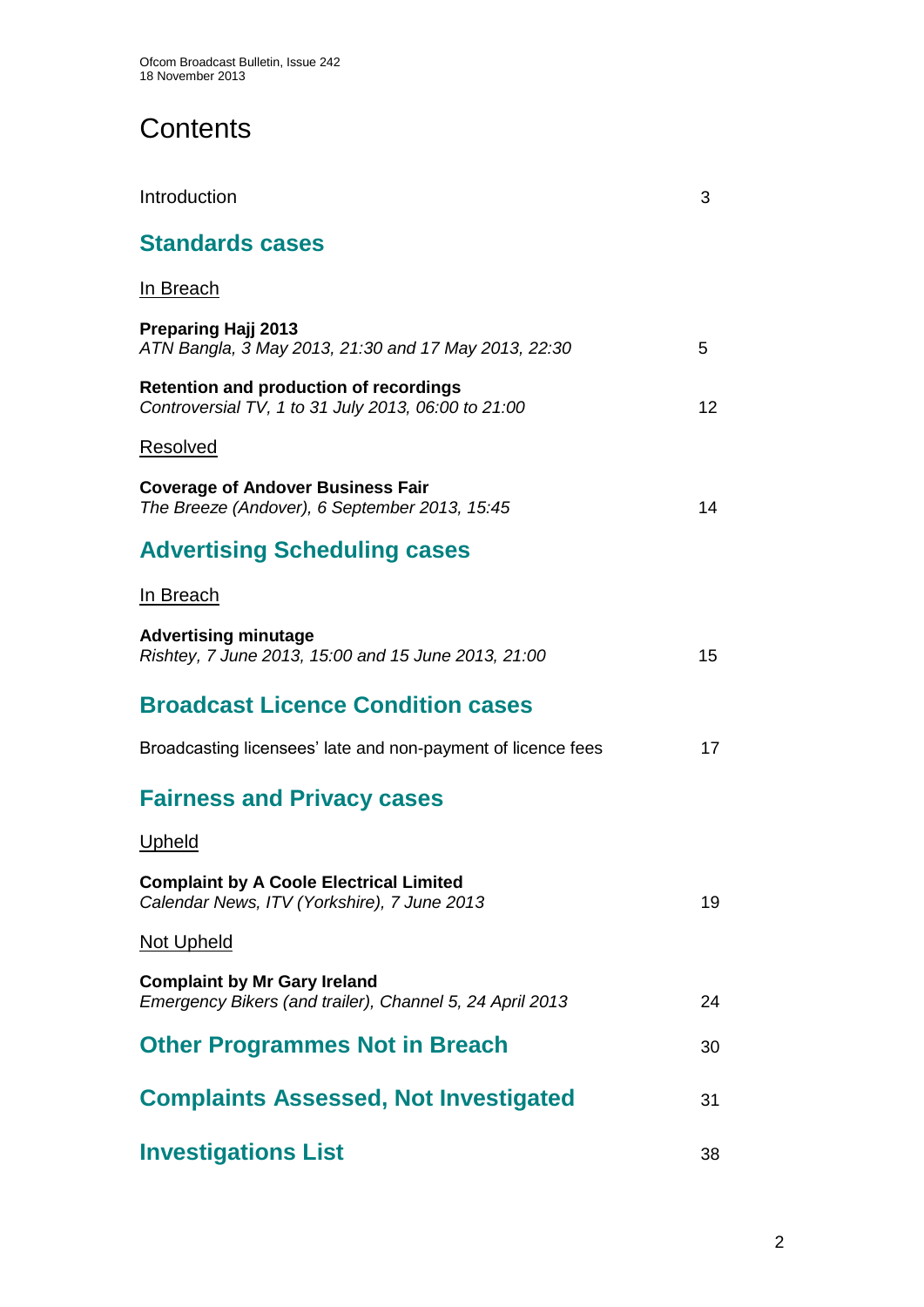# Introduction

Under the Communications Act 2003 ("the Act"), Ofcom has a duty to set standards for broadcast content as appear to it best calculated to secure the standards objectives<sup>1</sup>. Ofcom must include these standards in a code or codes. These are listed below. Ofcom also has a duty to secure that every provider of a notifiable On Demand Programme Services ("ODPS") complies with certain standards requirements as set out in the  $Act<sup>2</sup>$ .

The Broadcast Bulletin reports on the outcome of investigations into alleged breaches of those Ofcom codes below, as well as licence conditions with which broadcasters regulated by Ofcom are required to comply. We also report on the outcome of ODPS sanctions referrals made by ATVOD and the ASA on the basis of their rules and guidance for ODPS. These Codes, rules and guidance documents include:

- a) [Ofcom's Broadcasting Code](http://stakeholders.ofcom.org.uk/broadcasting/broadcast-codes/broadcast-code/) ("the Code").
- b) the [Code on the Scheduling of Television Advertising](http://stakeholders.ofcom.org.uk/broadcasting/broadcast-codes/advert-code/) ("COSTA") which contains rules on how much advertising and teleshopping may be scheduled in programmes, how many breaks are allowed and when they may be taken.
- c) certain sections of the [BCAP Code: the UK Code of Broadcast Advertising,](http://www.bcap.org.uk/Advertising-Codes/Broadcast-HTML.aspx) which relate to those areas of the BCAP Code for which Ofcom retains regulatory responsibility. These include:
	- the prohibition on 'political' advertising:
	- sponsorship and product placement on television (see Rules 9.13, 9.16 and 9.17 of the Code) and all commercial communications in radio programming (see Rules 10.6 to 10.8 of the Code);
	- 'participation TV' advertising. This includes long-form advertising predicated on premium rate telephone services – most notably chat (including 'adult' chat), 'psychic' readings and dedicated quiz TV (Call TV quiz services). Ofcom is also responsible for regulating gambling, dating and 'message board' material where these are broadcast as advertising<sup>3</sup>.
- d) other licence conditions which broadcasters must comply with, such as requirements to pay fees and submit information which enables Ofcom to carry out its statutory duties. Further information can be found on Ofcom's website for [television](http://licensing.ofcom.org.uk/tv-broadcast-licences/) and [radio](http://licensing.ofcom.org.uk/radio-broadcast-licensing/) licences.
- e) rules and guidance for both [editorial content and advertising content on ODPS.](http://www.atvod.co.uk/uploads/files/ATVOD_Rules_and_Guidance_Ed_2.0_May_2012.pdf) Ofcom considers sanctions in relation to ODPS on referral by the Authority for Television On-Demand ("ATVOD") or the Advertising Standards Authority ("ASA"), co-regulators of ODPS for editorial content and advertising respectively, or may do so as a concurrent regulator.

[Other codes and requirements](http://stakeholders.ofcom.org.uk/broadcasting/broadcast-codes/) may also apply to broadcasters and ODPS, depending on their circumstances. These include the Code on Television Access Services (which sets out how much subtitling, signing and audio description relevant

<sup>1</sup>  $1$  The relevant legislation is set out in detail in Annex 1 of the Code.

 $2$  The relevant legislation can be found at Part 4A of the Act.

 $3$  BCAP and ASA continue to regulate conventional teleshopping content and spot advertising for these types of services where it is permitted. Ofcom remains responsible for statutory sanctions in all advertising cases.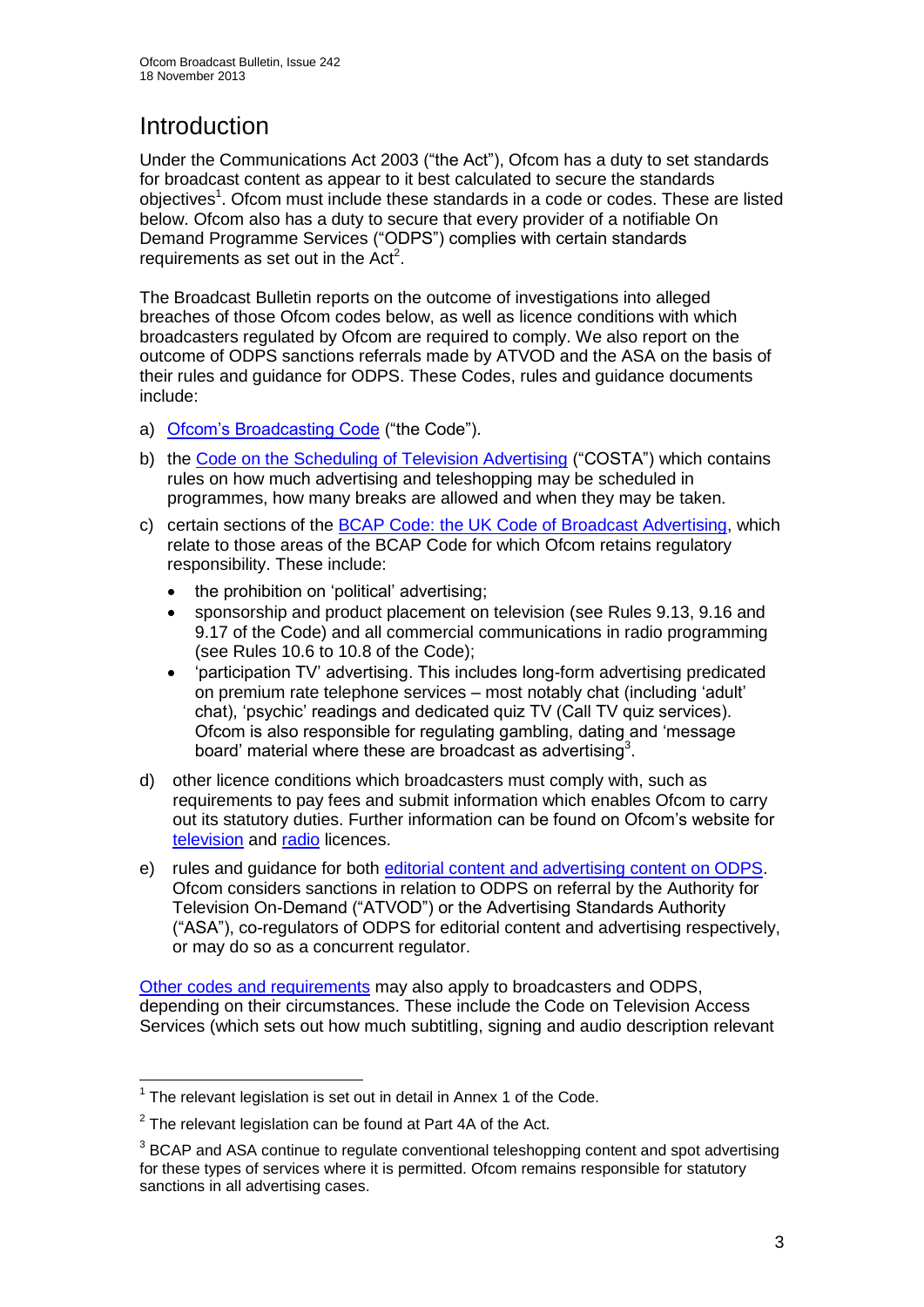licensees must provide), the Code on Electronic Programme Guides, the Code on Listed Events, and the Cross Promotion Code.

**It is Ofcom's policy to describe fully the content in television, radio and on demand content. Some of the language and descriptions used in Ofcom's Broadcast Bulletin may therefore cause offence.**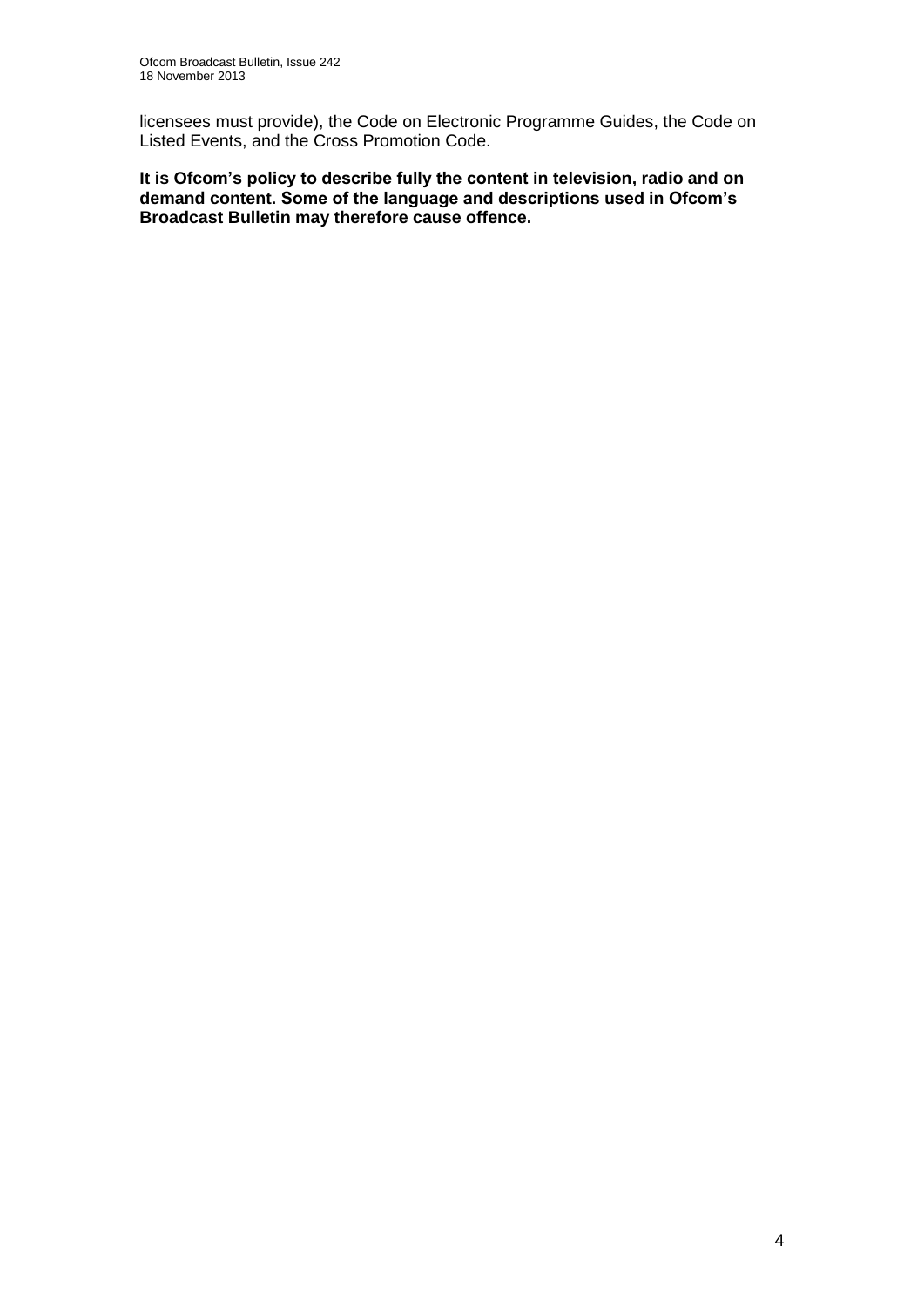# **Standards cases**

## **In Breach**

## **Preparing Hajj 2013**

*ATN Bangla, 3 May 2013, 21:30 and 17 May 2013, 22:30*

## **Introduction**

ATN Bangla is a news and general entertainment channel broadcast in Bengali and serving a Bangladeshi audience. The licence for ATN Bangla is held by ATN Bangla UK Limited ("ATN Bangla" or "the Licensee").

A complainant drew Ofcom's attention to two editions of a programme that discussed the Muslim pilgrimage of Hajj. The complainant objected that the programmes appeared to be promoting a travel company, Bismillah Hajj & Umrah Services ("Bismillah").

The discussion within the programmes was predominantly in Bengali with some English. Ofcom commissioned an independent translation. The text displayed in the programmes was in English.

The programmes were sponsored by Bismillah and carried sponsorship credits.

In both programmes religious and travel aspects of pilgrimage were covered by a presenter, Sheikh Ahmed Hamidi, with guests. In the edition of 3 May 2013 there were two guests, one of whom was a representative of Bismillah, Mr Mohammad Mizanur Rahman Tipu. The other guest in the programme of 3 May 2013 was a Muslim cleric.

Of the five guests in the programme of 17 May 2013 none was connected with Bismillah.

The programme of 3 May 2013 included many questions to, and comment from, the Bismillah representative about the company, its services and its experience. In particular the following matters were discussed:

 $\bullet$  the identity of the sponsor and its representative – for example:

Presenter: *"Today's programme is sponsored by Bismillah Hajj Group, Bismillah Hajj and Umrah Service. We have invited one of them and his name is Mr Mizanur Rahman Tipu. I thank you brother Tipu for accepting our invitation and coming to this programme today"*;

- $\bullet$  the reasons for the company's sponsorship of the programme for example:
	- Tipu: *"We have sponsored this programme to create awareness among Muslims. A person goes to perform Hajj once in a lifetime. The programme is about how he/she will do it perfectly, that's why this programme has been sponsored from the company. Muslims will benefit from this programme"*;
- $\bullet$  the company's licensed status for example: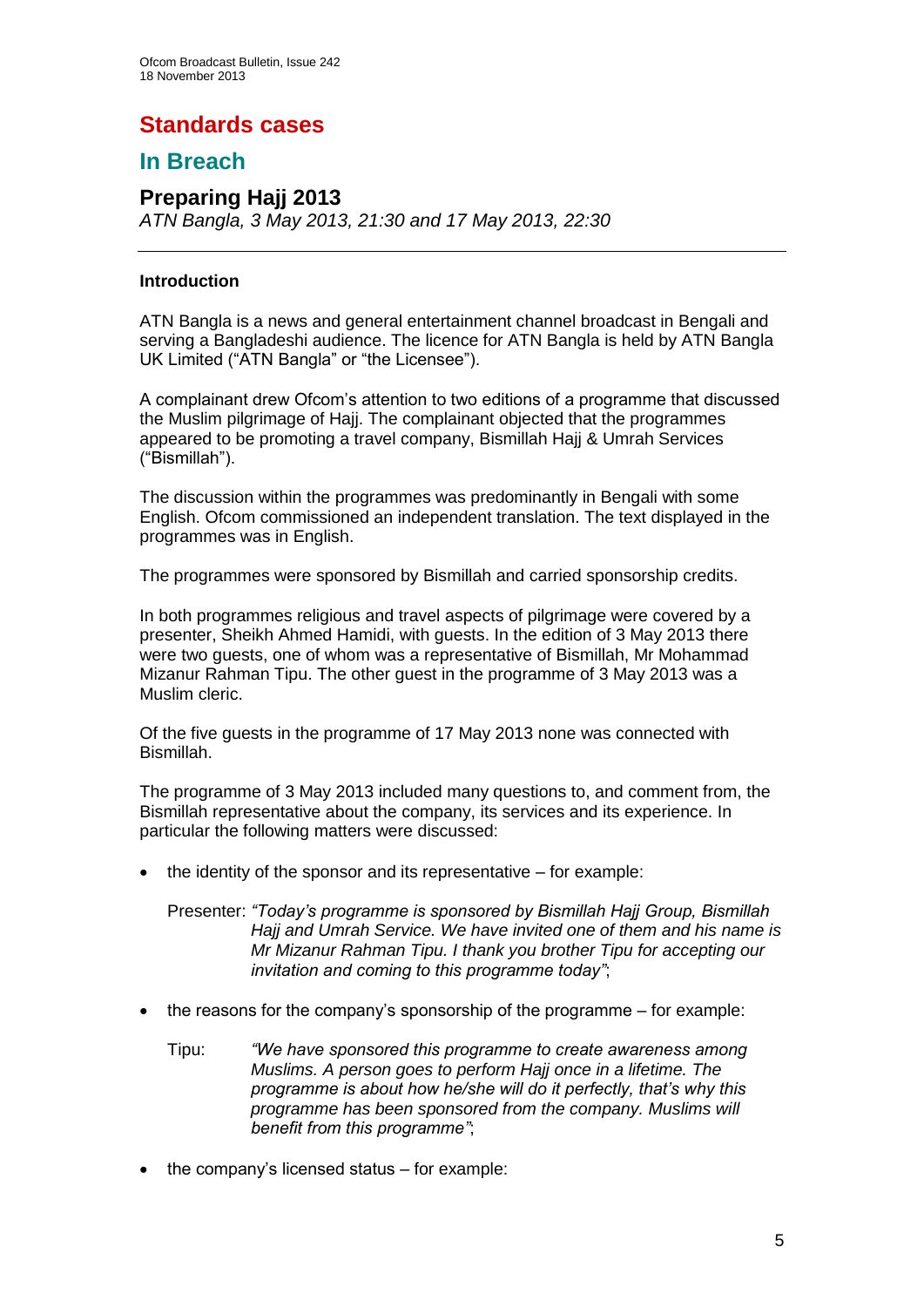Presenter: *"First I would like to ask whether you have a licence".*

- Tipu: "*Once I had a Hajj licence. I bought a licence from Mr Barkat two years ago, which has a quota for 400 travellers"*;
- the travel packages available for example:
	- Tipu: *"Our other package is 2-3 miles away* [from Kaaba in Mecca]*. Last year, I had a bad experience with this package. I do not want to hide anything and would like to explain this package. If I take an apartment in* [indistinct]*, it's a problem because there is one bathroom for every two rooms. Some people do not like it. Some people went to Hajj with this package last year.*

*But our 5\* package is excellent. I have a Swiss hotel and Khozama award winning hotel with this package. But the other package, Shifting*  [indistinct] has one bathroom for 12-13 people. It was really hard last *year. This year I have changed that and have taken en suite rooms, so people do not have to suffer. I am telling this from my own experience."*;

- details of accommodation, including amenities and distances from holy sites for example:
	- Tipu: *"People under our general package will be able to reach Kaaba in 5-6 minutes. The distance from Kaaba is 300 metres. However, if there is a traffic jam and it takes half an hour to go to Kaaba, I will not be able to do anything. We say 5-6 minutes based on 300 metres distance. In Medina, we have hotels about 100 metres away (from the grave of prophet Muhammad (peace be upon him)). It takes 2-3 minutes to reach the prophet's grave from our hotels.*

*We have another package, a 5\* package, for both Mecca and Medina. This package is for rich people."*;

- matters that are the responsibility of the company or of the traveller for example:
	- Presenter: *"Do you take responsibility for everything from beginning to end, when a person performs Hajj through your company?"*
	- Tipu: *"We take all responsibility for a person from start to finish of his journey from and to Heathrow airport. However, if his/her money is lost, we are not responsible for that. If he/she keeps his/her money with us for safety, then we are responsible."*;
- $\bullet$  the age of the company for example:
	- Presenter: *"How many years have you been operating Bismillah Hajj and Umrah Services?"*
	- Tipu: *"We have been operating Bismillah Hajj and Umrah Services since 2004"*;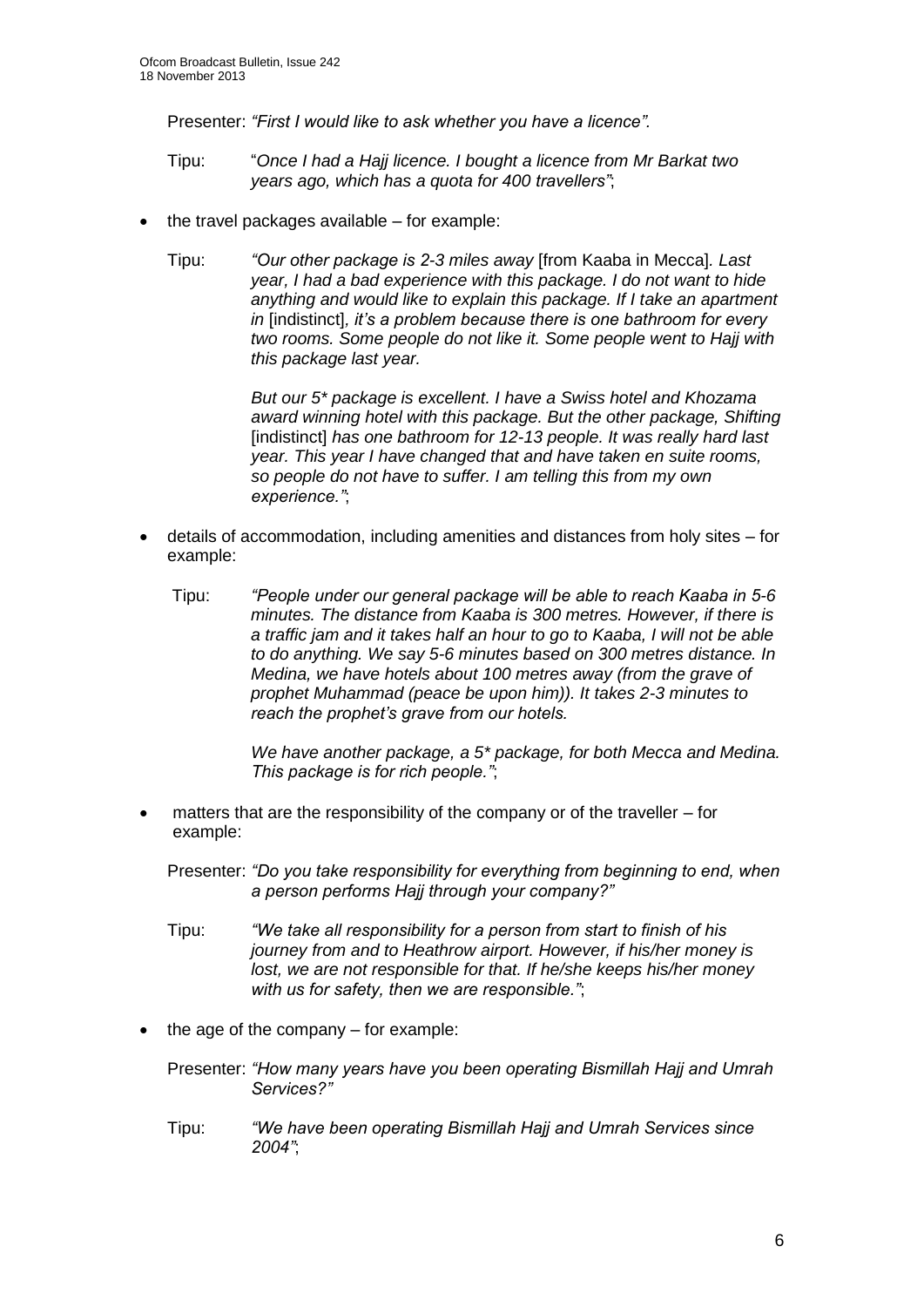how many people the company took on pilgrimage last year – for example:

Presenter: *"How many people performed Hajj through your company last year?"*

- Tipu: *"All praise be to Allah, it is a large number. Last year 480 people performed Hajj through our company. Although we had a quota for 400 people, we took 80 people to Hajj from another company."*;
- how many complaints had been received by the company, and why for example:

Presenter: *"Please honestly tell me for my viewers, how many people have complained about your service/arrangements."*

- Tipu: *"None from our standard package complained about our service. However, as I told you earlier, our other package Shifting [indistinct] was not a good experience for us. It was a package with a shared bathroom for every two rooms. We received 40 complaints from the people who went Hajj with this package. It is about 25%. However, we informed them about our facilities in this package earlier and they realised. Had we not informed them earlier, it would not have been right. Even the bathroom sharing was not a problem; the main problem was the disruption of the water supply as the motor stopped working all of a sudden. It took four hours to repair the motor which was not in my control."*;
- the company's pricing policy, and in particular how prices rise towards Ramadan – for example:
	- Tipu: *"Places with good packages are finished by Ramadan. The prices then go high. I do not know about other companies, but we keep our prices cheaper at the beginning as a lot of money is needed to make arrangements. We have to spend money for hotel and flight booking and therefore we release some packages at a discount rate at the beginning. We then increase the price of a package slowly…"*;
- religious guidance available on the tours for example:
	- Tipu: *"Yes, we have one scholar with us, Mr Hafiz Maulana Yoursuf, the Imam of the Levton Nur Islam Mosque. Each year an Alim Iteacherl. well versed in English, also remains with us. Most of our clients are from Gujrat and Pakistan. We have a limited number of Bengali clients as they* [Bengalis] *are not well off enough to perform Hajj. Some rich Bengalis go to Hajj with other organisations as they do not know about us yet."*; and
- the company's growth and success for example:
	- Tipu: *"When I started, 40 people went to Hajj with us, next year the number rose to 70. The following year 135 people went to perform Hajj with us, the following year 250 people and the following year 480 people went to perform Hajj with us. The number increased continuously. If the pilgrims were unhappy, the number would not have increased."*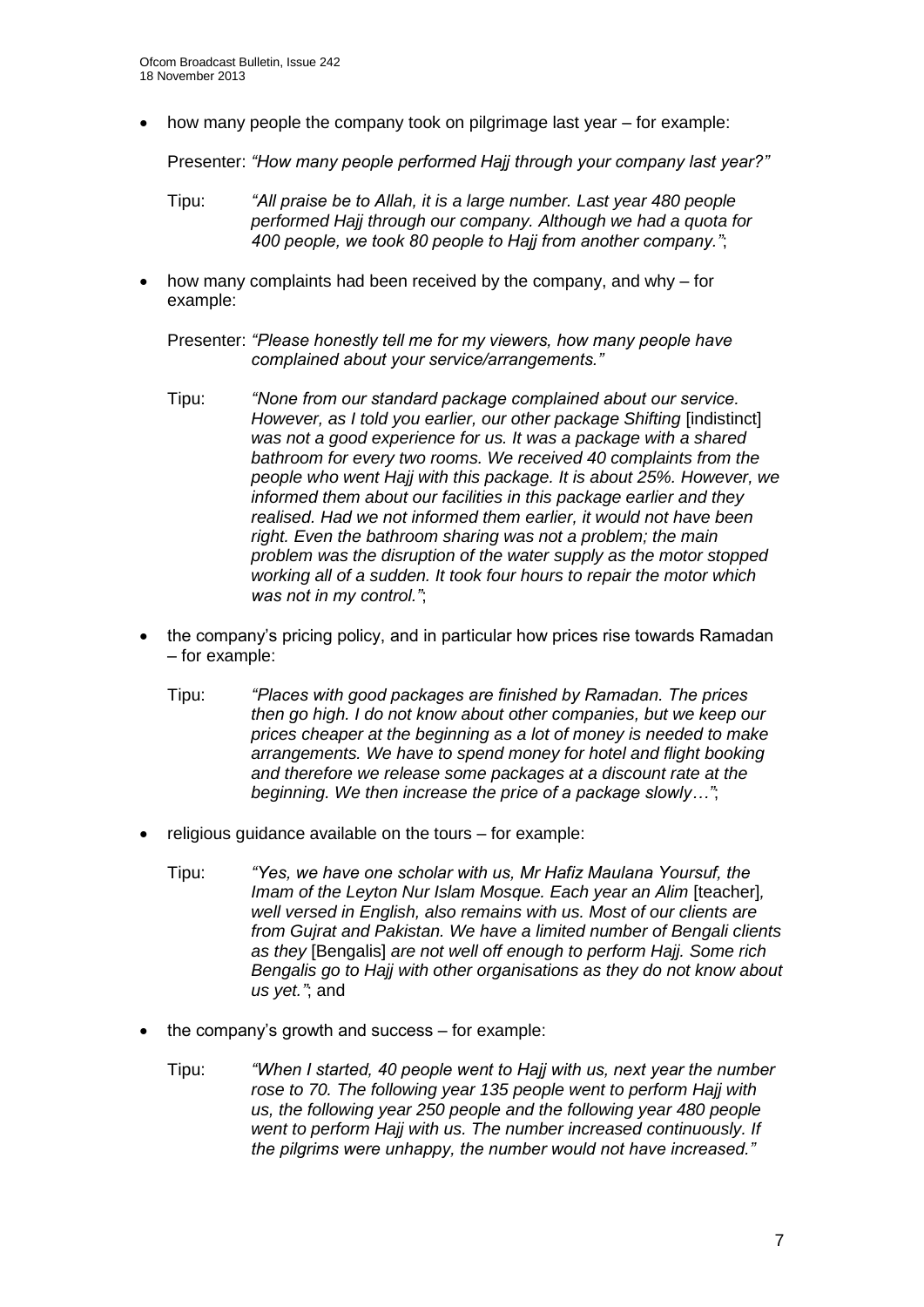The programme of 17 May 2013 also contained testimonials about the ease, speed, efficiency and general high standards of the sponsor's service. For example:

- *Guest: "I contacted one of my colleagues, brother Shahed, a councillor, and asked him the name of the travel agency he used to go to perform Hajj as he admired them a lot. He told me the name of the travel agency. I called the owner of the agency that Saturday afternoon. He gave me a lot of confidence and asked me to take my passport to him within 20 minutes and assured me that the Visa would be ready by next Wednesday. It was very quick."*
- *Presenter: "Which travel agent?"*
- *Guest: "The name of the Travel agency was 'Bismillah'…My friend Shahed told me that there would not be any problem with that travel agency and that they would fulfil their commitments. I can honestly say that I took my mental preparation and went to Umrah with my child. The wonderful company pricked up us from Jeddah and provided us a beautiful car. They helped us with their staff…They provided me their guide and he was there, I guess, to assist me…I did not need any support but he was fantastic."*

The Code makes clear<sup>1</sup> that, with the exception of the sponsorship credits, any reference to a sponsor that appears in a sponsored programme as a result of a commercial arrangement with the broadcaster, the programme maker or a connected person will be treated as product placement and must comply with Rules 9.6 to 9.14.

Ofcom therefore considered that the programmes raised issues warranting investigation under the following Code rules:

- Rule 9.9: "References to placed products, services and trade marks must not be promotional."
- Rule 9.10: "References to placed products, services and trade marks must not be unduly prominent."
- Rule 9.14: "Product placement must be signalled clearly, by means of a universal neutral logo, as follows:
	- a) at the beginning of the programme in which the placement appears;
	- b) when the programme recommences after commercial breaks; and
	- c) at the end of the programme."

We therefore asked the Licensee for its comments on how the material complied with these rules.

## **Response**

1

The Licensee told us:

"If you carefully consider the content of the programme on 17 May, it would become clear that the ATN Bangla UK did not promote the sponsor of this particular programme. Rather, we invited a cross section of people to talk about their

 $1$  See part two of the note immediately above Rule 9.15 in Section Nine of the Code.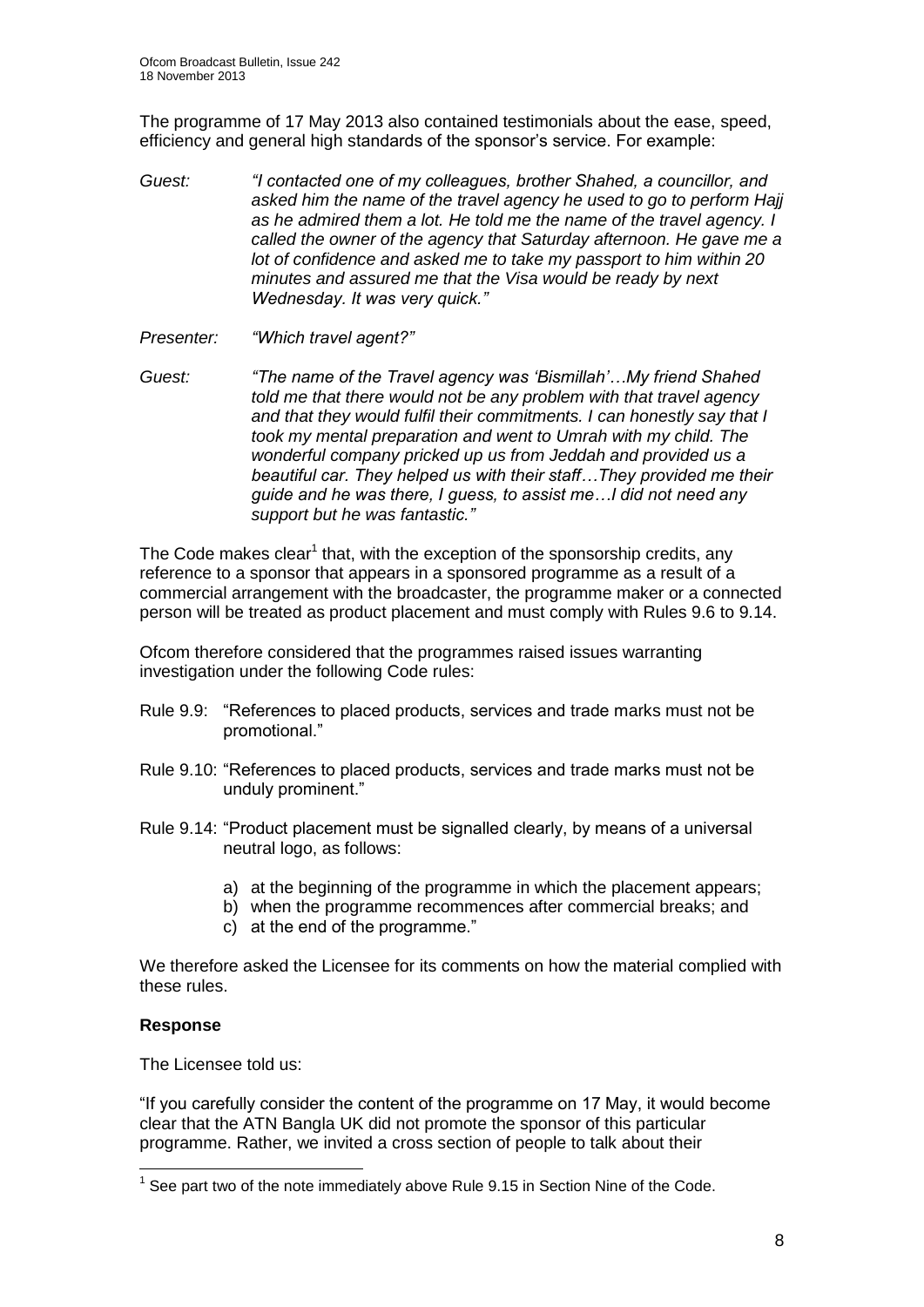experiences and desire in relation to the Holy Hajj tour in general. However, one of the guests expressed that he was 'happy' with the service being offered by Bismillah Hajj and Umrah Services."

ATN Bangla said that the programme of 17 May 2013 contained generic discussion of Hajj and Umrah services and there had been no intention to promote the particular sponsoring company.

The Licensee told us that the programme of 3 May 2013 required some specific information to be given including accommodation, food, overall costing etc. In order to address all those matters, ATN Bangla said, it was, "reasonably important to accommodate someone in the programme who has been involved in this particular trade".

## **Decision**

Under the Communications Act 2003 (as amended), Ofcom has a statutory duty to set standards for broadcast content as appear to it best calculated to secure specific standards objectives, including "that the international obligations of the United Kingdom with respect to advertising included in television and radio services are complied with".

Article 19 of the EU Audiovisual Media Services Directive ("the AVMS Directive") requires, among other things, that television advertising is kept visually and/or audibly distinct from programming. The purpose of this is to prevent programmes becoming vehicles for advertising and to protect viewers from surreptitious advertising. Further, Article 23 of the AVMS Directive requires that television advertising is limited to a maximum of 12 minutes in any clock hour.

Both the AVMS Directive and the Communications Act 2003 (as amended) require that:

- programmes containing product placement shall not directly encourage the purchase or rental of goods or services, in particular by making special promotional references to those goods or services;
- programmes containing product placement shall not give undue prominence to the products, services or trade marks concerned; and
- viewers are clearly informed of the existence of product placement in programmes; and surreptitious advertising is prohibited.

Among others, Rules 9.9, 9.10 and 9.14 of the Code reflect these requirements.

## Rules 9.9 (no promotion of placed products) and 9.10 (no undue prominence of placed products)

As is made clear in the Code and above, any reference to a sponsor that appears in a sponsored programme as a result of a commercial arrangement with the broadcaster, the programme maker or a connected person will be treated as product placement. Because Bismillah sponsored these programmes, the references to it during these programmes amounted to product placement. Rules 9.9 and 9.10 therefore applied.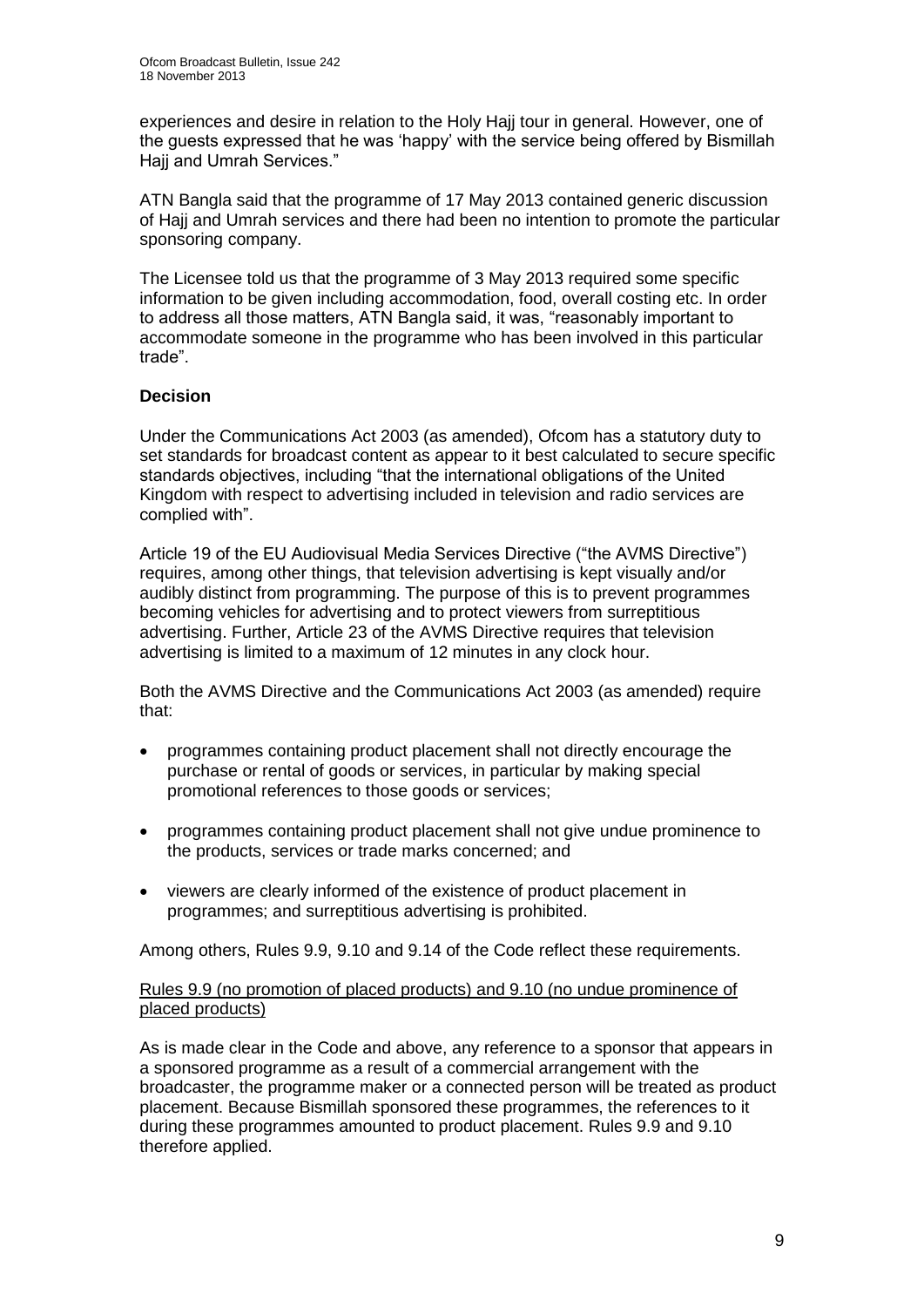Having considered carefully the Licensee's submissions on the question of promotion and prominence, Ofcom concluded that the inclusion of discussion of the sponsor's activities, and the nature of the discussion, was very clearly promotional in both of the programmes.

As noted in the Introduction above, where example quotes from the programme are given, the discussion in the programme of 3 May covered:

- the identity of the sponsor and its representative;
- the reasons for the company's sponsorship of the programme:
- the company's licensed status;
- the travel packages available;
- details of accommodation, including amenities and distances from holy sites;
- matters that are the responsibility of the company or of the traveller;
- $\bullet$  the age of the company;
- how many people the company took on pilgrimage last year;
- how many complaints had been received by the company, and why;
- the company's pricing policy, and in particular how prices rise towards Ramadan;
- religious guidance available on the tours; and
- the company's growth and success.

The discussion in the programme of 17 May 2013 contained testimonials about the ease, speed, efficiency and general high standards of the sponsor's service.

In Ofcom's view, these detailed references to the sponsor's services and the benefits to customers using those services could not be justified editorially. This was particularly the case during the programme of 3 May 2013 in which the sponsor's representative was featured, discussing its services extensively and in positive terms.

The nature and extent of promotion and exposure for the company was such that Ofcom considered that both programmes gave the sponsor undue prominence and promoted it.

Both the programmes of 3 May and 17 May 2013 were therefore in breach of Rules 9.9 and 9.10.

## Rule 9.14 (product placement must be signalled)

We noted that the Licensee made no comment about this rule. As is explained in the Introduction section, the Code makes clear that, with the exception of sponsorship credits, references to sponsors in the programmes they sponsor are treated as product placements.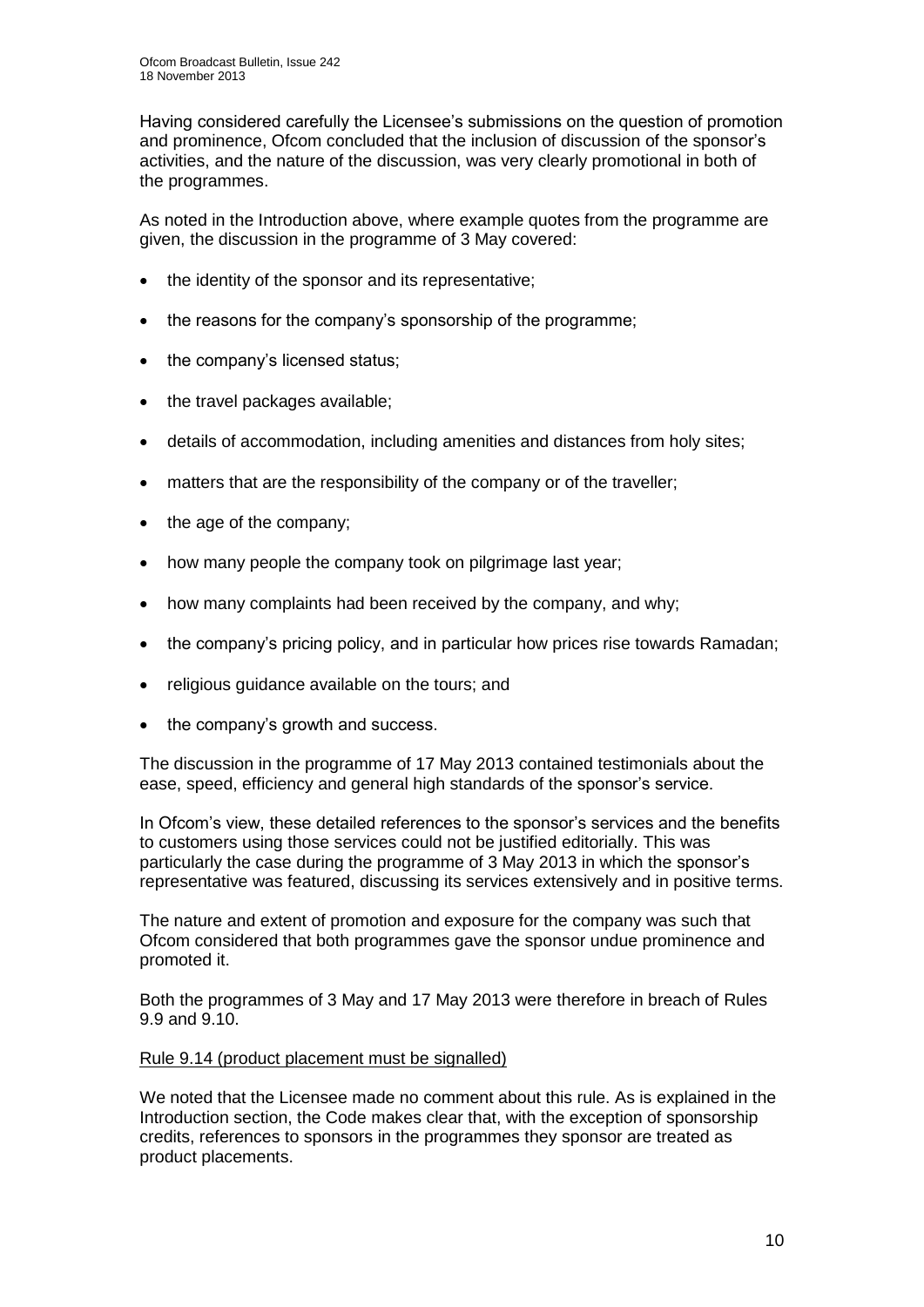Rule 9.14 applies to programmes (including films made for cinema) produced or commissioned by the provider of the television programme service or any person connected with that provider. In this case the programme had been made by the Licensee. Rule 9.14 did therefore apply.

This rule provides that the universal product placement logo<sup>2</sup> is displayed (a 'P' symbol) at the beginning and end of a programme that contains product placement, and when the programme begins again after a commercial break.

No logo was used in either of the programmes.

Both the programmes of 3 May and 17 May 2013 were therefore in breach of Rule 9.14.

Ofcom noted that this is the second case this year involving programming promoting travel to the Hajj<sup>3</sup>. Ofcom therefore cautions licensees very strongly about the inclusion of commercial travel and other services in programming covering Hajj and other religious festivals and duties.

## **Breaches of Rules 9.9, 9.10 and 9.14**

<sup>3</sup> Ofcom's Finding is available at: <http://stakeholders.ofcom.org.uk/binaries/enforcement/broadcast-bulletins/obb234/obb234.pdf>

<sup>1</sup>  $2$  Guidance on the form, size and duration of the logo can be found in Annex 1 of Ofcom's Guidance to Section Nine of the Code at: <http://stakeholders.ofcom.org.uk/binaries/broadcast/guidance/831193/section9.pdf>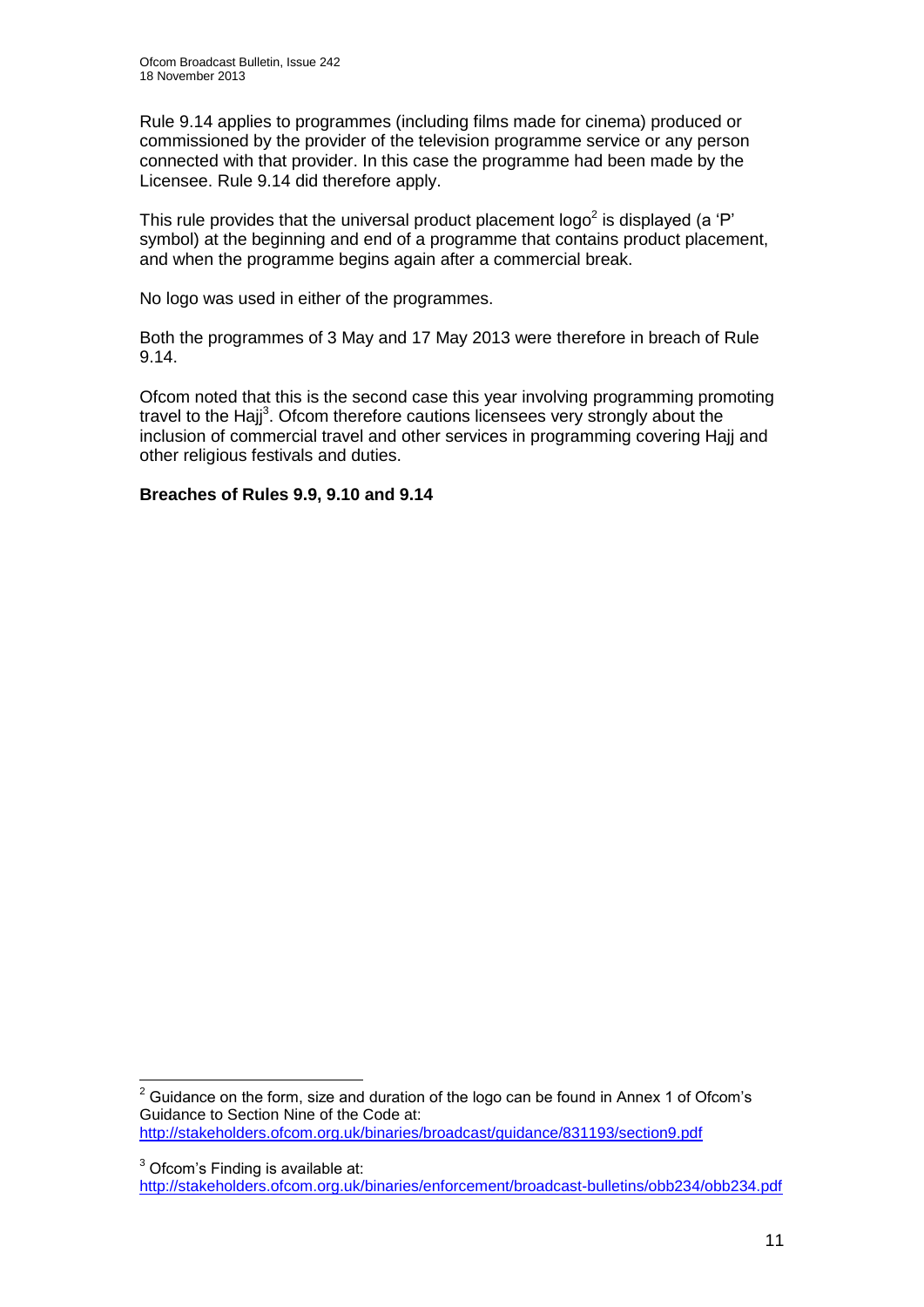# **In Breach**

## **Retention and production of recordings**

*Controversial TV, 1 to 31 July 2013, 06:00 to 21:00*

## **Introduction**

Controversial TV was a general entertainment channel aimed at adults that until 30 August 2013 was broadcast on digital satellite. The licence for that service was, and is still, held by Edge Media TV Limited ("Edge Media" or "the Licensee").

#### Chronology of events

Ofcom received a complaint about offensive language and sexual content in the programme *Jongleurs* broadcast on Controversial TV between 18:00 and 20:00 on 16 July 2013 ("Programme A").

Ofcom requested a recording of Programme A from the Licensee. In response the Licensee said that the programme the complainant had identified had not been scheduled for broadcast at the time stipulated. As Ofcom had already been advised by the complainant that the programme had been broadcast despite the fact that it had not appeared in platform listings, Ofcom repeated its request for a copy of Controversial TV's output at this time.

Separately, Ofcom received a further complaint about offensive language and sexual content in another episode of *Jongleurs* broadcast at 16:15 on 19 July 2013 ("Programme B"). Again, the complainant stated that the programme had not been listed as being scheduled for this time. Ofcom requested a recording of Programme B from the Licensee.

After some delay, Ofcom received correspondence from a compliance officer of the Licensee. He explained that he had been on leave but had given specific instructions for a recording of Programme A to be made and sent. The compliance officer apologised for the delay and said that he would investigate this matter.

After a further delay, the Licensee wrote to Ofcom to explain that it was unable to supply a recording of either Programme A or Programme B. The Licensee said that on 1 July 2013, it changed its compliance recording equipment, in error, to only record between 21:00 and 06:00 instead of the full 24 hours. It added that, from 1 August 2013, it had changed to a new system that recorded all of its output.

Ofcom considered this matter warranted investigation under Television Licensable Content Service ("TLCS") Licence Conditions 11(1) and (2)(a) and (b):

"11(1) The Licensee shall adopt procedures acceptable to Ofcom for the retention and production of recordings in sound and vision of any programme which is the subject matter of a Standards Complaint...

(2) In particular, the Licensee shall:

(a) make and retain or arrange for the retention of a recording in sound and vision of every programme included in the Licensed Service for a period of 60 days from the date of its inclusion therein; and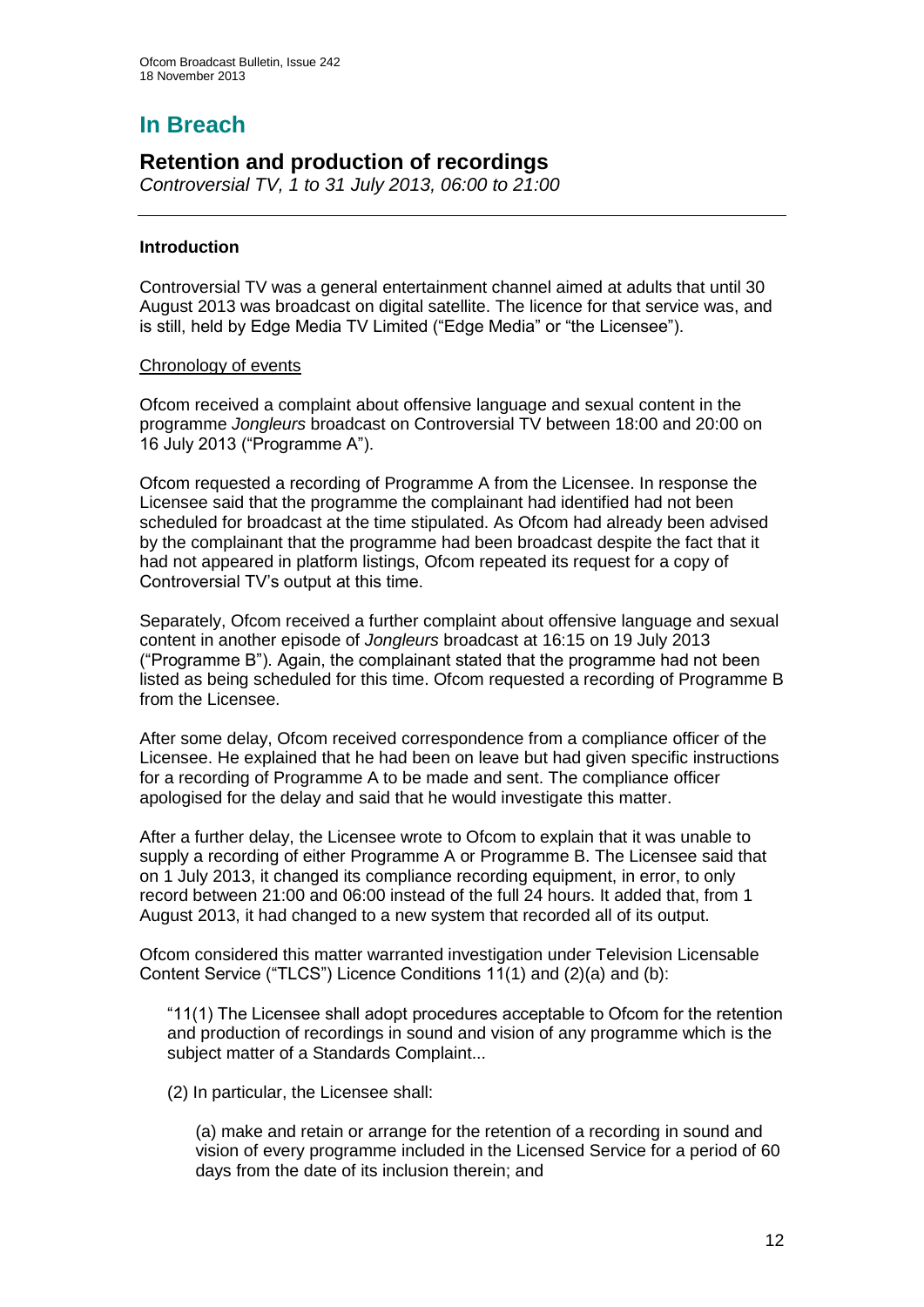(b) at the request of Ofcom forthwith produce to Ofcom any such recording for examination or reproduction...".

We therefore requested the Licensee's comments on how it complied with this Licence Condition.

## **Response**

The Licensee did not respond to Ofcom's request for comments.

## **Decision**

Under the Communications Act 2003, Ofcom has a duty to ensure that in each broadcaster's licence there are conditions requiring the licensee to retain recordings of each programme broadcast, in a specified form and for a specific period after broadcast, and to comply with any request to produce such recordings issued by Ofcom. TLCS licences enshrine these obligations in Licence Conditions 11(1) and  $(2)(a)$  and  $(b)$ .

Licence Condition 11(1) requires licensees to adopt procedures for the retention and production of recordings which are acceptable to Ofcom. Under Licence Condition 11(2)(a), Ofcom requires licensees to make a recording of every programme included in the service, and to retain these for 60 days after broadcast. Under Licence Condition 11(2)(b), Ofcom requires licensees to produce such recordings forthwith upon request.

Breaches of Licence Conditions 11(1) and  $(2)(a)$  and (b) are serious because they impede Ofcom's ability to assess whether a particular broadcast raises potential issues under the relevant codes. This can therefore affect Ofcom's ability to carry out its statutory duties in regulating broadcast content.

In this case, the Licensee failed to "retain or arrange for the retention of a recording" and to "forthwith produce...any such recording for examination" of material broadcast at 18:00 on 16 July 2013, and 16:00 on 19 July 2013. These are clear and serious breaches of Licence Conditions (11)(2)(a) and (b).

Ofcom noted that Edge Media appeared to be unaware of the problems with its recording system for an extended period and failed to respond to Ofcom's recordings requests for over three weeks. Ofcom expects its licensees to have measures in place to ensure that all their output is recorded and that their compliance staff will respond to Ofcom fully and in a timely manner.

## **Breaches of TLCS Licence Conditions 11(1) and (2)(a) and (b)**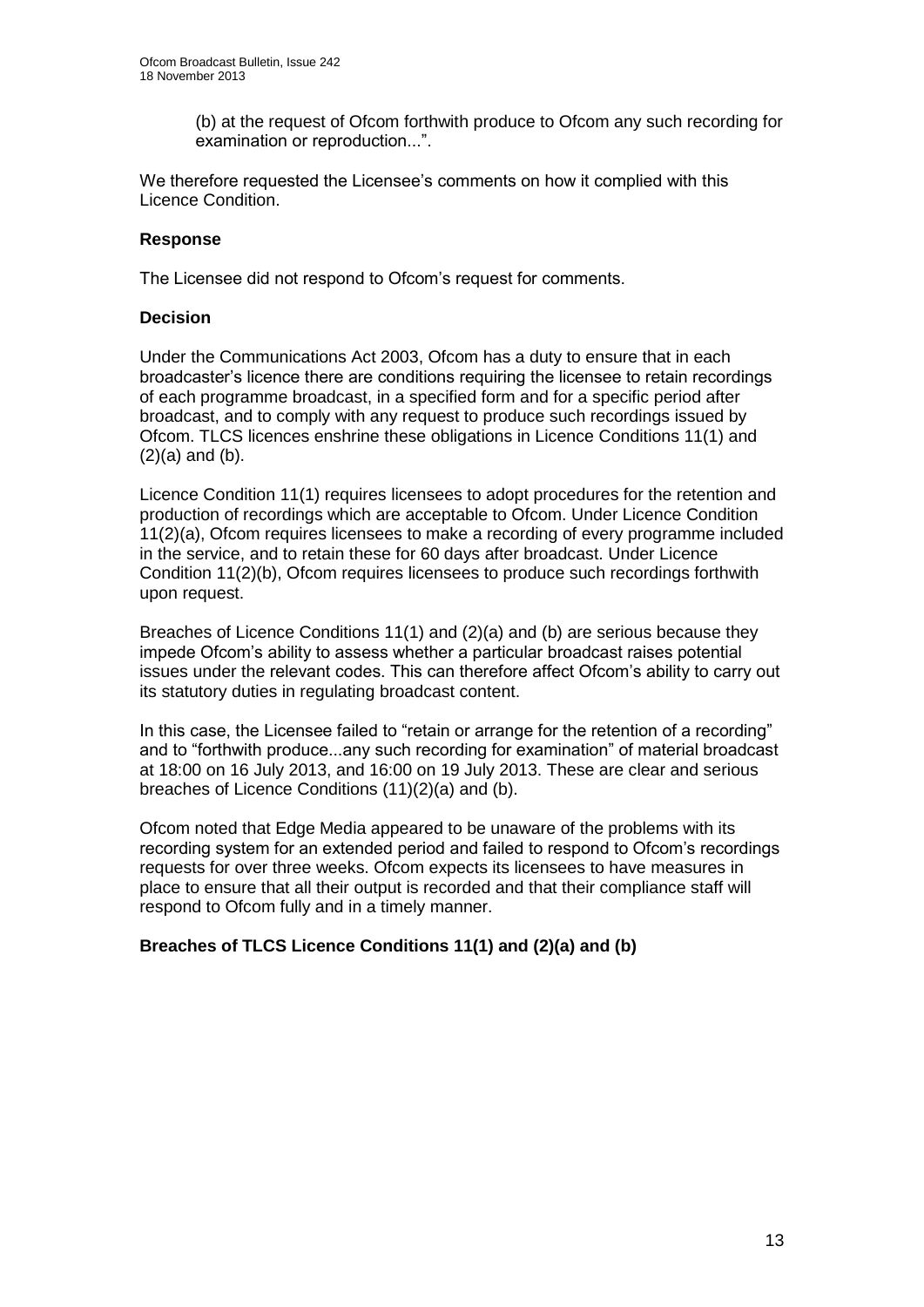# **Resolved**

## **Coverage of Andover Business Fair**

*The Breeze (Andover), 6 September 2013, 15:45*

On 18 November 2013, this finding was removed from this issue of the Bulletin, as Ofcom received additional information relating to this case that was not available to it prior to the time of publication. Ofcom has subsequently published its revised finding on this case in issue 244 of Ofcom's Broadcast Bulletin<sup>1</sup>.

 1 [http://stakeholders.ofcom.org.uk/enforcement/broadcast-bulletins/obb244/.](http://stakeholders.ofcom.org.uk/enforcement/broadcast-bulletins/obb244/)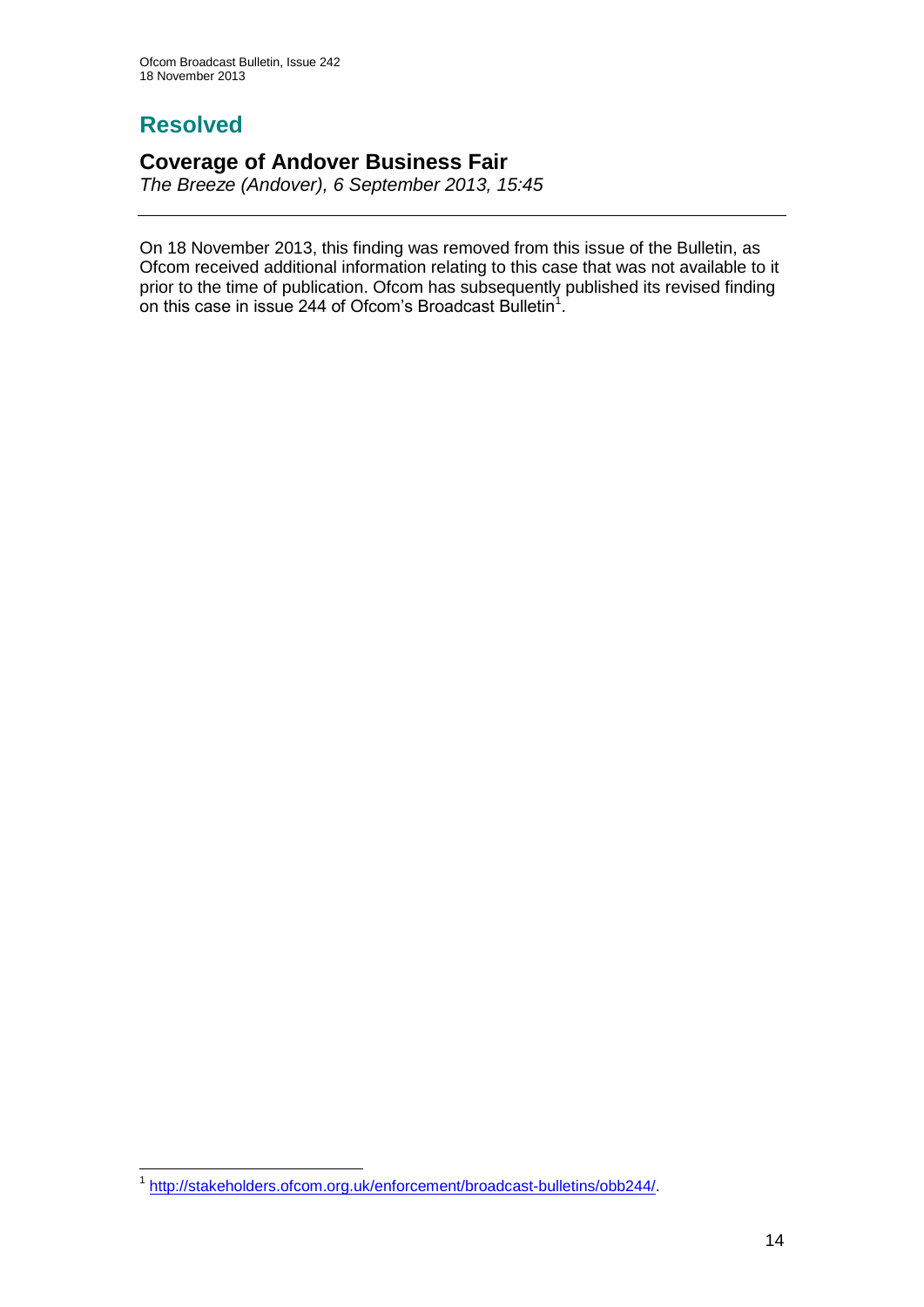# **Advertising Scheduling Finding**

## **In Breach**

## **Advertising minutage**

*Rishtey, 7 June 2013, 15:00 and 15 June 2013, 21:00*

## **Introduction**

Rishtey is a general entertainment channel broadcast in Hindi. The licence for Rishtey is held by Viacom 18 Media Private Limited ("the Licensee").

Rule 4 of the Code on the Scheduling of Television Advertising ("COSTA") states:

"time devoted to television advertising and teleshopping spots on any channel in any one hour must not exceed 12 minutes".

During its routine monitoring of COSTA compliance, Ofcom identified two instances when the Licensee had broadcast more than the permitted advertising allowance. The 15:00 clock hour on 7 June 2013 exceeded the allowance by two minutes and 30 seconds, and the 21:00 clock hour on 15 June 2013 exceeded the allowance by three minutes and 16 seconds.

Ofcom considered the matter raised issues warranting investigation in respect of Rule 4 of COSTA. We therefore asked the Licensee for its comments under this rule.

#### **Response**

The Licensee acknowledged that these clock hours exceeded the permitted allowance of advertising.

The Licensee explained that the channel uses a new software system to book and schedule advertisements around the proposed programme schedule and that once this process is complete, the schedule is synced with its older system for broadcast. Further the Licensee said that, because changes in the programme schedule could shift advertising breaks into different clock hours, the synchronisation had to be done manually. The Licensee said that the incidents were a result of human error during this process. On both occasions, advertising breaks were scheduled erroneously in adjacent clock hours.

The Licensee said that it had now successfully implemented an update to its systems so that the exact duration of advertisements in each clock hour is verified and reported without requiring manual input. It added that this will "eliminate any chance of a recurrence".

The Licensee apologised for the incident and submitted there was no intention to gain commercially from the broadcast of additional minutage.

## **Decision**

Under the Communications Act 2003, Ofcom has a statutory duty to set standards for broadcast content which it considers are best calculated to secure a number of standards objectives. One of these objectives is that "the international obligations of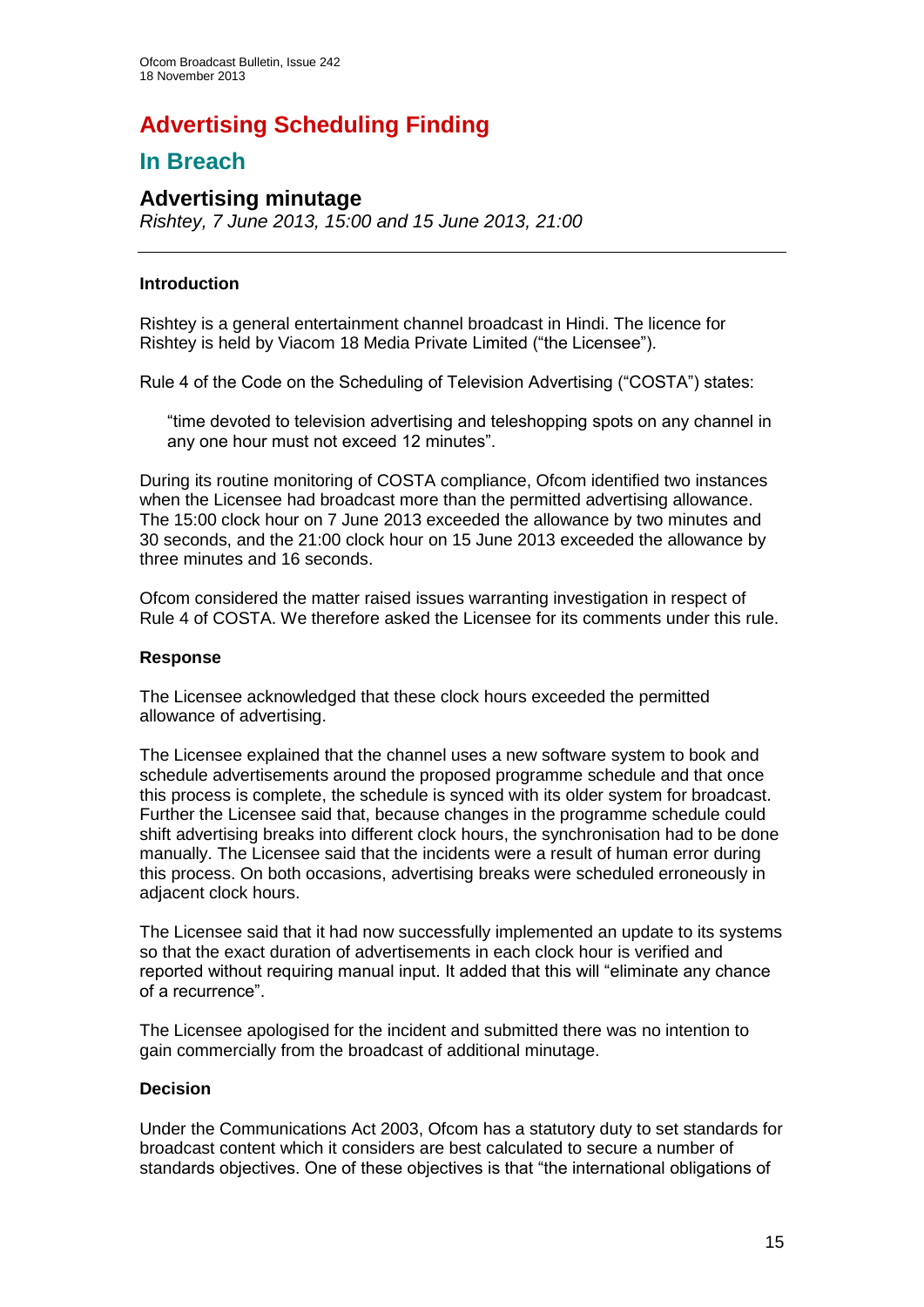the United Kingdom with respect to advertising included in television and radio services are complied with".

Articles 20 and 23 of the EU Audiovisual Media Services (AVMS) Directive set out strict limits on the amount and scheduling of television advertising. Ofcom has transposed these requirements by means of key rules in COSTA.

Ofcom noted the measures undertaken by the Licensee to ensure that it is automatically alerted to potential minutage issues and that these incidents occurred due to misplaced advertising breaks. Nonetheless, the amount of advertising in these clock hours significantly exceeded the permitted allowance and therefore breached Rule 4 of COSTA on each occasion.

## **Breaches of Rule 4 of COSTA**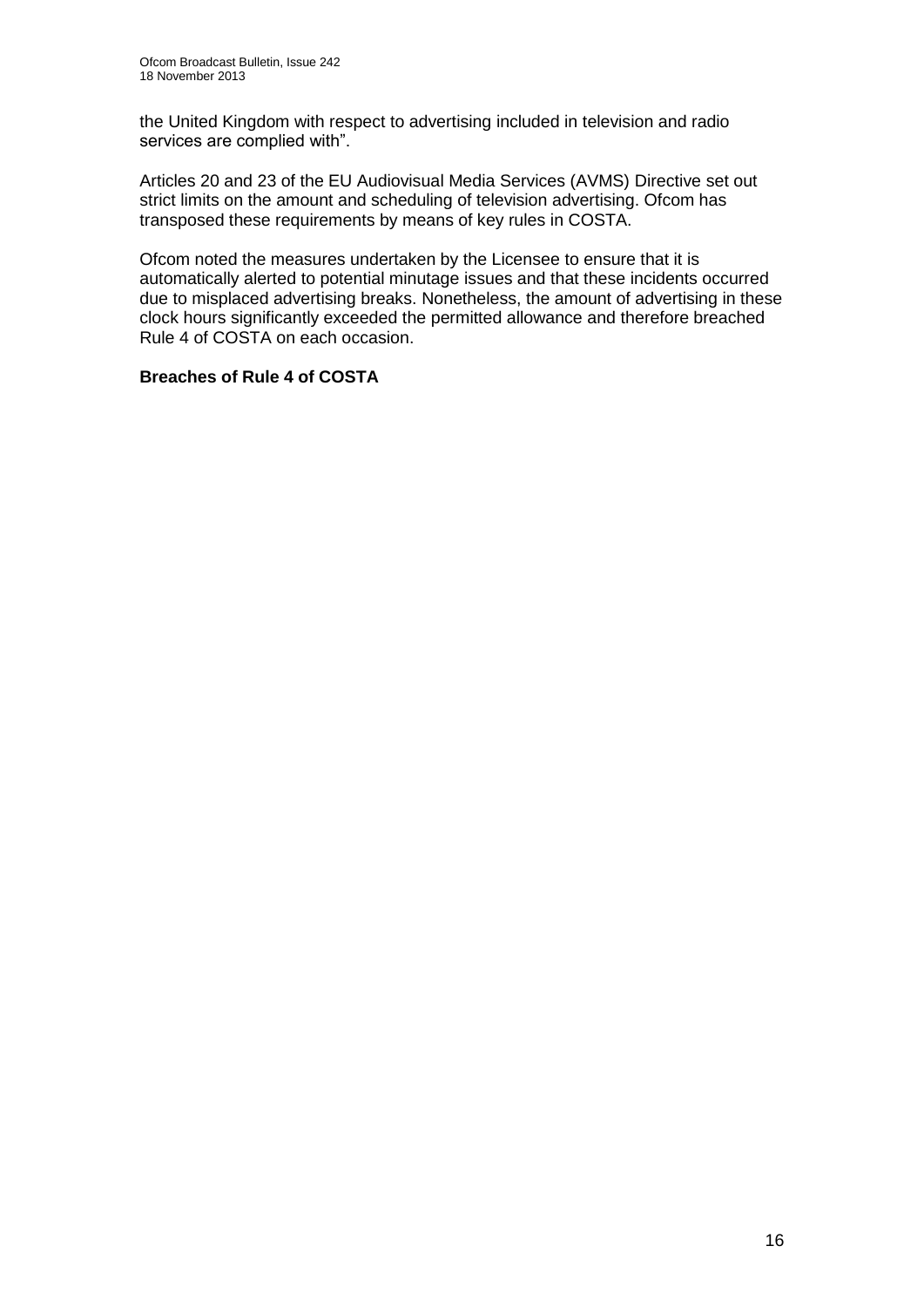# **Broadcast Licence Condition Cases**

## **Broadcasting licensees' late and non- payment of licence fees**

Ofcom is partly funded by the licence fees it charges television licensees. Ofcom is under a statutory obligation to ensure that the aggregate amount of fees that are required to be paid by licensees is sufficient to meet the cost of Ofcom's functions relating to the regulation of broadcasting. The principles which Ofcom applies when determining what fees should be paid by licensees are set out in the Statement of Charging Principles<sup>1</sup>. The detailed fees and charges which are payable by broadcasting licenses are set out in Ofcom's Tariff Tables<sup>2</sup>.

The payment of a fee is a licence requirement<sup>3</sup>. Failure by a licensee to pay its licence fee when required represents a serious and fundamental breach of a broadcast licence, as it means that Ofcom is unable properly to carry out its regulatory duties.

## **In Breach**

The following licensees below have failed to pay their annual licence fee in accordance with the original deadline, despite repeated requests to do so. These licensees have therefore been found **in breach** of their licences. As a consequence of this serious and continuing licence breach, Ofcom is putting these licensees on notice that their present contravention of their licences is being considered for the imposition of a statutory sanction, including licence revocation.

| <b>Television Licensees</b> <sup>4</sup>    |                       |                                        |
|---------------------------------------------|-----------------------|----------------------------------------|
| Licensee                                    | <b>Licence Number</b> | <b>Service Name</b>                    |
| Ariana Radio & Television<br><b>Network</b> | <b>TLCS/1086</b>      | Ariana International                   |
| <b>Alfraty Limited</b>                      | <b>TLCS/1387</b>      | Body in Balance                        |
| Al Quds Limited                             | <b>TLCS/1296</b>      | Al Quds                                |
| Ayngaran International (UK)<br>Limited      | <b>TLCS/1321</b>      | Ayngaran International (UK)<br>Limited |
| Ayngaran International (UK)<br>Limited      | <b>TLCS/1415</b>      | Ayngaran Plus                          |
| Cinemoi Holdings Limited                    | <b>TLCS/1255</b>      | Cinemoi Movies                         |
| <b>Creamdove Limited</b>                    | <b>TLCS/1074</b>      | LOVE                                   |
| Divine Television Foundation Ltd            | <b>TLCS/1523</b>      | Divine TV                              |
| <b>Greener Technology Limited</b>           | <b>TLCS/1094</b>      | <b>BENTV</b>                           |

 $\frac{1}{1}$ 

[http://stakeholders.ofcom.org.uk/binaries/consultations/socp/statement/charging\\_principles.pd](http://stakeholders.ofcom.org.uk/binaries/consultations/socp/statement/charging_principles.pdf) [f](http://stakeholders.ofcom.org.uk/binaries/consultations/socp/statement/charging_principles.pdf)

<sup>&</sup>lt;sup>2</sup> [http://stakeholders.ofcom.org.uk/binaries/research/Tariff\\_Tables\\_2001112.pdf](http://stakeholders.ofcom.org.uk/binaries/research/Tariff_Tables_2001112.pdf)

<sup>&</sup>lt;sup>3</sup> Contained in Licence Condition 4 for television licensees

 $<sup>4</sup>$  In the original publication of this issue of the Broadcast Bulletin, Scripps Networks</sup> International (UK), holder of TLCS 324 for the service 'Retail TV', was recorded as being in breach of the relevant licence condition for failing to pay its 2013-2014 annual licence fee. This was incorrect, occurring due to an administrative error. The above Finding has therefore been amended to correct this.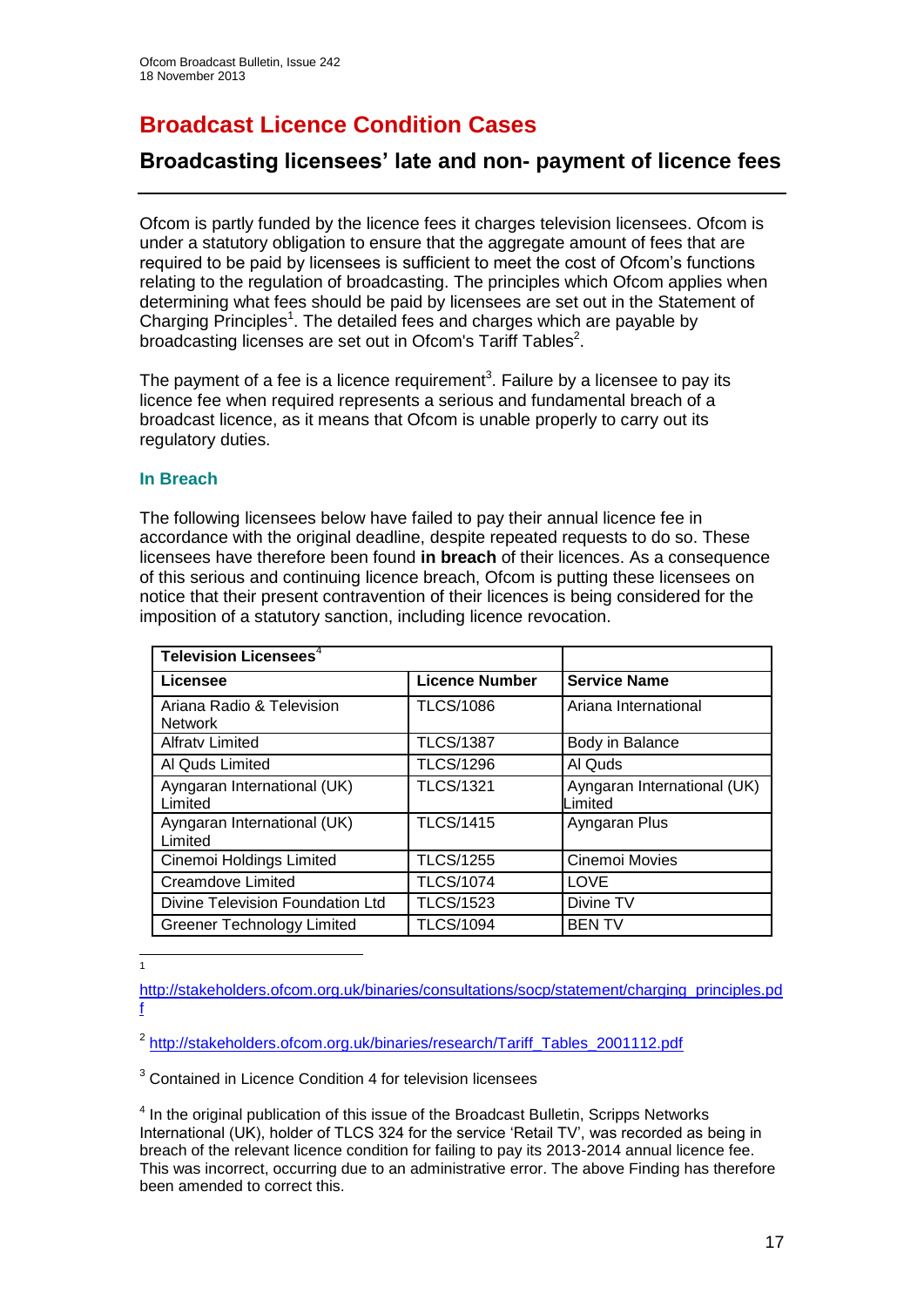| HI TV UK Limited              | <b>TLCS/1223</b> | <b>HiTV</b>      |
|-------------------------------|------------------|------------------|
| <b>INX Media UK Limited</b>   | <b>TLCS/1711</b> | 9XM              |
| MGM Channel (UK) Limited      | <b>TLCS/1310</b> | MGM HD           |
| PAK (UK) T.V. Limited         | <b>TLCS/322</b>  | <b>PTV Prime</b> |
| Sunrise TV Limited            | <b>TLCS/640</b>  | Sunrise TV       |
| <b>TV Enterprises Limited</b> | <b>TLCS/743</b>  | <b>NTAI</b>      |

## **Resolved**

The following licensees below failed to pay their annual licence fee in accordance with the original deadline, but have subsequently submitted a late payment. For these licensees, we therefore consider the matter **resolved**.

| <b>Television Licensees</b>   |                       |                     |
|-------------------------------|-----------------------|---------------------|
| Licensee                      | <b>Licence Number</b> | <b>Service Name</b> |
| Bangla TV                     | <b>TLCS/415</b>       | Bangla              |
| <b>Britasia TV Limited</b>    | <b>TLCS/1071</b>      | <b>Brit Asia</b>    |
| <b>Executive Decision Ltd</b> | <b>TLCS/1530</b>      | Ayre Time           |
| <b>Runners TV Limited</b>     | <b>TLCS/1288</b>      | <b>Channel Nine</b> |
| Up and Coming TV Limited      | <b>TLCS/1217</b>      | Samaa               |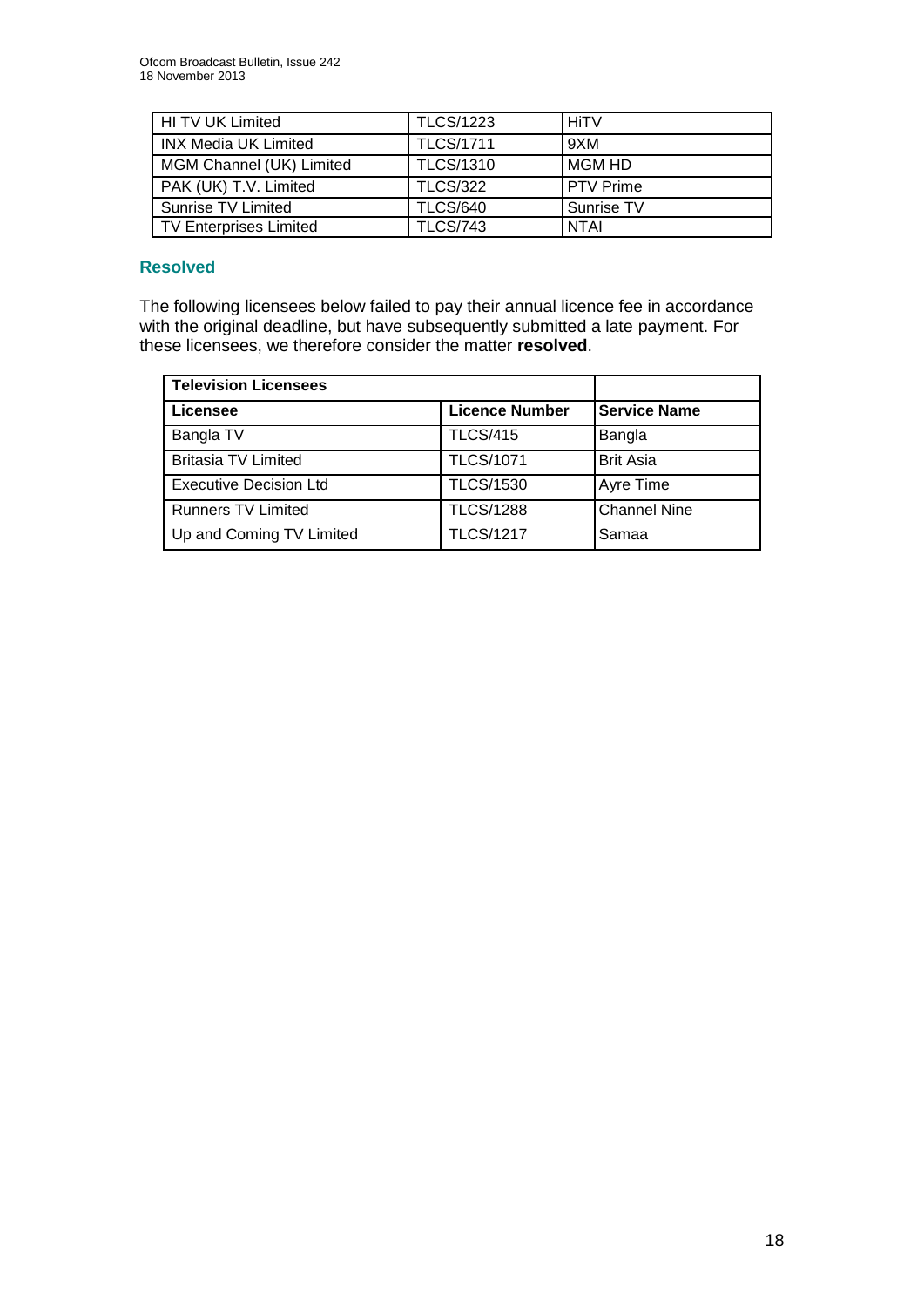## **Fairness and Privacy cases**

## **Upheld**

## **Complaint by A Coole Electrical Limited**

*Calendar News, ITV (Yorkshire), 7 June 2013*

## **Summary**

Ofcom has upheld A Coole Electrical Limited's ("A Coole Electrical") complaint of unjust or unfair treatment in the programme as broadcast.

*Calendar News* broadcast a regional news report on the trial of 11 people for trafficking drugs into south Yorkshire. Footage of the exterior of A Coole Electrical's industrial unit and the company's sign, which included its name, were shown.

Ofcom found that the broadcaster had not taken reasonable care to ensure material facts were not presented, disregarded or omitted in a way that was unfair to A Coole Electrical because it was likely that viewers would have reasonably inferred from the report that A Coole Electrical was involved in the drug smuggling operation.

## **Introduction and programme summary**

On 7 June 2013, ITV (Yorkshire) broadcast an edition of its regional news programme, *Calendar News*. This edition of the programme included a report on a trial at Sheffield Crown Court in which 11 defendants were charged with offences relating to drug smuggling in south Yorkshire.

The studio presenters introduced the report by stating that *"...vast quantities of the Class A drugs were smuggled from Mexico to Barnsley in hydraulic lifts in one of the most sophisticated drug smuggling operations seen in the region".* 

The programme then showed footage of units on an industrial estate where some of the drug smuggling activities had taken place. The programme's reporter explained how the drugs had been smuggled into the country under the cover of a fake business importing hydraulic lifts. Accompanying the reporter's explanation, footage of the exterior of a unit with the sign *"A Coole Electrical"*, along with a telephone number, was visible for approximately two seconds. The report also featured footage of five business logos on a larger sign at the entrance of the industrial estate, one of which was *"A Coole Electrical"* which was visible for approximately three seconds.

## **Summary of the complaint and the broadcaster's response**

A Coole Electrical complained that it was unfairly portrayed in the programme as broadcast in that it gave the incorrect impression that A Coole Electrical was involved in a drug smuggling operation in south Yorkshire. In particular, the report showed two close-up shots on the company's sign and it was not explicitly stated that A Coole Electrical had no involvement in the drug smuggling. A Coole Electrical said that this implied that the company was involved.

By way of background, A Coole Electrical stated that clients and employees had identified the company from the broadcast footage and contacted it regarding the news story to ascertain whether it had been involved.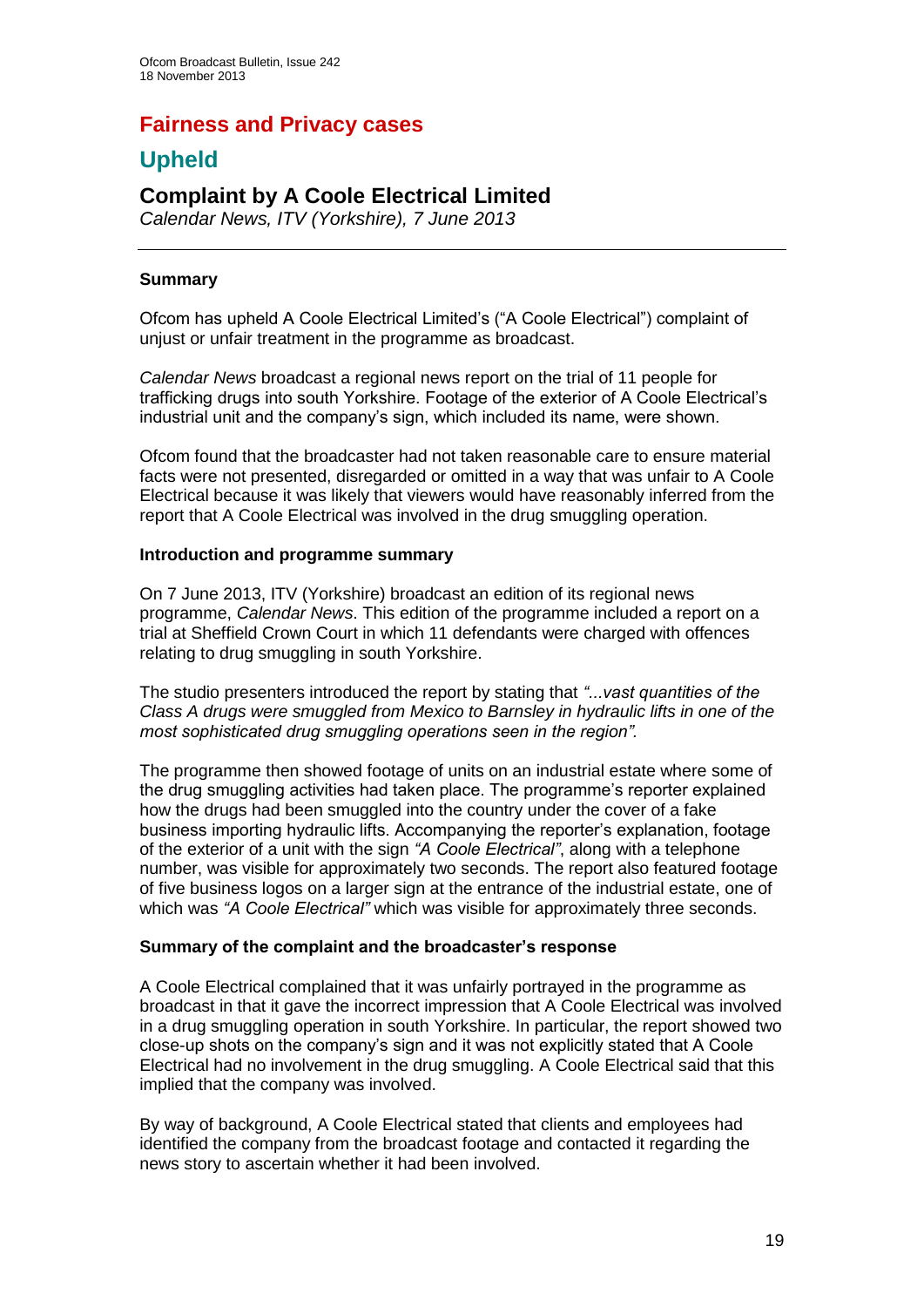In response, ITV said that the report was on a significant trial and it was in the public interest for *Calendar News* to report the verdict and the police operation that led to the convictions.

ITV said that it had apologised in writing to A Coole Electrical and to Mr and Mrs Coole, the company owners, for any distress caused by the broadcast of the footage featuring their company sign. It accepted that with hindsight it would have been preferable for the report not to have included the shots or, if it had, to have stated that the current tenants of the building had no connection to the trial or the criminality being reported.

However, ITV said that it did not agree that the report gave the impression that A Coole Electrical was involved in the drug smuggling operation, or that A Coole Electrical was treated unfairly in the report as broadcast. It said that the footage of the industrial unit was featured as general shots to accompany the voiceover relating to it having been one of the locations used by the drug smugglers. The report did not state or suggest that A Coole Electrical was involved and no explicit link was made between the company and the criminal activities being reported. The Licensee said the two shots which featured A Coole Electrical's sign were brief and that the second shot featured the names of four other businesses. ITV argued that viewers would have regarded the shots as general shots and there was no implication that any of the businesses whose names featured were involved in the drug smuggling activities.

ITV added that the reporter stated that cocaine was smuggled into the UK by the gang under the auspices of a fake business importing hydraulic lifts. ITV highlighted the fact that A Coole Electrical was a real business and, according to its website, was an electrical contractor with no direct or obvious connection to hydraulic lifts or the importation of hydraulic machinery.

ITV said that no evidence had been produced to support the claim by A Coole Electrical that clients and employees had contacted it regarding the report, and that it did not accept that clients or employees of the company did suspect or would be likely to suspect that the company was involved in the drug smuggling operation on the basis of the report. Nor did ITV accept that A Coole Electrical's business was damaged as a direct result of the report.

On 11 June 2013, ITV said *Calendar News* broadcast the following clarification:

*"On Friday we reported on a drug trafficking trial at Sheffield Crown Court, and showed recent footage of the industrial unit in Barnsley used as a base by the drug trafficking gang. We'd like to make clear that the unit's current tenants, A Coole Electrical, had nothing whatsoever to do with the drug gang on trial".* 

ITV said a letter dated 10 June 2013 was sent by the Head of News at ITV to A Coole Electrical containing a similar clarification so that, if it wished, it could show the letter to anyone who might have queried the appearance of A Coole Electrical's sign in the original report. ITV said that if any doubt about the possible link between the drug smuggling operation and A Coole Electrical had been created by the report, other than by the coincidence of the drug smugglers having operated from the same building, this would have been dispelled by the letter and by the further broadcast of the clarification on 11 June 2013.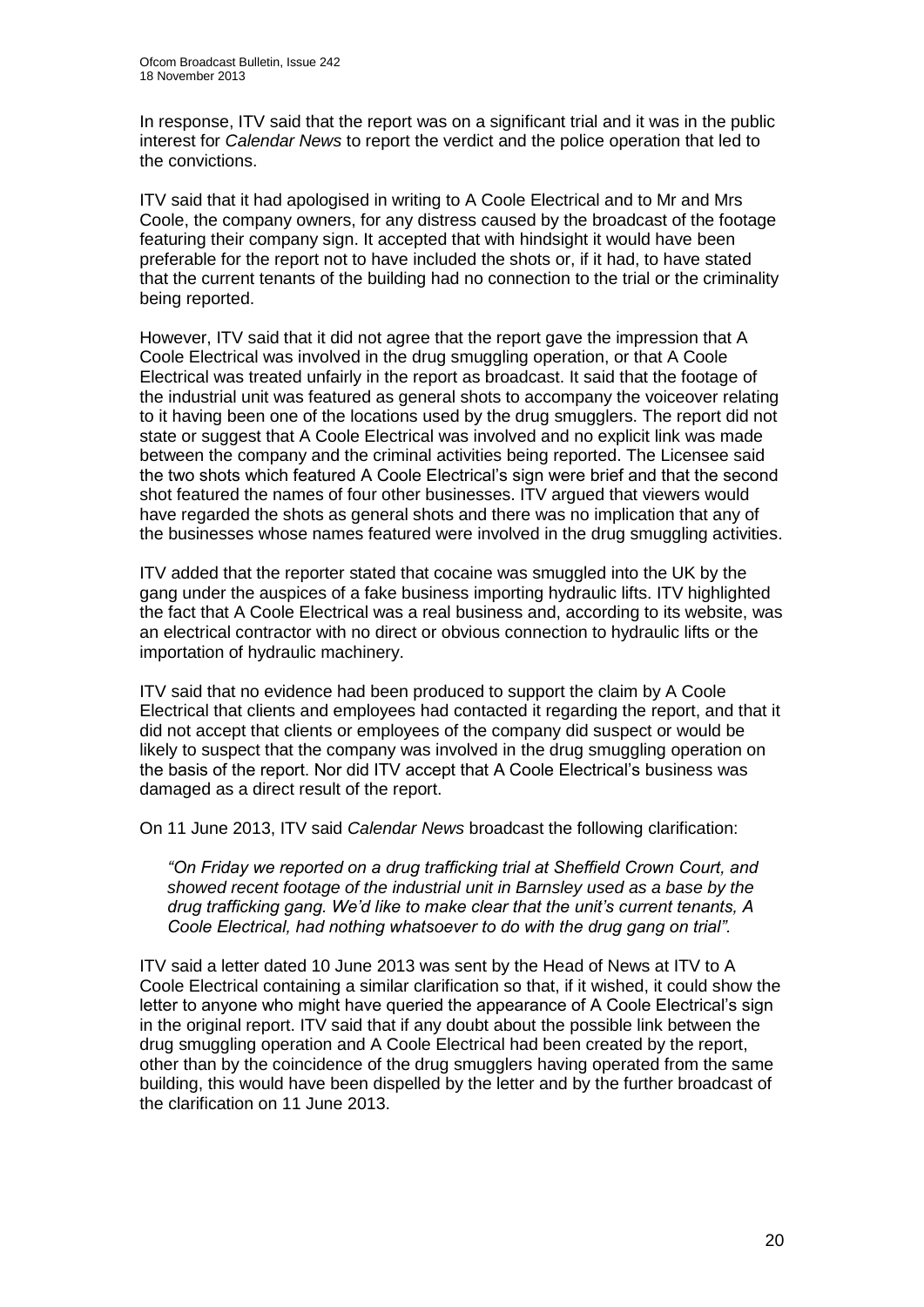## **Ofcom's Preliminary View – ITV's representations**

Ofcom prepared a Preliminary View in this case that the complaint of unjust or unfair treatment in the programme should be upheld. In these circumstances and given the context in which A Coole Electrical's business unit and signage appeared in the programme, Ofcom took the view that the inclusion of A Coole Electrical's business unit and signage had resulted in unfairness to it. This was because the broadcaster had not taken reasonable care to ensure material facts were not presented, disregarded or omitted in a way that was unfair to A Coole Electrical and as a result the report featuring A Coole Electrical's business unit and signage was likely to lead some viewers to believe wrongly that A Coole Electrical was involved in the drug smuggling activities being reported.

A Coole Electrical made no representations on Ofcom's Preliminary View. ITV submitted representations on the Preliminary View that were directly relevant to the complaint and Ofcom's investigation.

#### *Summary of ITV's representations*

ITV said that it strongly disagreed with Ofcom's conclusion in the Preliminary View that the report was likely to have led some viewers to understand wrongly that A Coole Electrical was associated with the drug trafficking case being reported, and that this was likely to have materially and adversely affected viewers' perceptions of A Coole Electrical in a way that was unfair.

ITV stated that A Coole Electrical was referred to indirectly in the report but this was simply by virtue of it being the current tenant of the industrial unit which was used by the drug smuggling gang and its signage appeared only briefly in the footage of the unit. ITV reiterated that the report did not identify A Coole Electrical as being involved with the drug smuggling operation and it did not accept that the report suggested or inferred this, given the brief and general nature of the shots of the industrial unit featuring A Coole Electrical's name and logo and the report's statements that a fake (i.e. not real) company working in a different business sector was used to import the drugs.

ITV concluded that it did not accept that the report was likely to have adversely affected viewers' perceptions of A Coole Electrical or that A Coole Electrical's business had been or would be damaged as a result of the report.

## **Decision**

Ofcom's statutory duties include the application, in the case of all television and radio services, of standards which provide adequate protection to members of the public and all other persons from unjust or unfair treatment and unwarranted infringement of privacy in, or in connection with the obtaining of material included in, programmes in such services. In carrying out its duties, Ofcom has regard to the need to secure that the application of these standards is in the manner that best guarantees an appropriate level of freedom of expression. Ofcom is also obliged to have regard, in all cases, to the principles under which regulatory activities should be transparent, accountable, proportionate and consistent and targeted only at cases in which action is needed.

In reaching its decision, Ofcom carefully considered all the relevant material provided by both parties. This included a recording and a transcript of the programme as broadcast, both parties' written submissions and supporting material.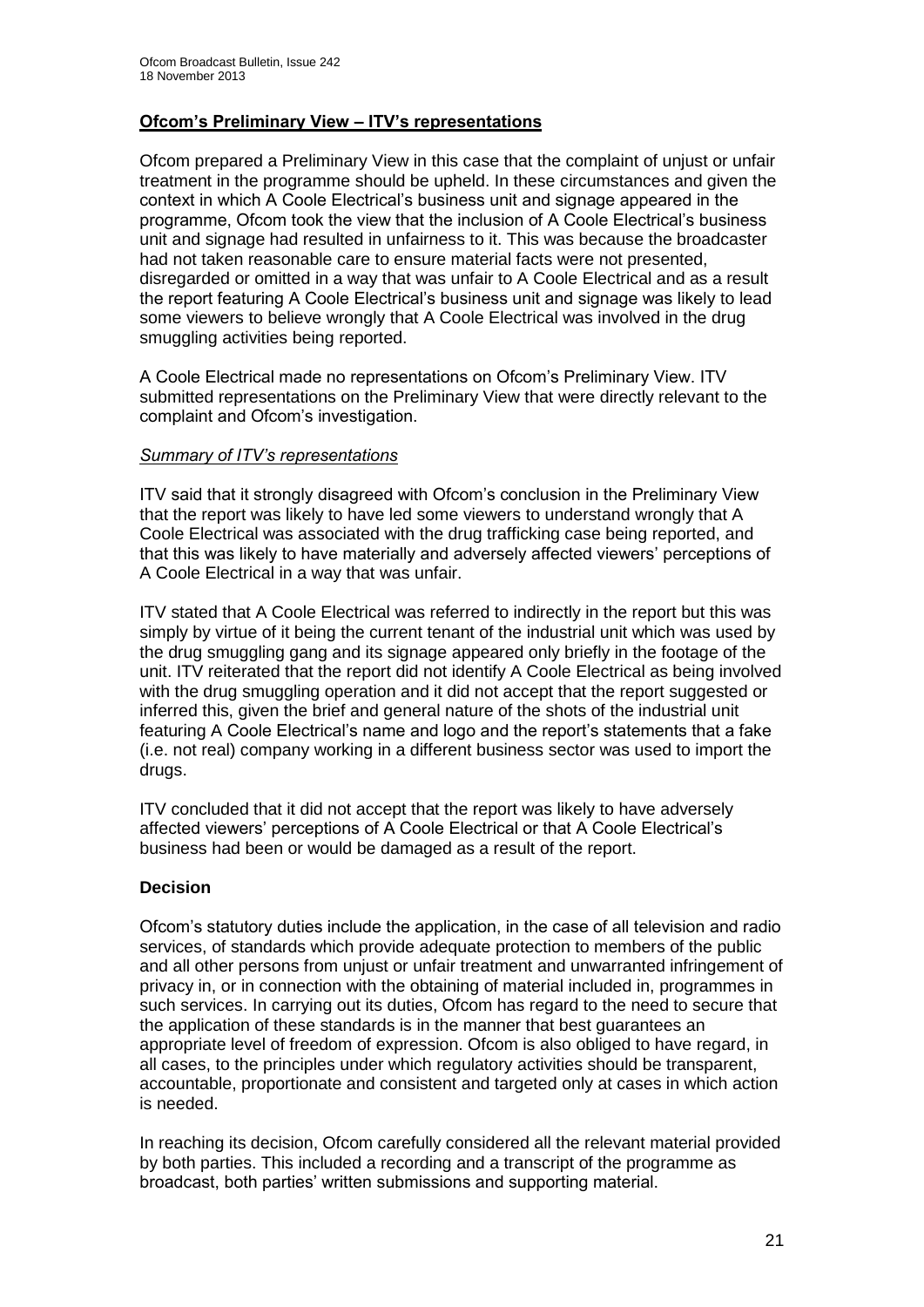When considering complaints of unjust or unfair treatment, Ofcom has regard to whether the broadcaster's actions ensured that the programme as broadcast avoided unjust or unfair treatment of individuals and organisations, as set out in Rule 7.1 of the Code. In assessing this complaint, Ofcom also had regard to Practice 7.9 of the Code which provides that, before broadcasting a factual programme, broadcasters should take reasonable care to satisfy themselves that material facts have not been presented, disregarded or omitted in a way that is unfair to the individual or organisation.

Ofcom recognises that, while programme makers and broadcasters have editorial control over what material to include in programmes, there is an obligation on them to ensure that material facts are presented fairly. Therefore, Ofcom considered whether or not the inclusion of footage of A Coole Electrical's unit and sign in the programme resulted in unfairness to the company.

Ofcom noted the reporter's comments that accompanied the footage of A Coole Electrical's industrial unit and its sign in close-up:

#### *"This industrial unit in Athersley one of many places used by the gang. It's where two of the main players came from"*.

This was followed by a shot of a large sign with five business signs visible, including A Coole Electrical's sign. The industrial units were then shown in wide shot, none of which were specifically identifiable by company signs, and the reporter explained how the gang carried out the drug smuggling operation by using *"a fake business as a cover to import hydraulic lifts into the UK"*.

Ofcom understood that A Coole Electrical had no connection with the case other than the fact that it was the new tenant of the industrial unit that had been used previously by the criminal gang as its base. Without an explanation of this in the report (or measures to conceal the signage of the new tenant) Ofcom considered that the inclusion of footage of A Coole Electrical's sign and business unit in the report was likely to have led some viewers to understand, wrongly, that A Coole Electrical was associated with the drug trafficking case being reported.

Ofcom acknowledged that ITV subsequently took steps to clarify that A Coole Electrical had nothing to do with the drug trafficking gang by broadcasting an announcement on an edition of *Calendar News* on 11 June 2013 and providing the company with a letter to that effect. While the broadcaster acted swiftly to clarify this point, Ofcom considered that the report broadcast on 7 June 2013 taken on its own and at that time was likely to have materially and adversely affected viewers' perceptions of A Coole Electrical in a way that was unfair to it. Ofcom therefore took the view that the broadcaster had failed in the report to take reasonable care to satisfy itself that material facts were not presented, disregarded or omitted in a way that was unfair to A Coole Electrical.

Ofcom considered ITV's representations on the Preliminary View. Ofcom recognised that ITV disagreed with Ofcom's conclusions in the Preliminary View and that it was not ITV's intention to infer that A Coole Electrical was involved in the drug smuggling operation being reported. Ofcom considered that, despite the brief and indirect nature of the presentation of A Coole Electrical in the programme, the programme nevertheless included images of A Coole Electrical's business unit and signage in combination with the reporter's comments about the drug smuggling operation. In Ofcom's view this caused a link to be established between A Coole Electrical and the drug smuggling operation being reported. Ofcom concluded that this would have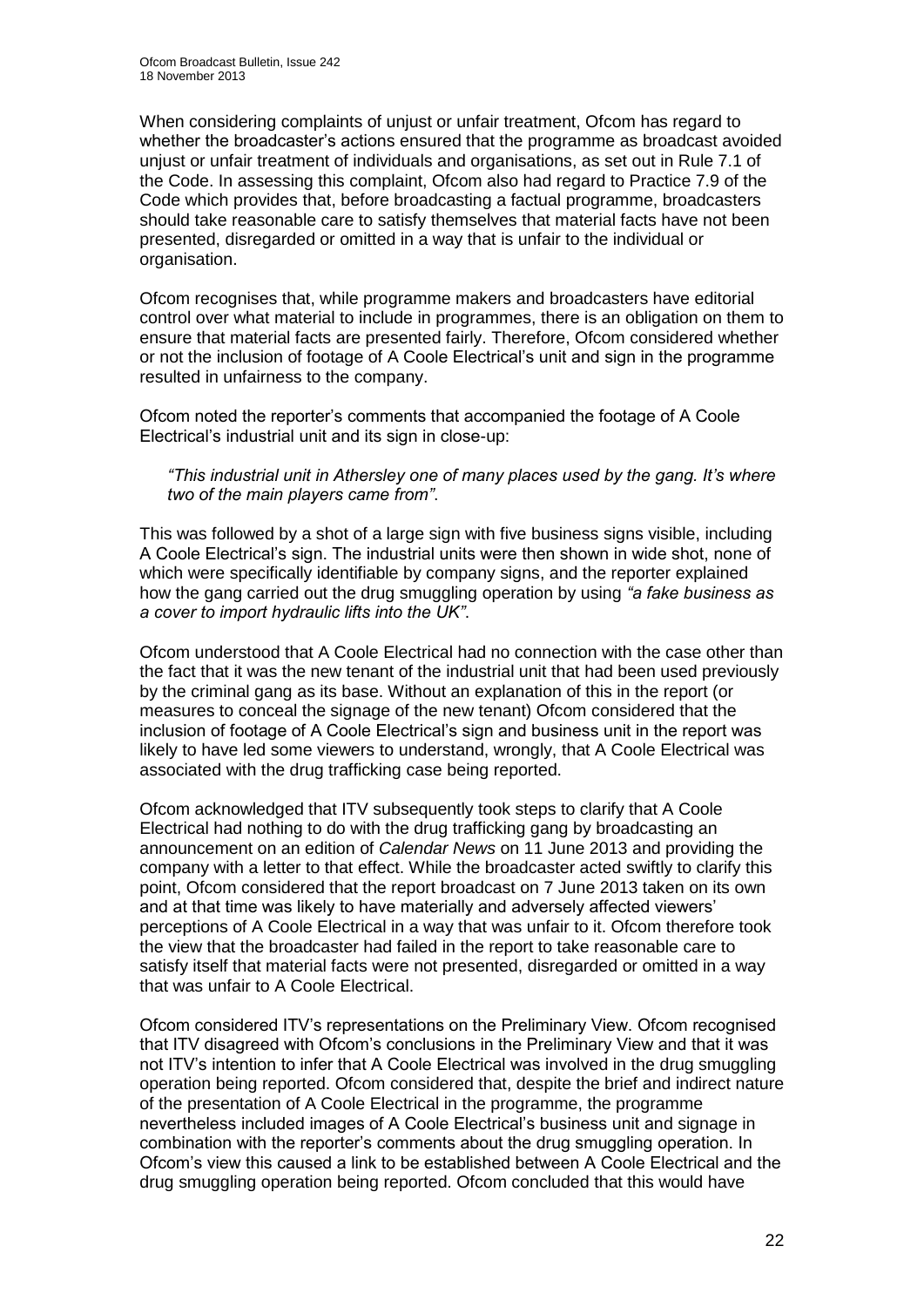materially or adversely affected viewers' perceptions of A Coole Electrical in a way that was unfair to it and the programme as broadcast therefore portrayed A Coole Electrical unfairly.

**Accordingly, Ofcom's has upheld A Coole Electrical's complaint of unjust or unfair treatment in the programme as broadcast.**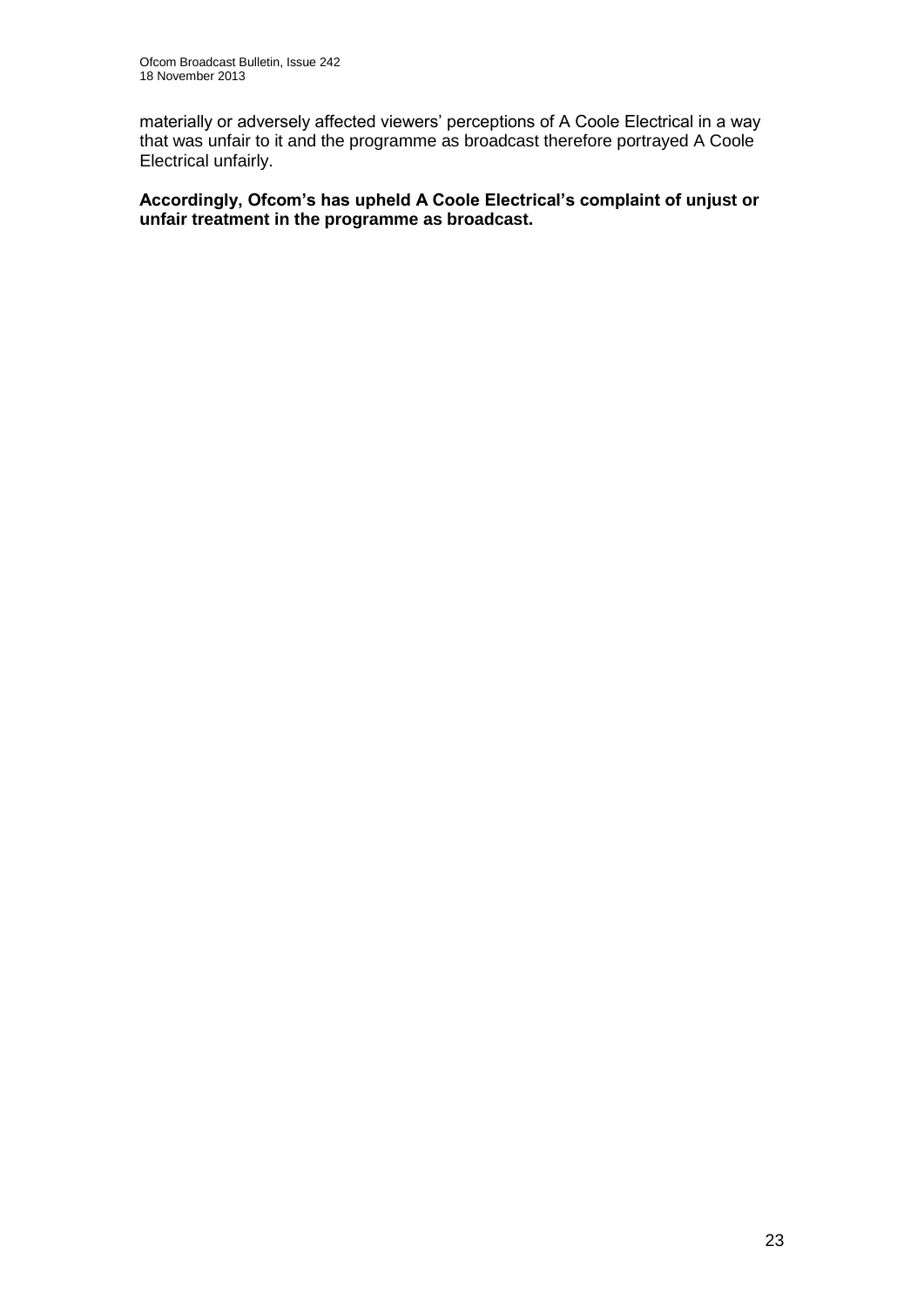# **Not Upheld**

## **Complaint by Mr Gary Ireland**

*Emergency Bikers (and trailer), Channel 5, 24 April 2013*

## **Summary**

Ofcom has not upheld the complaint made by Mr Gary Ireland of unjust or unfair treatment and unwarranted infringement of privacy in the programme as broadcast.

The programme was part of a series that followed the work of motorcycle police and paramedic units around the country. This edition included footage of Mr Ireland being questioned and then restrained and arrested for being drunk and disorderly. Mr Ireland was also shown being restrained and arrested in a promotional trailer for the programme.

Ofcom's decision is that:

- The broadcaster had taken reasonable care to ensure material facts were not presented in a way that portrayed Mr Ireland unfairly. While the programme incorrectly stated that Mr Ireland had been kept in police custody overnight, Ofcom considered that this was unlikely to have materially and adversely affected the way in which viewers would have perceived him that was unfair.
- Mr Ireland had a legitimate expectation of privacy, albeit limited. However, the public interest in broadcasting footage showing the work of the police outweighed Mr Ireland's expectation of privacy. Therefore, Mr Ireland's privacy was not unwarrantably infringed in either the programme or trailer as broadcast.

## **Introduction and programme summary**

On 24 April 2013, Channel 5 broadcast an edition of *Emergency Bikers*, a series of programmes following the work of the motorcycle emergency services.

## The programme

In this episode, Mr Ireland was shown briefly in the opening title sequence, the 'coming up next teaser' before the commercial break and, finally, for approximately three minutes in the programme which showed him in an incident with the police. Motorcycle police officers were shown attending the scene of an incident involving Mr Ireland after he had been ejected from a music festival. Mr Ireland was shown sitting on the ground when the police officers arrived and they attempted to engage Mr Ireland in conversation about why he had been removed from the festival. Mr Ireland asked *"what's happening here?"* and one of the police officers replied:

*"You're drunk, you've been asked to leave, you were in somebody else's tent where you're not supposed to be".* 

The programme then showed Mr Ireland attempting to escape from the police, which resulted in him being restrained and arrested for being drunk and disorderly. Following Mr Ireland's arrest, further conversations between Mr Ireland and the police officers took place and he was shown being escorted to a police van. At the end of the part of the programme featuring Mr Ireland, the programme's narrator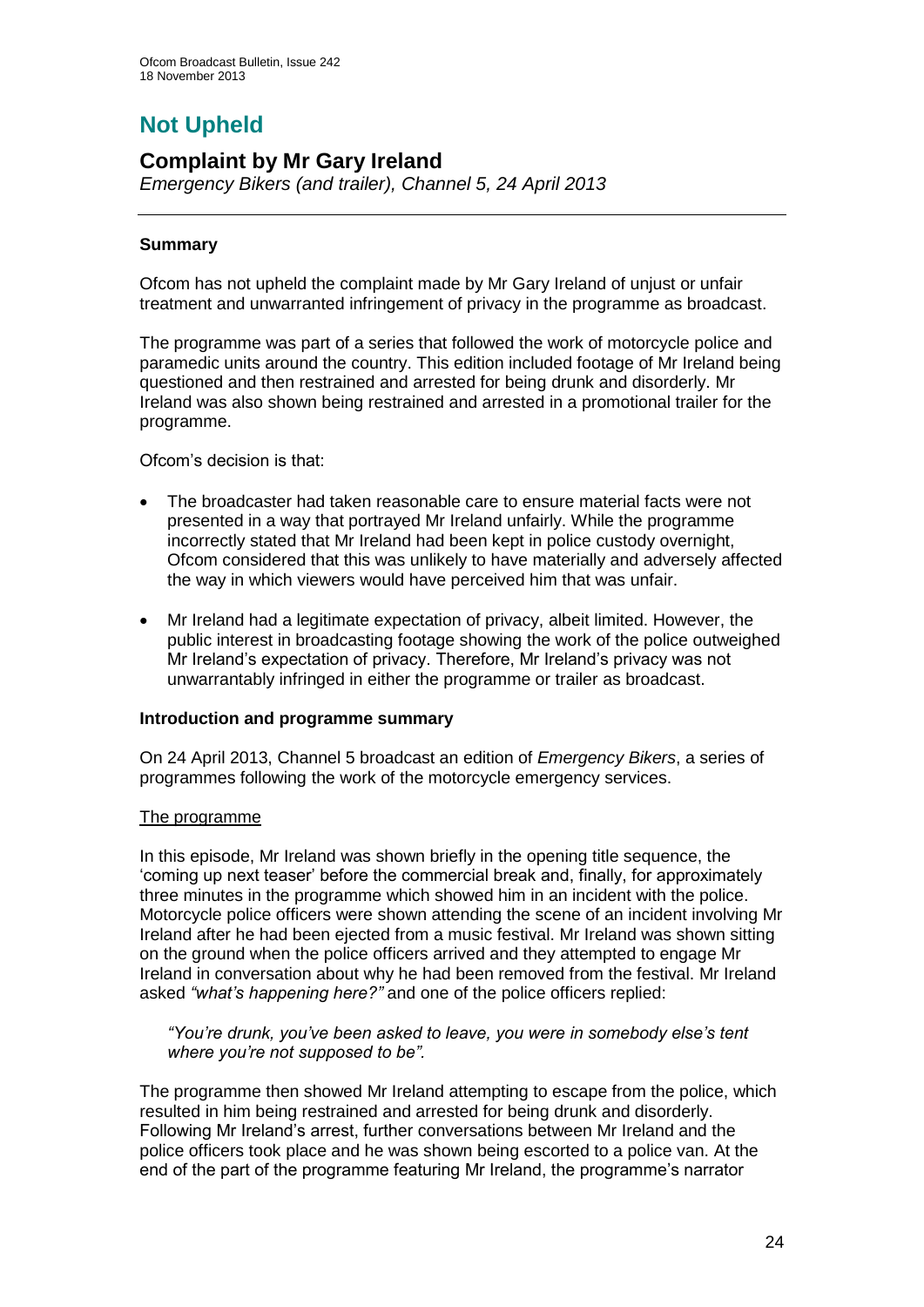stated that he was *"kept in custody overnight and later fined £80 for being drunk and disorderly"*. Mr Ireland was not named in the programme, but his face was shown unobscured and his voice was heard.

#### Promotional trailer

A promotional trailer for the episode was also broadcast a number of times on various dates.

Mr Ireland featured in the promotional trailer for approximately two seconds. Mr Ireland was shown being held by a police officer who was heard to say *"Right, you're under arrest"*. Mr Ireland's face was shown unobscured in this footage, although he was not named and his voice was not heard.

## **Summary of the complaint and the broadcaster's response**

#### Unjust or unfair treatment

a) Mr Ireland complained that he was treated unfairly or unjustly in the programme as broadcast because the programme asserted, wrongly, that he was kept in police custody overnight. Mr Ireland said that the police allowed him back into the music festival site within two to three hours of the incident shown in the programme.

In response, Channel 5 accepted that the information was incorrect and apologised to Mr Ireland for the inaccuracy. However, it said that the programme makers had relied on information provided to them by the police and, in accordance with the Code, took reasonable care to satisfy themselves that material facts were not presented, disregarded or omitted in a way which was unfair to Mr Ireland. Channel 5 said that on 18 January 2013, the programme makers emailed the police to ascertain whether Mr Ireland was held in custody and if so, for how long. Channel 5 said that the police replied: *"Only overnight, then released with his ticket".* When it became aware that Mr Ireland claimed that he had not been kept in custody overnight, Channel 5 contacted the police again who confirmed that Mr Ireland was correct. Channel 5 said that it then took steps to ensure that the incorrect information was not repeated by editing the programme's commentary to say: *"The man was later fined £80 for being drunk and disorderly. He did not go to court"*.

Further, Channel 5 said that given Mr Ireland's behaviour during the incident and that he received a fine for being drunk and disorderly, it did not consider that whether he had remained in custody overnight or for a few hours would be likely to have affected viewers' understanding of Mr Ireland in way that was unfair to him.

#### Unwarranted infringement of privacy

b) Mr Ireland complained that his privacy was unwarrantably infringed in the programme and trailer as broadcast because footage of him being restrained and arrested was included in the programme and the trailer without his knowledge or consent. As a result, Mr Ireland said that he had been identified and taunted by various people.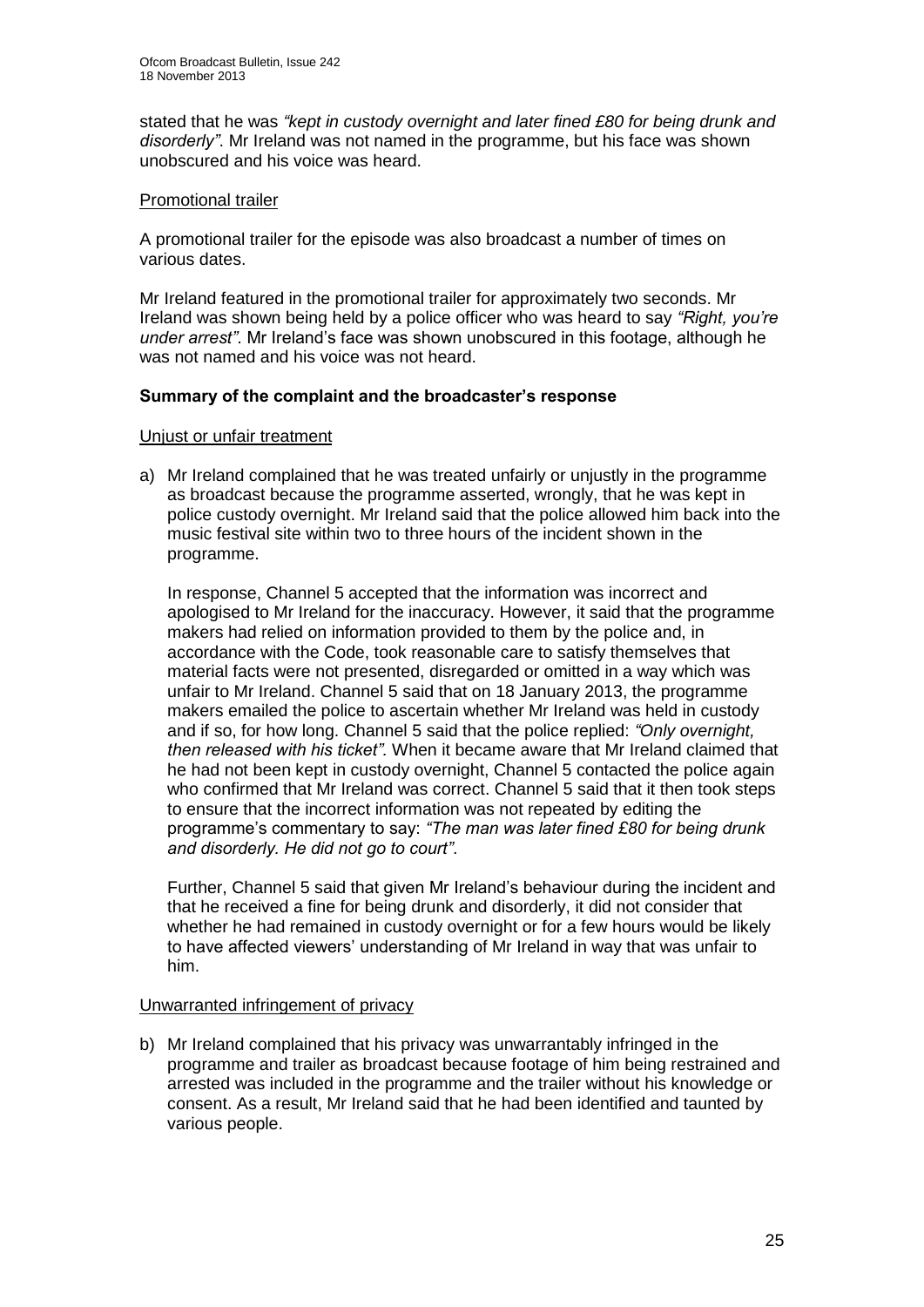In response, Channel 5 said that the programme makers were shadowing the motorcycle police undertaking their public duties and were present with their cameras with the knowledge and agreement of the police.

It said that although Mr Ireland may have been embarrassed that the information was included in the programme and the trailer, and would have preferred not to have been identified, he was filmed openly and on a public highway. The footage showed police officers undertaking their public duties and arresting Mr Ireland who, Channel 5 added, was behaving in an aggressive, anti-social and abusive way towards the police officers in full view of other members of the public and road users.

Channel 5's view was that Mr Ireland had no legitimate expectation of privacy in his behaviour, his interaction with the police at the side of the public highway or his treatment by the police. None of the information disclosed in the programme or the trailer was private. In the circumstances, and particularly after he was cautioned, Channel 5 said that Mr Ireland had no legitimate expectation of privacy in the footage that was broadcast of his interview, arrest and transfer to the police van.

Channel 5 stated that even if Mr Ireland's behaviour could be regarded as private, there was a clear public interest in exposing crime and anti-social behaviour and demonstrating the varied work carried out by the police and the difficulties and dangers they encountered. The footage of Mr Ireland included in the broadcast programme was a necessary and effective part of the story of the police officer and although it may have been possible to have told the story without the footage of Mr Ireland, this would have ignored the realities of this kind of programme.

Channel 5 concluded that any possible interference with Mr Ireland's private life in broadcasting the footage in the programme and trailer would have been very limited and outweighed by the public interest and Channel 5's right to freedom of expression.

## **Decision**

Ofcom's statutory duties include the application, in the case of all television and radio services, of standards which provide adequate protection to members of the public and all other persons from unjust or unfair treatment and unwarranted infringement of privacy in, or in connection with the obtaining of material included in, programmes in such services.

In carrying out its duties, Ofcom has regard to the need to secure that the application of these standards is in the manner that best guarantees an appropriate level of freedom of expression. Ofcom is also obliged to have regard, in all cases, to the principles under which regulatory activities should be transparent, accountable, proportionate and consistent and targeted only at cases in which action is needed.

In reaching its decision, Ofcom carefully considered all the relevant material provided by both parties. This included a recording of the programme as broadcast, a transcript of it, both parties' written submissions and supporting material. Ofcom provided the parties with the opportunity to make representations on Ofcom's Preliminary View (which was not to uphold the complaint). Mr Ireland provided Ofcom with representations, however Ofcom did not consider them to be directly relevant to the Preliminary View, except that he disagreed with Ofcom's Preliminary View not to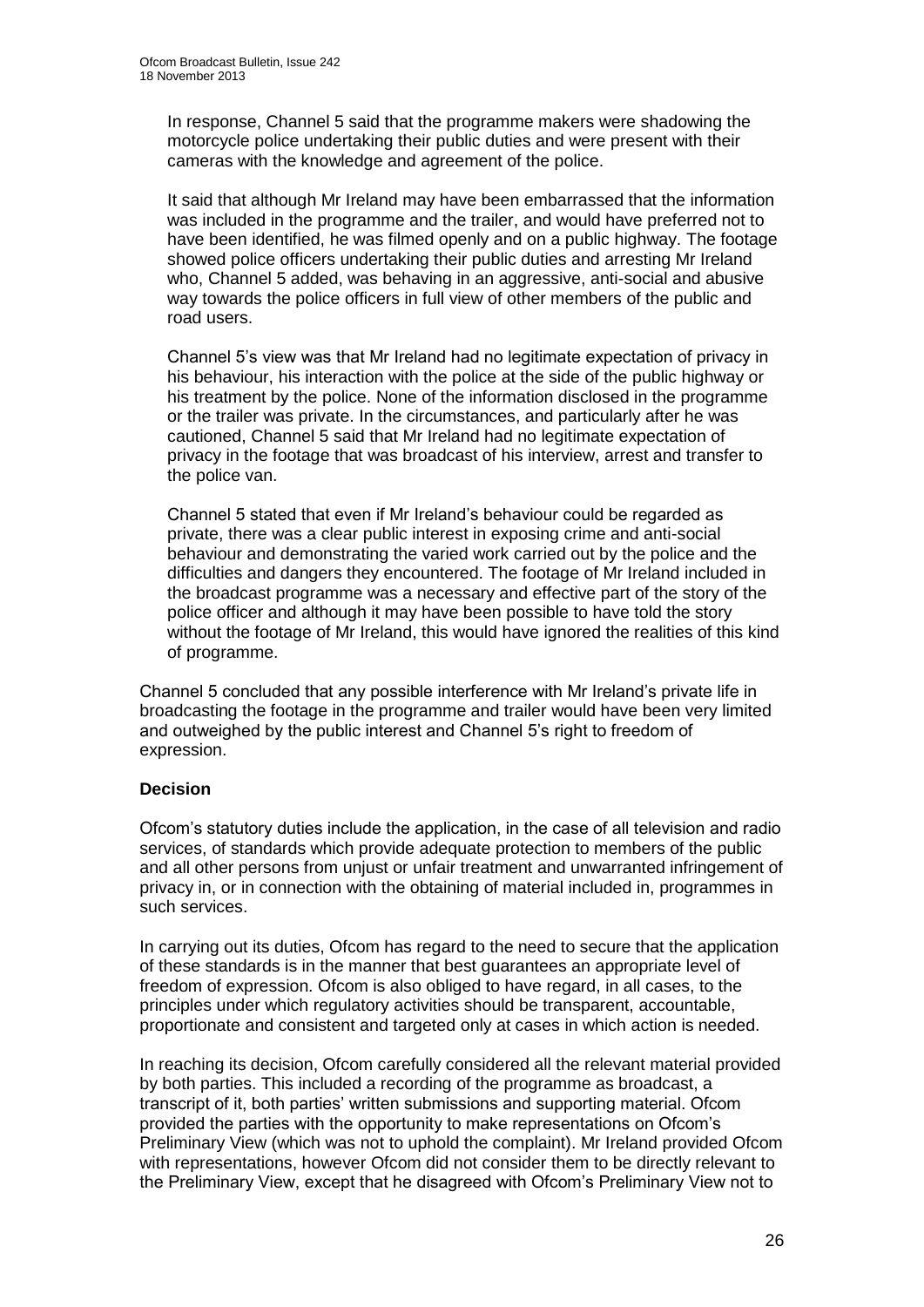uphold his complaint. Channel 5 did not make representations on the Preliminary View.

#### Unjust or unfair treatment

a) Ofcom considered first Mr Ireland's complaint that he was treated unfairly or unjustly in the programme as broadcast because the programme asserted, wrongly, that he was kept in police custody overnight.

When considering complaints of unjust or unfair treatment, Ofcom has regard to whether the broadcaster's actions ensured that the programme as broadcast avoided unjust or unfair treatment of individuals and organisations, as set out in Rule 7.1 of Code.

Ofcom also took account of Practice 7.9 of the Code which provides that before broadcasting a factual programme, broadcasters should take reasonable care to satisfy themselves that material facts have not been presented, disregarded or omitted in a way that is unfair to the individual or organisation.

The programme stated, incorrectly, that Mr Ireland had been *"kept in custody overnight"*. Channel 5 said this had resulted from the programme makers being given incorrect information by the police prior to the broadcast of the programme. Ofcom acknowledged that Channel 5 took remedial steps to ensure that the incorrect information was not repeated by editing the programme's commentary to reflect the correct circumstances.

Ofcom noted that the programme makers had relied on the information about Mr Ireland provided to them by the police and Ofcom considered that it was reasonable for them to have done so. Although this information was shown subsequently to be incorrect, Ofcom considered that the programme makers had taken reasonable care as at the date of broadcast to ensure that information was presented in the programme fairly, and that material facts were not presented in a way that was unfair to Mr Ireland. In any event, given that Mr Ireland was shown being arrested for being drunk and disorderly (which was not disputed), Ofcom considered that the inclusion of a reference to him being kept in custody overnight as opposed to being held in custody for two to three hours was unlikely to have materially and adversely affected the way in which viewers would have perceived Mr Ireland in a way that was unfair.

Ofcom's decision is therefore that there was no unfairness to Mr Ireland in this respect.

## Unwarranted infringement of privacy

b) Ofcom next considered Mr Ireland's complaint that his privacy was unwarrantably infringed in the programme and trailer as broadcast because the programme included footage of him without his consent.

The individual's right to privacy has to be balanced against the competing rights of the broadcasters to freedom of expression. Neither right as such has precedence over the other and where there is a conflict between the two, it is necessary to intensely focus on the comparative importance of the specific rights. Any justification for interfering with or restricting each right must be taken into account and any interference or restriction must be proportionate. This is reflected in how Ofcom applies Rule 8.1 of the Code, which states that any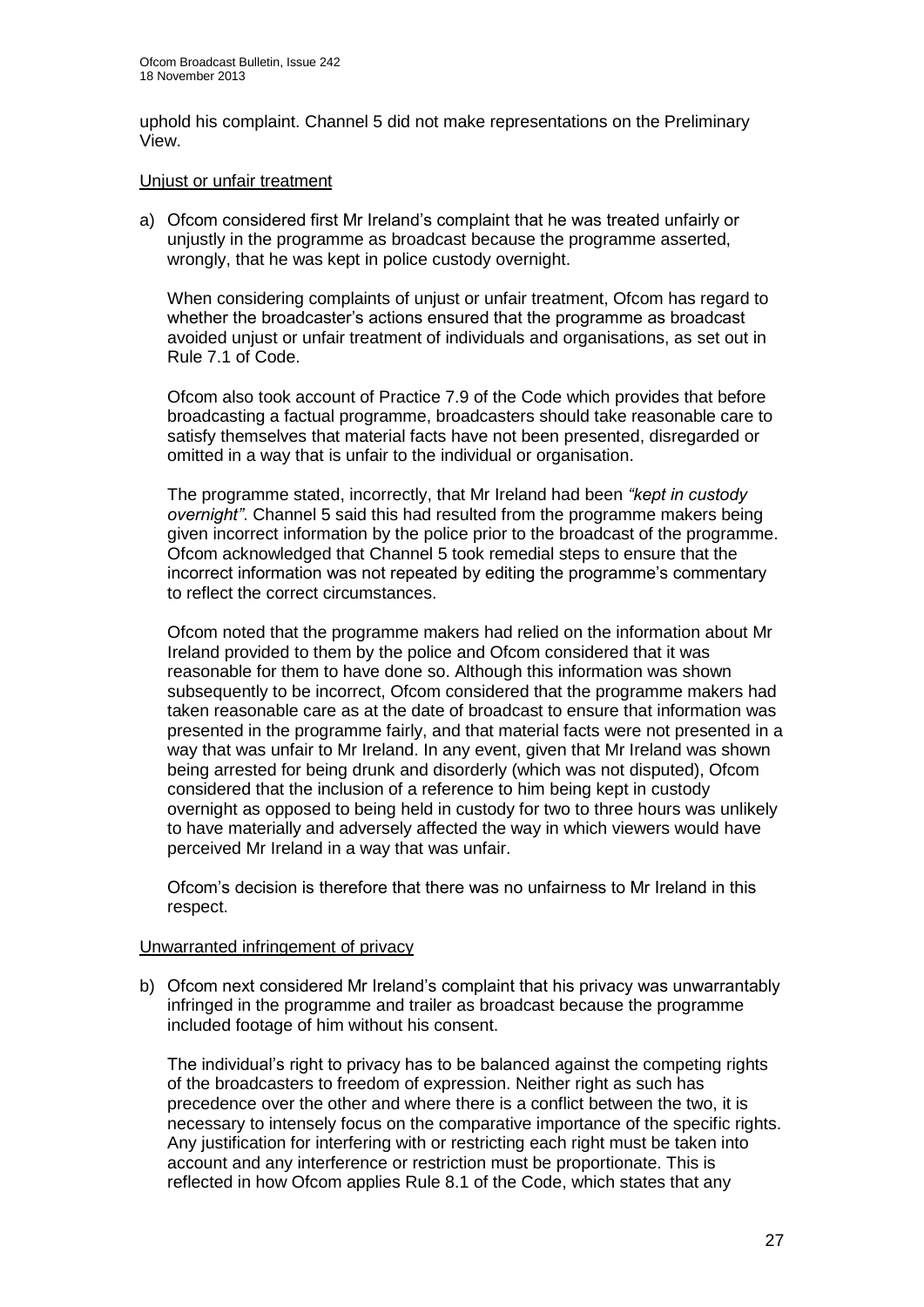infringement of privacy in programmes, or in connection with obtaining material included in programmes, must be warranted.

In assessing the complaint, Ofcom had regard to Practice 8.6 of the Code which states that if the broadcast of a programme would infringe the privacy of a person, consent should be obtained before the relevant material is broadcast, unless the infringement of privacy is warranted.

#### The programme

In considering whether or not Mr Ireland's privacy was unwarrantably infringed in the programme as broadcast, Ofcom first assessed the extent to which he had a legitimate expectation of privacy in relation to the footage of him as broadcast.

As already set out in the "Introduction and programme summary" section above, Mr Ireland was shown sitting on the ground by a public road as the police officers approached him and tried to engage him in conversation. The police officers believed that Mr Ireland was drunk and when he tried to run away from them, he was restrained and arrested for being drunk and disorderly. The police officers continued to talk to Mr Ireland and he revealed that he had drunk alcohol. One of the police officers then explained to camera that Mr Ireland had been restrained and arrested to prevent him from injuring himself. Mr Ireland was shown being escorted to the police van.

Whether or not someone who has been filmed while being questioned by the police in relation to an incident has a legitimate expectation of privacy in the broadcast of that footage depends on all the circumstances: for example (depending on their relevance to any particular case) whether the filming took place in a public place; whether the individual was vulnerable in any way (e.g. through the consumption of alcohol or drugs or because of an illness or disability); whether the person concerned was a minor; whether the footage depicted the individual doing something, or disclosed information about that individual, which was confidential, sensitive or personal; the time that had elapsed between the events depicted in the footage and its broadcast (or rebroadcast); and any change in factual circumstances between the events depicted and its broadcast which may affect the extent to which the material could be considered to be private or confidential (for example, whether since the incident filmed the individual concerned was charged and/or found guilty of any offences).

Ofcom noted that Mr Ireland appeared to have been filmed openly and in a public place, i.e. the side of a public highway. Mr Ireland was shown talking to police after being ejected from a music festival and it was recognised by the police officers that he was drunk. In Ofcom's view, Mr Ireland could reasonably be regarded as being in a vulnerable state because he was under the influence of alcohol. Ofcom considered that he had a reasonable expectation of privacy, albeit limited as he was in a public place. Taking these factors into consideration, Ofcom considered that Mr Ireland had a limited legitimate expectation of privacy in relation to the broadcast of the footage of him in the programme.

Ofcom then considered whether or not Mr Ireland was identifiable in the programme as broadcast. Although Mr Ireland was not referred to by name in the programme, his face was shown unobscured and his voice was heard. In these circumstances, Ofcom considered that Mr Ireland was clearly identifiable from the footage included in the programme.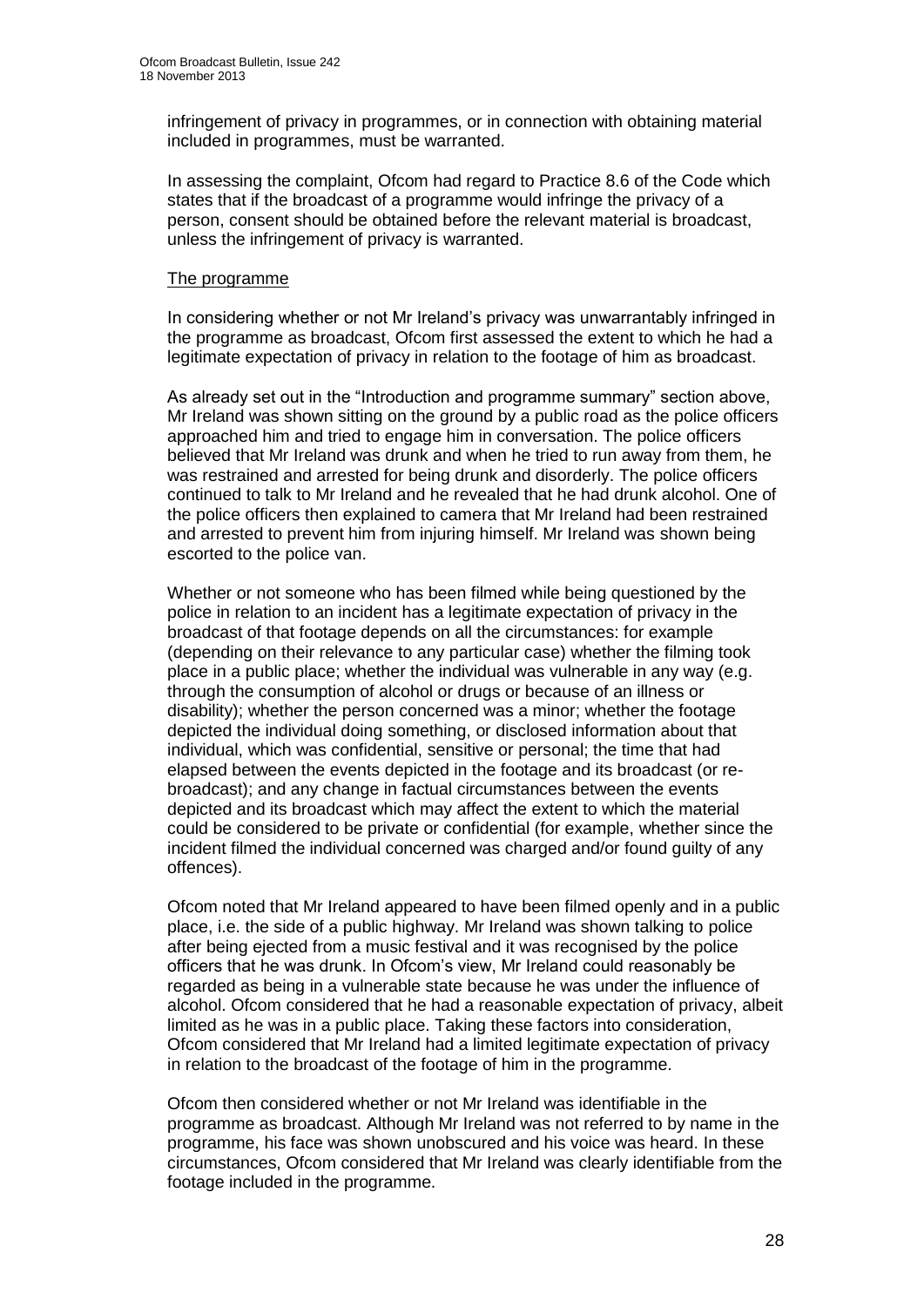Ofcom then assessed whether his consent had been secured before the footage was broadcast in accordance with Practice 8.6. It was not disputed that the broadcaster had not sought Mr Ireland's consent for the footage to be included in the programme.

Ofcom next assessed the broadcaster's competing right to freedom of expression and the audiences' right to receive information and ideas without unnecessary interference. In particular, Ofcom reviewed whether there was sufficient public interest to justify the intrusion of Mr Ireland's limited expectation of privacy in broadcasting the footage of him. Ofcom considered that there is a genuine public interest in broadcasting programmes of this nature, specifically those which examine the work of the police and other emergency services in responding to varied and often difficult incidents. In Ofcom's view, showing such material in programmes helps to inform the public's understanding of the work of the police and the emergency services and, in this particular case, the challenges they faced when individuals are under the influence of alcohol.

Therefore, on balance, Ofcom considered that in the circumstances of this case, the broadcaster's right to freedom of expression and the public interest outweighed Mr Ireland's limited expectation of privacy in relation to the broadcast of footage of him in the programme.

#### Promotional trailer

Ofcom also examined the footage of Mr Ireland in the programme's trailer. He was shown for approximately two seconds being restrained and arrested by police. As set out above, Ofcom considered that Mr Ireland had a limited legitimate expectation of privacy in the broadcast of the footage of him being arrested. Ofcom took account of the facts that the promotional trailer was shown on a number of occasions and that in the trailer the footage of Mr Ireland was not placed in context in the same way as in the programme itself. Nonetheless the footage was very brief and, although it was clear Mr Ireland was being arrested, no information was given as to whether or not he was held in custody or for how long. Therefore, in the circumstances of this case and for the same reasons set out above, Ofcom considered that, on balance, the broadcaster's right to freedom of expression and the public interest outweighed Mr Ireland's limited expectation of privacy in relation to the broadcast of footage of him in the trailer.

Ofcom's decision is therefore that there was no unwarranted infringement of Mr Ireland's privacy in either the programme or the trailer as broadcast.

**Accordingly, Ofcom has not upheld Mr Ireland's complaint of unjust or unfair treatment and unwarranted infringement of privacy in the programme and trailer as broadcast.**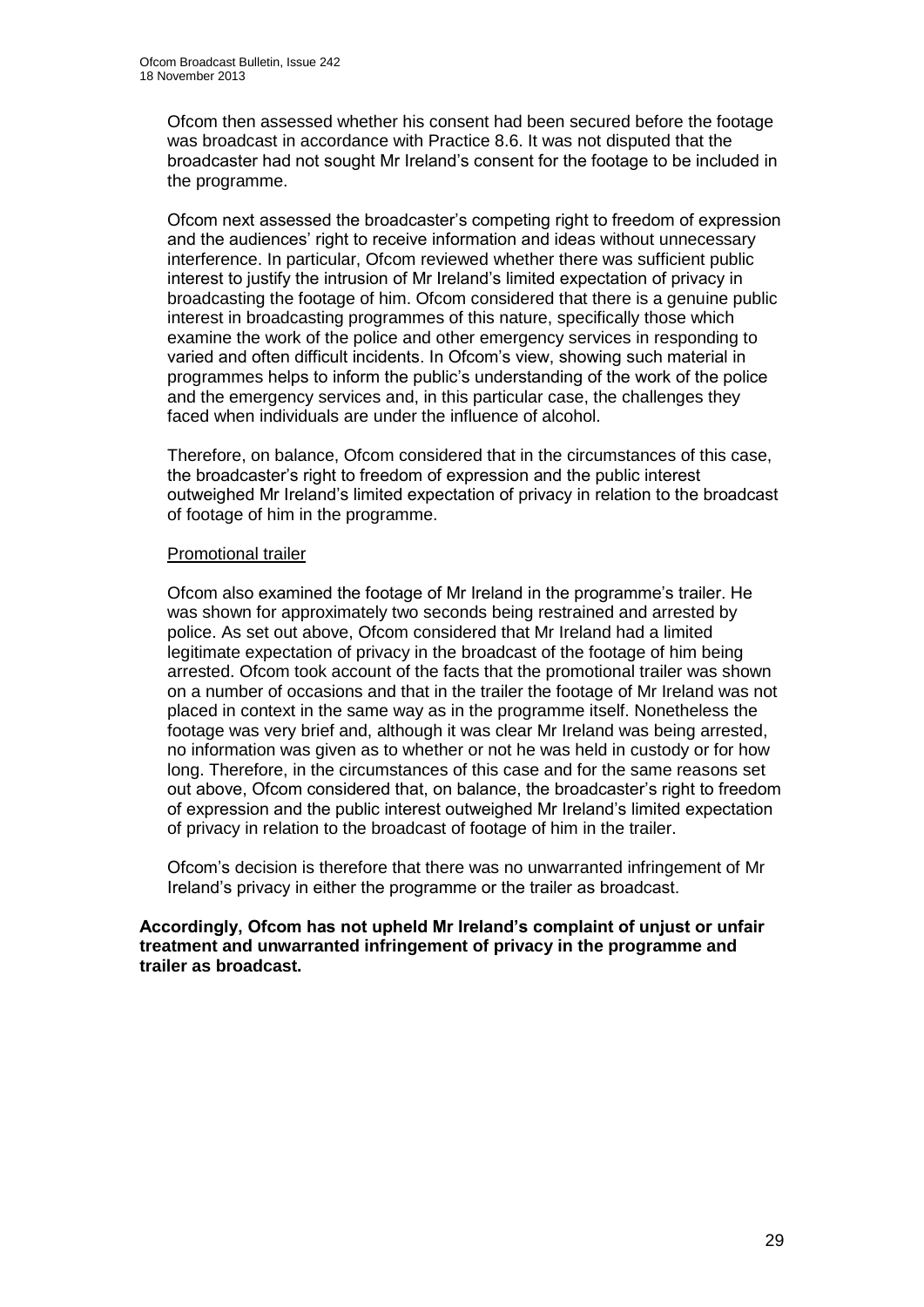# **Other Programmes Not in Breach**

## **Up to 4 November 2013**

| Programme          | <b>Broadcaster</b>              | <b>Transmission date</b> | <b>Categories</b>     |
|--------------------|---------------------------------|--------------------------|-----------------------|
| Khara Sach         | ARY News                        | 12/08/2013               | Due Impartiality/Bias |
| Where in the World | <b>Breeze FM South</b><br>Coast | 09/09/2013               | Competitions          |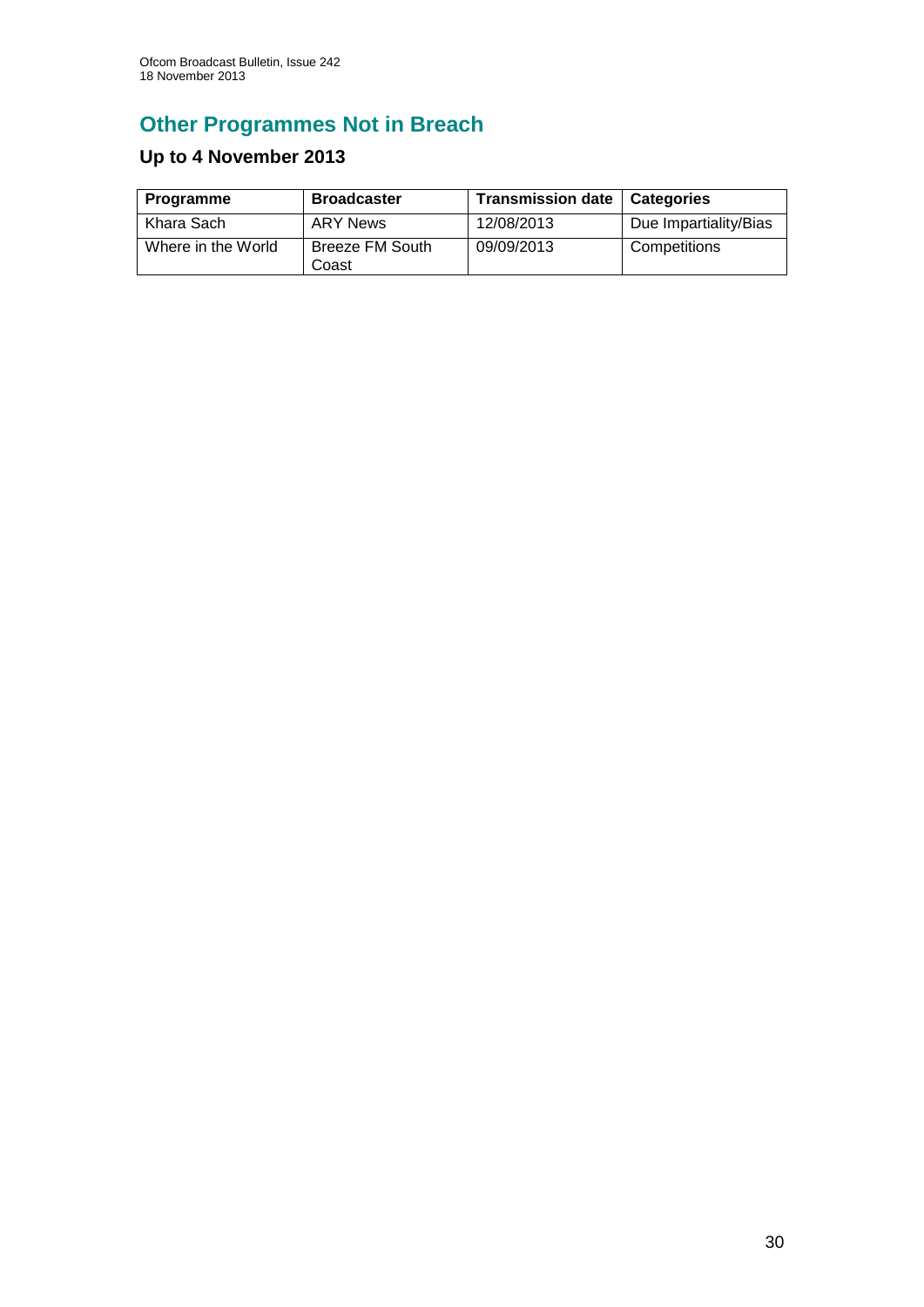# **Complaints Assessed, not Investigated**

## **Between 22 October and 4 November 2013**

This is a list of complaints that, after careful assessment, Ofcom has decided not to pursue because they did not raise issues warranting investigation.

| Programme                                      | <b>Broadcaster</b>        | <b>Transmission</b><br>Date | <b>Categories</b>                            | <b>Number of</b><br>complaints |
|------------------------------------------------|---------------------------|-----------------------------|----------------------------------------------|--------------------------------|
| 118 118's sponsorship of<br><b>ITV Movies</b>  | ITV <sub>2</sub>          | 21/10/2013                  | Sexual orientation<br>discrimination/offence |                                |
| 999: What's Your<br>Emergency?                 | Channel 4                 | 14/10/2013                  | Suicide and self harm                        | 1                              |
| 999: What's Your<br>Emergency?                 | Channel 4                 | 21/10/2013                  | <b>Disability</b><br>discrimination/offence  | $\overline{2}$                 |
| 999: What's Your<br>Emergency?                 | Channel 4                 | 21/10/2013                  | Suicide and self harm                        | 1                              |
| 999: What's Your<br>Emergency?                 | Channel 4                 | 28/10/2013                  | Animal welfare                               | 1                              |
| 999: What's Your<br>Emergency?                 | Channel 4                 | 28/10/2013                  | Generally accepted<br>standards              | 1                              |
| <b>Adventure Time</b>                          | Cartoon<br>Network        | 24/10/2013                  | Violence and dangerous<br>behaviour          | 1                              |
| Advertising                                    | Various                   | Various                     | Advertising minutage                         | 1                              |
| Afternoon Play: GF<br>Newman's The Corrupted   | <b>BBC Radio 4</b>        | 21/10/2013                  | Scheduling                                   | $\overline{2}$                 |
| Alan Carr: Chatty Man                          | Channel 4                 | 25/10/2013                  | Generally accepted<br>standards              | 1                              |
| <b>Bad Education</b>                           | BBC <sub>3</sub>          | 10/09/2013                  | Gender<br>discrimination/offence             | 1                              |
| <b>Bang Breakfast</b>                          | <b>Bang Radio</b>         | 23/10/2013                  | Offensive language                           | 1                              |
| <b>BBC London News</b>                         | BBC <sub>1</sub>          | 03/10/2013                  | Religious/Beliefs<br>discrimination/offence  | 1                              |
| <b>BBC News at Six</b>                         | BBC <sub>1</sub>          | 29/10/2013                  | Due impartiality/bias                        | 1                              |
| <b>BBC News at Six</b>                         | BBC <sub>1</sub>          | 29/10/2013                  | Generally accepted<br>standards              | 1                              |
| <b>BBC Wales Today</b>                         | BBC <sub>1</sub><br>Wales | 22/10/2013                  | Outside of remit / other                     | 1                              |
| Bedlam (trailer)                               | Channel 4                 | 30/10/2013                  | <b>Disability</b><br>discrimination/offence  | 1                              |
| Bet365bingo.com 's<br>sponsorship of Emmerdale | <b>ITV</b>                | 29/10/2013                  | Sponsorship credits                          | 1                              |
| <b>Big Daddy</b>                               | Channel 5                 | 20/10/2013                  | Offensive language                           | 1                              |
| <b>Bluebirds and Swans</b>                     | BBC 1<br>Wales            | 28/10/2013                  | Outside of remit / other                     | 1                              |
| Boulton & Co                                   | <b>Sky News</b>           | 16/10/2013                  | Due impartiality/bias                        | 1                              |
| <b>Breakfast</b>                               | BBC 1                     | 17/09/2013                  | Outside of remit / other                     | $\overline{2}$                 |
| <b>Bridget Christie Minds the</b><br>Gap       | <b>BBC Radio 4</b>        | 23/10/2013                  | Generally accepted<br>standards              | $\overline{2}$                 |
| <b>BT</b> Sport promotion                      | Eurosport                 | Various                     | Outside of remit / other                     | 1                              |
| By Any Means                                   | BBC <sub>1</sub>          | 22/09/2013                  | Surreptitious advertising                    | 1                              |
| By Any Means                                   | BBC 1                     | 20/10/2013                  | Generally accepted<br>standards              | 1                              |
| <b>Catherine Cookson's The</b><br>Rag Nymph    | Drama                     | 29/09/2013                  | Scheduling                                   | 1                              |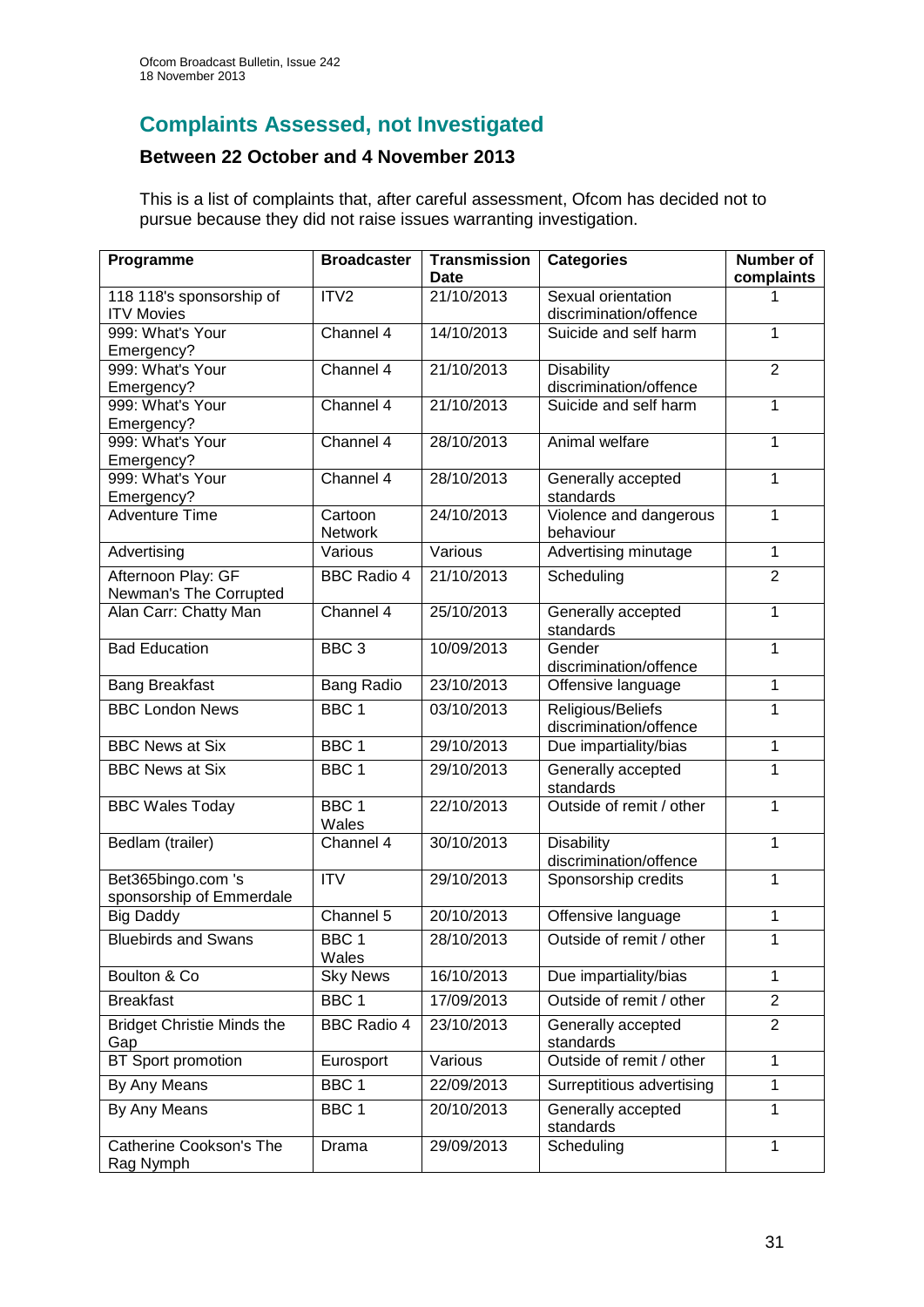| <b>CBBC</b> at Radio 1 Teen<br>Awards                                      | <b>CBBC</b>            | 03/11/2013 | Outside of remit / other                    | 1              |
|----------------------------------------------------------------------------|------------------------|------------|---------------------------------------------|----------------|
| Celebrity Juice                                                            | ITV2                   | 19/10/2013 | Generally accepted<br>standards             | 1              |
| Celebrity Juice                                                            | ITV2                   | 29/10/2013 | Generally accepted<br>standards             | 1              |
| <b>Celebrity Juice</b>                                                     | ITV2                   | 31/10/2013 | Religious/Beliefs<br>discrimination/offence | 1              |
| Celebrity Juice                                                            | ITV2                   | 02/11/2013 | Generally accepted<br>standards             | 1              |
| Channel 4 News                                                             | Channel 4              | 17/10/2013 | Due impartiality/bias                       | 1              |
| Channel 4 News                                                             | Channel 4              | 17/10/2013 | Scheduling                                  | 3              |
| Channel 4 News                                                             | Channel 4              | 22/10/2013 | Scheduling                                  | 1              |
| Citizen Khan                                                               | BBC <sub>1</sub>       | 18/10/2013 | Generally accepted<br>standards             | 1              |
| <b>Citizen Khan</b>                                                        | BBC <sub>1</sub>       | 18/10/2013 | Race<br>discrimination/offence              | 1              |
| Citizen Khan                                                               | BBC <sub>1</sub>       | 18/10/2013 | Religious/Beliefs<br>discrimination/offence | 1              |
| <b>Coronation Street</b>                                                   | <b>ITV</b>             | 04/10/2013 | Religious/Beliefs<br>discrimination/offence | 1              |
| <b>Coronation Street</b>                                                   | <b>ITV</b>             | 16/10/2013 | Generally accepted<br>standards             | 1              |
| <b>Coronation Street</b>                                                   | <b>ITV</b>             | 21/10/2013 | Product placement                           | 1              |
| <b>Coronation Street</b>                                                   | $\overline{\text{IV}}$ | 25/10/2013 | Generally accepted<br>standards             | $\overline{2}$ |
| <b>Coronation Street</b>                                                   | <b>ITV</b>             | 28/10/2013 | Generally accepted<br>standards             | 1              |
| Countryfile                                                                | BBC <sub>1</sub>       | 13/10/2013 | Crime                                       | 1              |
| Dance Academy                                                              | Nickelodeon            | 15/10/2013 | Scheduling                                  | 1              |
| Date My Porn Star                                                          | 4seven                 | 22/10/2013 | Generally accepted<br>standards             | 1              |
| Date My Porn Star                                                          | Channel 4              | 21/10/2013 | Generally accepted<br>standards             | 8              |
| Date My Porn Star (trailer)                                                | Channel 4              | 21/10/2013 | Scheduling                                  | 1              |
| Dawah Programme's<br>sponsorship of The Rightly<br><b>Guided Khalifahs</b> | Islam<br>Channel       | 09/10/2013 | Sponsorship credits                         | 1              |
| Daybreak                                                                   | $\overline{IV}$        | 30/10/2013 | Offensive language                          | 1              |
| Devious Maids (trailer)                                                    | <b>TLC</b>             | 12/10/2013 | Sexual material                             | 1              |
| Diary of a Teenage Virgin                                                  | Channel 4              | 14/10/2013 | Under 18s in<br>programmes                  | 1              |
| Downton Abbey                                                              | <b>ITV</b>             | 06/10/2013 | Generally accepted<br>standards             | 1              |
| <b>Drifters</b>                                                            | E <sub>4</sub>         | 31/10/2013 | Sexual material                             | 1              |
| <b>Drivetime</b>                                                           | Talksport              | 18/03/2013 | Generally accepted<br>standards             | 1              |
| Duck Dynasty (trailer)                                                     | ITV4                   | Various    | Outside of remit / other                    | 1              |
| Earthquake                                                                 | Channel 4              | 15/10/2013 | Outside of remit / other                    | 1              |
| EastEnders                                                                 | BBC <sub>1</sub>       | 22/10/2013 | Outside of remit / other                    | 1              |
| EastEnders                                                                 | BBC <sub>1</sub>       | 25/10/2013 | Race<br>discrimination/offence              | $\overline{7}$ |
| Ebrahim College's<br>sponsorship of Hajj Coach                             | Islam<br>Channel       | 09/10/2013 | Sponsorship credits                         | 1              |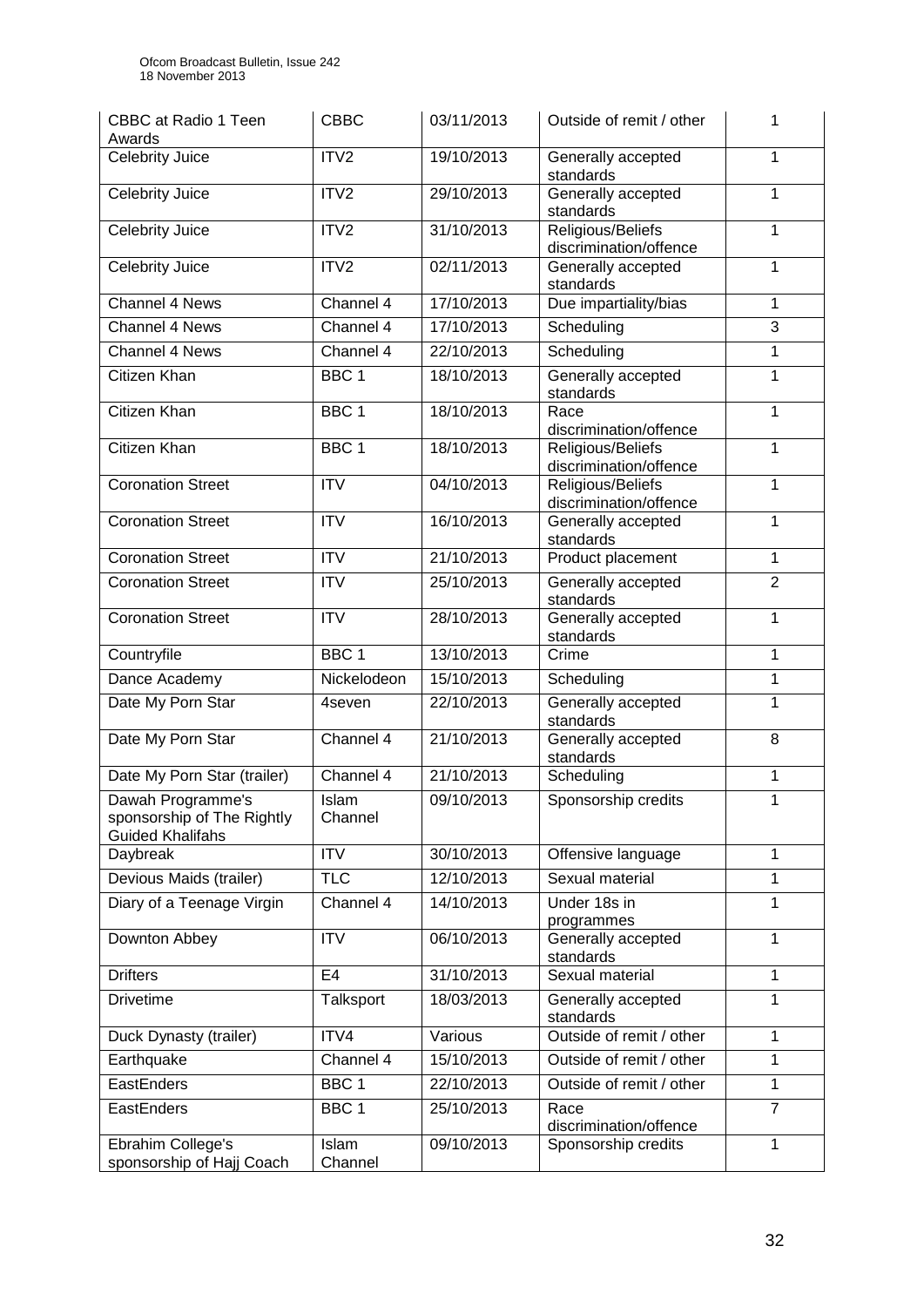| EDL demo coverage                                           | Radio Hajj<br>87.7FM   | 11/10/2013 | Due impartiality/bias                       | 1              |
|-------------------------------------------------------------|------------------------|------------|---------------------------------------------|----------------|
| <b>Educating Yorkshire</b>                                  | Channel 4              | 05/09/2013 | Under 18s in<br>programmes                  | $\mathbf{1}$   |
| <b>Educating Yorkshire</b>                                  | Channel 4              | 12/09/2013 | Under 18s in<br>programmes                  | $\overline{4}$ |
| Emmerdale                                                   | <b>ITV</b>             | 17/10/2013 | Outside of remit / other                    | 1              |
| <b>EPG</b>                                                  | Freeview               | Various    | Outside of remit / other                    | 1              |
| <b>Family Guy</b>                                           | BBC <sub>3</sub>       | 20/10/2013 | Religious/Beliefs<br>discrimination/offence | 1              |
| <b>Fool Britannia</b>                                       | <b>ITV</b>             | 12/10/2013 | Generally accepted<br>standards             | 1              |
| Fool Britannia                                              | <b>ITV</b>             | 26/10/2013 | Race<br>discrimination/offence              | 1              |
| Fool Britannia                                              | <b>ITV</b>             | 02/11/2013 | Transgender<br>discrimination/offence       | 9              |
| Foxy Bingo's sponsorship of<br><b>Dickinson's Real Deal</b> | ITV                    | 22/10/2013 | Generally accepted<br>standards             | 1              |
| Foxy Bingo's Sponsorship of<br>The Jeremy Kyle Show         | $\overline{\text{IV}}$ | 30/10/2013 | Scheduling                                  | 1              |
| Foxy Bingo's Sponsorship of<br>The Jeremy Kyle Show         | ITV                    | 01/11/2013 | Generally accepted<br>standards             | 1              |
| Ghostbusters                                                | Channel 5              | 27/10/2013 | Offensive language                          | 1              |
| <b>Grizzly Tales for Gruesome</b><br><b>Kids</b>            | Nicktoons              | 23/10/2013 | Offensive language                          | 1              |
| Have I Got News for You                                     | BBC <sub>1</sub>       | 25/10/2013 | Generally accepted<br>standards             | 1              |
| Have I Got News for You                                     | BBC <sub>1</sub>       | 25/10/2013 | Offensive language                          | $\mathbf{1}$   |
| <b>Heart Breakfast</b>                                      | <b>Heart Bristol</b>   | 24/10/2013 | Under 18s in<br>programmes                  | 1              |
| <b>Heart FM</b>                                             | <b>Heart FM</b>        | 30/10/2013 | Fairness & Privacy                          | 1              |
| Hens Behaving Badly<br>(trailer)                            | Channel 5              | 18/10/2013 | Scheduling                                  | 1              |
| <b>Heston's Titanic Feast</b>                               | Channel 4              | 02/11/2013 | Generally accepted<br>standards             | 1              |
| Hollyoaks                                                   | E <sub>4</sub>         | 28/10/2013 | Violence and dangerous<br>behaviour         | 1              |
| Iceland Foods: Life in the<br><b>Freezer Cabinet</b>        | BBC <sub>2</sub>       | 28/10/2013 | Offensive language                          | 1              |
| Inside Broadmoor                                            | $5*$                   | 13/10/2013 | <b>Disability</b><br>discrimination/offence | 1              |
| Inside Out                                                  | BBC <sub>1</sub>       | 28/10/2013 | Outside of remit / other                    | $\mathbf 1$    |
| <b>ITV News and Weather</b>                                 | <b>ITV</b>             | 25/10/2013 | Due impartiality/bias                       | 1              |
| <b>ITV News and Weather</b>                                 | <b>ITV</b>             | 31/10/2013 | Generally accepted<br>standards             | 1              |
| ITV News at Ten and<br>Weather                              | <b>ITV</b>             | 17/10/2013 | Due impartiality/bias                       | $\overline{4}$ |
| <b>ITV Player promotion</b>                                 | <b>ITV</b>             | 26/10/2013 | Violence and dangerous<br>behaviour         | 1              |
| <b>ITV Player promotion</b>                                 | <b>ITV</b>             | Various    | Violence and dangerous<br>behaviour         | $\overline{2}$ |
| Jamie's Money Saving<br>Meals                               | Channel 4              | 07/10/2013 | Undue prominence                            | $\mathbf{1}$   |
| Jamie's Money Saving<br>Meals                               | Channel 4              | Various    | Undue prominence                            | 1              |
| Jamrock Radio                                               | Jamrock<br>Radio       | 10/10/2013 | Scheduling                                  | $\mathbf{1}$   |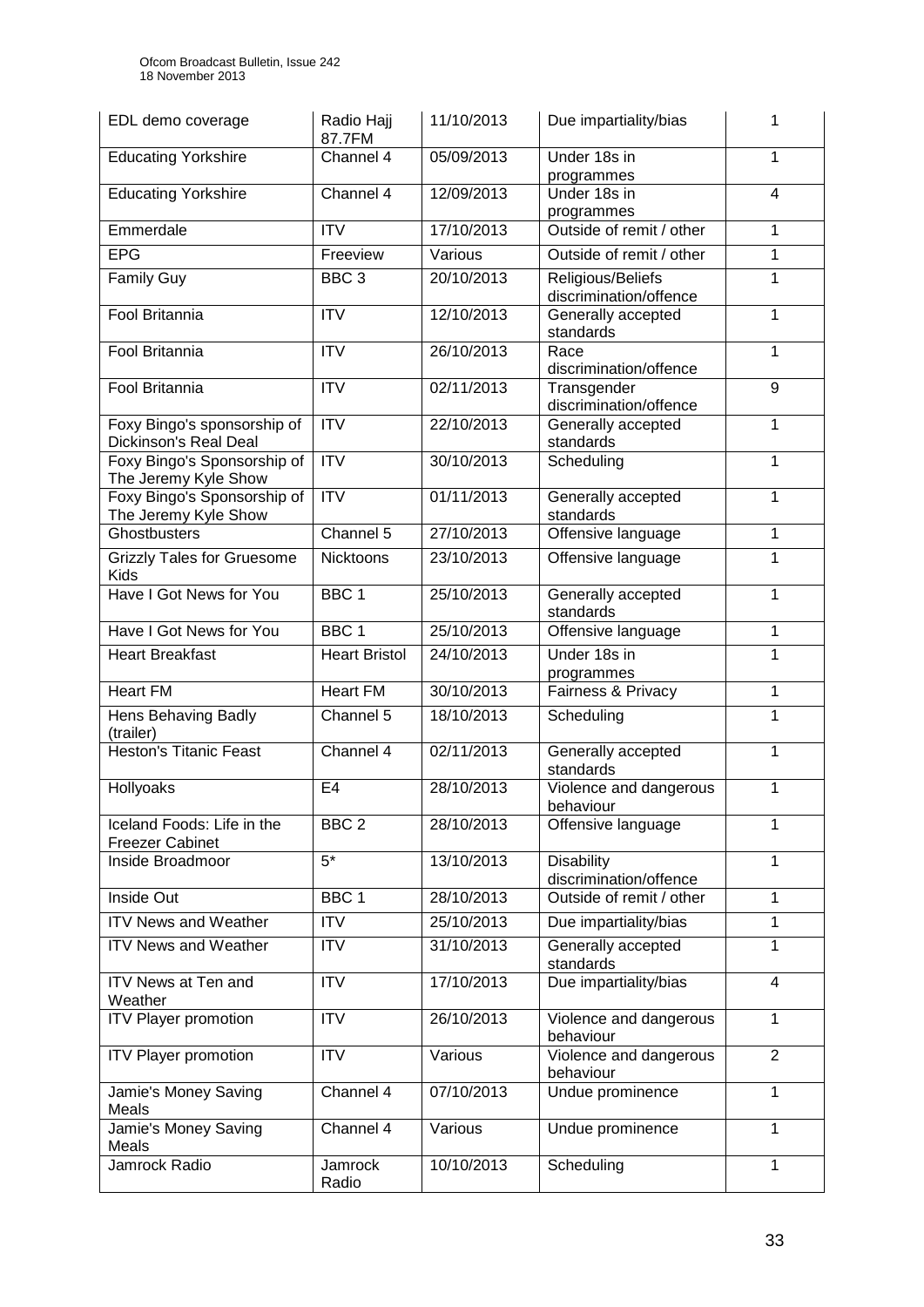| Jeremy Vine                                                   | <b>BBC Radio 2</b>           | 22/10/2013 | Generally accepted<br>standards             | 1              |
|---------------------------------------------------------------|------------------------------|------------|---------------------------------------------|----------------|
| <b>Kate Lawler</b>                                            | Metro Radio                  | 29/09/2013 | Scheduling                                  | 1              |
| Law and Order: UK                                             | ITV3                         | 29/10/2013 | Animal welfare                              | 1              |
| Live Newcastle United v<br>Chelsea                            | BT Sport 1<br>HD             | 02/11/2013 | Outside of remit / other                    | 1              |
| London Irish                                                  | Channel 4                    | 01/10/2013 | Under 18s in<br>programmes                  | 1              |
| Loose Women                                                   | <b>ITV</b>                   | 22/10/2013 | Gender<br>discrimination/offence            | 1              |
| Loose Women                                                   | <b>ITV</b>                   | 29/10/2013 | Materially misleading                       | 1              |
| Luton Town Show                                               | Diverse FM                   | 12/10/2013 | Commercial<br>communications on<br>radio    | 1              |
| Lycamobile's sponsorship of<br>Sanskaar- Dharohar Apnon<br>Ki | Colors                       | 08/10/2013 | Sponsorship credits                         | 1              |
| Made in Chelsea (trailer)                                     | E <sub>4</sub>               | 03/11/2013 | Offensive language                          | 1              |
| Man Down                                                      | Channel 4                    | 18/10/2013 | <b>Disability</b><br>discrimination/offence | $\overline{2}$ |
| Marvel's Agents of<br>S.H.I.E.L.D.                            | Channel 4                    | 25/10/2013 | Scheduling                                  | 1              |
| <b>Massive Morning Hits</b>                                   | 4Music                       | 24/10/2013 | Scheduling                                  | 1              |
| Medieval Lives: Birth,<br>Marriage, Death                     | BBC <sub>4</sub>             | 09/10/2013 | Offensive language                          | 1              |
| Mister Maker Around the<br>World                              | <b>CBeebies</b>              | 23/10/2013 | Outside of remit / other                    | 1              |
| Monsuno                                                       | <b>CITV</b>                  | 07/10/2013 | Offensive language                          | 1              |
| Murder in the Alps                                            | BBC <sub>1</sub>             | 21/10/2013 | Outside of remit / other                    | 1              |
| My Big Fat Gypsy Fortune                                      | Channel 4                    | 14/04/2013 | Generally accepted<br>standards             | 1              |
| My Crazy New Jamaican<br>Life                                 | Channel 4                    | 24/10/2013 | Race<br>discrimination/offence              | 41             |
| <b>News</b>                                                   | Sikh<br>Channel              | 06/10/2013 | Religious/Beliefs<br>discrimination/offence | 1              |
| News on the Hour                                              | <b>Sky News</b>              | 21/10/2013 | Due accuracy                                | 1              |
| Nick Ferrari                                                  | <b>LBC 97.3FM</b>            | 01/11/2013 | Race<br>discrimination/offence              | 1              |
| <b>OCD Ward</b>                                               | <b>ITV</b>                   | 28/10/2013 | Information/warnings                        | 1              |
| <b>OCD Ward</b>                                               | <b>ITV</b>                   | 28/10/2013 | Materially misleading                       | 1              |
| On Benefits & Proud                                           | Channel 5                    | 14/10/2013 | Crime                                       | 1              |
| On the Move                                                   | Bloomberg                    | 04/11/2013 | Outside of remit / other                    | 1              |
| Patrick Kielty                                                | <b>BBC Radio 2</b>           | 25/10/2013 | Generally accepted<br>standards             | $\overline{2}$ |
| Peppa Pig                                                     | Nick Jr                      | 24/10/2013 | Gender<br>discrimination/offence            | 1              |
| Piers Morgan's Life Stories                                   | <b>ITV</b>                   | 18/10/2013 | Materially misleading                       | 1              |
| PM                                                            | <b>BBC Radio 4</b>           | 03/10/2013 | Race<br>discrimination/offence              | 1              |
| Pointless                                                     | BBC <sub>1</sub>             | 24/10/2013 | Gender<br>discrimination/offence            | 1              |
| Police Interceptors                                           | $\overline{5^*}$             | 02/11/2013 | Crime                                       | 1              |
| Power to the Pococks: A<br>Year in the Life of a Crofting     | BBC <sub>2</sub><br>Scotland | 24/10/2013 | Animal welfare                              | 1              |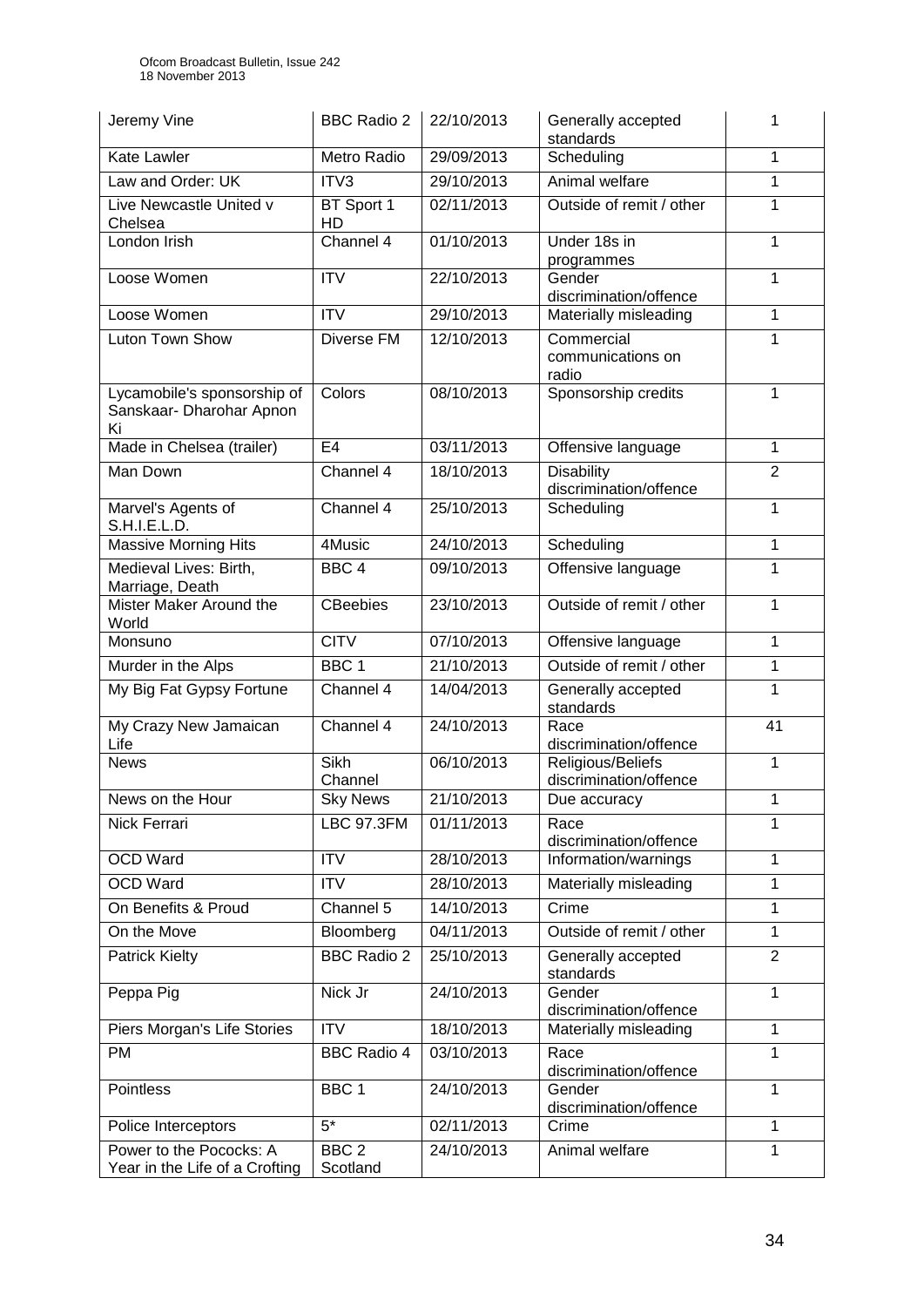| Family                                           |                                  |            |                                             |                |
|--------------------------------------------------|----------------------------------|------------|---------------------------------------------|----------------|
| Programme promotions                             | Channel $5/$<br>Kix.             | Various    | Materially misleading                       | 1              |
| Programming                                      | <b>Heart FM</b>                  | Various    | Generally accepted<br>standards             | 1              |
| Programming                                      | Various                          | Various    | Religious/Beliefs<br>discrimination/offence | 1              |
| References to Apple<br>products                  | <b>Sky Sports</b><br><b>News</b> | Various    | Promotion of<br>products/services           | 1              |
| Rugby League                                     | BBC <sub>1</sub>                 | 26/10/2013 | Outside of remit / other                    | 1              |
| Rupali Exchange's<br>sponsorship of Bairi Batash | <b>ATN Bangla</b>                | 16/09/2013 | Sponsorship credits                         | 1              |
| <b>Russell Howard's Good</b><br><b>News</b>      | Dave                             | 12/10/2012 | Religious/Beliefs<br>discrimination/offence | 1              |
| Saturday Kitchen Live                            | BBC <sub>1</sub>                 | 19/10/2013 | Generally accepted<br>standards             | 1              |
| Save the Children<br>advertisement               | $ITV3 + 1$                       | 20/10/2013 | Political advertising                       | 1              |
| SC India: Punjab News                            | Sikh<br>Channel                  | 09/10/2013 | Advertising/editorial<br>distinction        | 1              |
| Scooby Doo: Mystery<br>Incorporated              | Boomerang<br>$+1$                | 02/10/2013 | Offensive language                          | 1              |
| Scotland Tonight                                 | $\overline{\text{STV}}$          | 15/10/2013 | Elections/Referendums                       | 1              |
| Sex and the City                                 | Comedy<br>Central                | 20/10/2013 | Scheduling                                  | 1              |
| <b>Sky News</b>                                  | <b>Sky News</b>                  | 18/10/2013 | Scheduling                                  | 5              |
| <b>Sky News</b>                                  | <b>Sky News</b>                  | 20/10/2013 | Outside of remit / other                    | 1              |
| <b>Sky News</b>                                  | <b>Sky News</b>                  | 22/10/2013 | Violence and dangerous<br>behaviour         | 1              |
| <b>Sky News</b>                                  | <b>Sky News</b>                  | 23/10/2013 | Offensive language                          | 1              |
| <b>Sky News</b>                                  | <b>Sky News</b>                  | 29/10/2013 | Race<br>discrimination/offence              | 1              |
| <b>Sky News Paper Review</b>                     | <b>Sky News</b>                  | 17/10/2013 | <b>Disability</b><br>discrimination/offence | 1              |
| Sky News with Charlotte<br><b>Hawkins</b>        | <b>Sky News</b>                  | 28/10/2013 | Generally accepted<br>standards             | $\mathbf{1}$   |
| Sky News with Colin Brazier                      | <b>Sky News</b>                  | 18/10/2013 | Scheduling                                  | 1              |
| South Park                                       | Various                          | Various    | Generally accepted<br>standards             | 1              |
| Spooks                                           | Sony TV                          | n/a        | Materially misleading                       | $\mathbf{1}$   |
| Star Wars: Episode III -<br>Revenge of the Sith  | <b>ITV</b>                       | 02/11/2013 | Scheduling                                  | $\overline{2}$ |
| Stephen Fry: Out There                           | BBC <sub>2</sub>                 | 16/10/2013 | Religious/Beliefs<br>discrimination/offence | 1              |
| Storage Hoarders                                 | <b>ITV</b>                       | 03/11/2013 | Outside of remit / other                    | 1              |
| <b>Storage Hunters</b>                           | Dave                             | 30/10/2013 | Offensive language                          | 1              |
| <b>Strictly Come Dancing</b>                     | BBC <sub>1</sub>                 | 02/11/2013 | Gender<br>discrimination/offence            | $\mathbf{1}$   |
| <b>Strictly Come Dancing</b>                     | BBC <sub>1</sub>                 | 02/11/2013 | Generally accepted<br>standards             | $\mathbf{1}$   |
| <b>Strictly Come Dancing</b>                     | BBC <sub>1</sub>                 | 02/11/2013 | Outside of remit / other                    | $\mathbf{1}$   |
| Studio 66                                        | Elite TV                         | 28/09/2013 | Offensive language                          | $\mathbf{1}$   |
| Studio 66 Days                                   | Studio 66<br>TV4                 | 19/10/2013 | Scheduling                                  | 1              |
| <b>STV News</b>                                  | <b>STV</b>                       | 09/10/2013 | Generally accepted                          | $\mathbf{1}$   |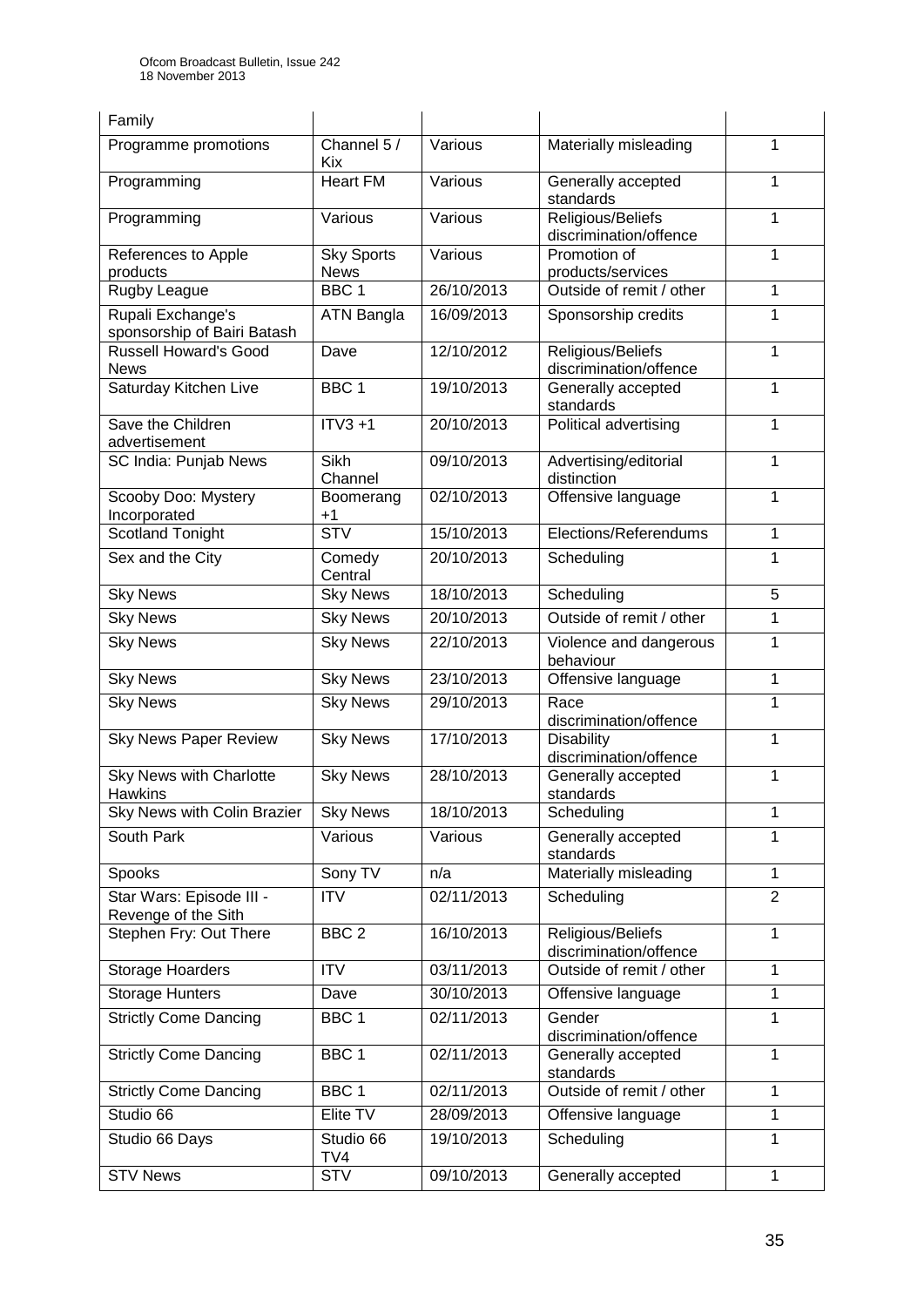|                                            |                                         |            | standards                                    |                |
|--------------------------------------------|-----------------------------------------|------------|----------------------------------------------|----------------|
| Sunday Brunch                              | Channel 4                               | 03/11/2013 | Generally accepted<br>standards              | 1              |
| <b>Sunday Politics</b>                     | BBC <sub>1</sub>                        | 20/10/2013 | Outside of remit / other                     | 1              |
| <b>Sunrise</b>                             | <b>Sky News</b>                         | 28/10/2013 | Generally accepted<br>standards              | $\overline{2}$ |
| Teenage Mutant Ninja<br>Turtles            | <b>CITV</b>                             | 12/10/2013 | Scheduling                                   | $\mathbf{1}$   |
| The Alan Brazil Sports<br><b>Breakfast</b> | Talksport                               | 01/11/2013 | Outside of remit / other                     | 1              |
| The Blame Game                             | BBC <sub>1</sub><br>Northern<br>Ireland | 25/10/2013 | Outside of remit / other                     | 1              |
| The Cariad Show                            | BBC <sub>3</sub>                        | 25/10/2013 | Sexual orientation<br>discrimination/offence | 1              |
| The Chase                                  | $\overline{IV}$                         | 29/10/2013 | Outside of remit / other                     | 1              |
| The Chase                                  | <b>STV</b>                              | 15/10/2013 | Outside of remit / other                     | 1              |
| The Dog Rescuers                           | Channel 5                               | 29/10/2013 | Generally accepted<br>standards              | 3              |
| The Ed Matthews Show                       | <b>KMFM</b><br>Ashford                  | 12/10/2013 | Materially misleading                        | 1              |
| The Face                                   | <b>Sky Living</b>                       | 21/10/2013 | Generally accepted<br>standards              | 1              |
| The Face (trailer)                         | Sky Living                              | 01/10/2013 | Offensive language                           | 1              |
| The Gadget Show                            | Channel 5                               | 21/10/2013 | Competitions                                 | $\mathbf{1}$   |
| The Gadget Show                            | Channel 5                               | 21/10/2013 | Materially misleading                        | 1              |
| The Gadget Show                            | Channel 5                               | 28/10/2013 | Generally accepted<br>standards              | $\overline{2}$ |
| The Graham Norton Show                     | BBC <sub>1</sub>                        | 01/11/2013 | Offensive language                           | $\mathbf{1}$   |
| The Jerry Springer Show                    | <b>CBS Reality</b><br>$+1$              | 08/10/2013 | <b>Disability</b><br>discrimination/offence  | 1              |
| The Jonathan Ross Show                     | $\overline{\text{IV}}$                  | 02/11/2013 | Sexual orientation<br>discrimination/offence | 1              |
| The Mentalist (trailer)                    | Channel 5                               | 29/10/2013 | Generally accepted<br>standards              | 1              |
| The Wright Stuff                           | Channel $5$                             | 23/10/2013 | Religious/Beliefs<br>discrimination/offence  | 1              |
| The Wright Stuff                           | Channel 5                               | 25/10/2013 | Scheduling                                   | $\overline{2}$ |
| The X Factor                               | <b>ITV</b>                              | 28/09/2013 | Generally accepted<br>standards              | 61             |
| The X Factor                               | <b>ITV</b>                              | 29/09/2013 | Under 18s in<br>programmes                   | 11             |
| The X Factor                               | <b>ITV</b>                              | 12/10/2013 | Generally accepted<br>standards              | $\mathbf{1}$   |
| The X Factor                               | $\overline{IV}$                         | 12/10/2013 | Scheduling                                   | $\overline{2}$ |
| The X Factor                               | <b>ITV</b>                              | 12/10/2013 | Under 18s in<br>programmes                   | $\mathbf{1}$   |
| The X Factor                               | <b>ITV</b>                              | 19/10/2013 | Scheduling                                   | $\mathbf{1}$   |
| The X Factor                               | <b>ITV</b>                              | 26/10/2013 | Generally accepted<br>standards              | $\overline{2}$ |
| The X Factor                               | <b>ITV</b>                              | 26/10/2013 | Scheduling                                   | 1              |
| The X Factor                               | ITV                                     | 26/10/2013 | Product placement                            | $\mathbf{1}$   |
| The X Factor                               | <b>ITV</b>                              | 26/10/2013 | Race<br>discrimination/offence               | $\overline{3}$ |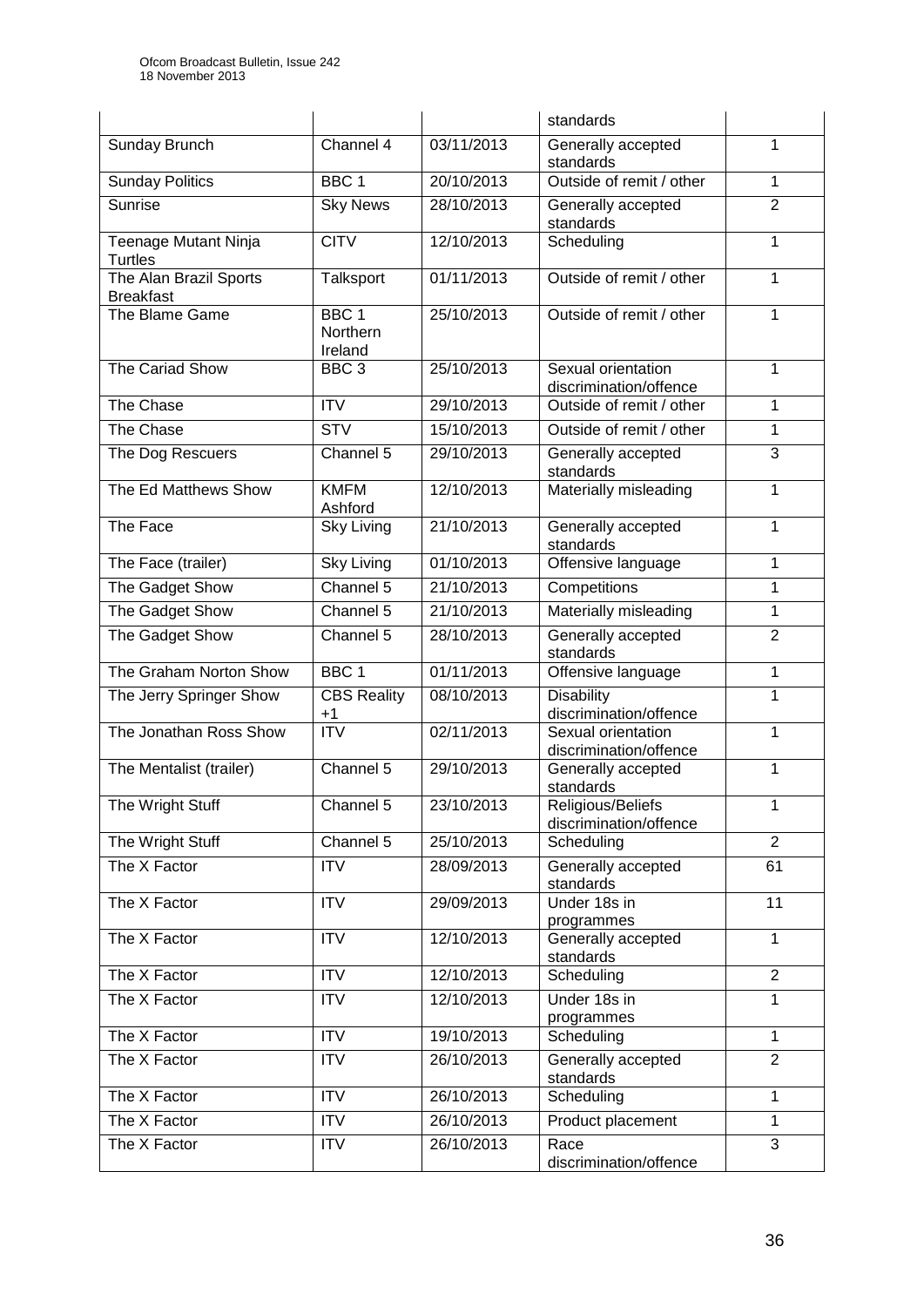| The X Factor                          | <b>ITV</b>                | 27/10/2013 | Scheduling                          | 1              |
|---------------------------------------|---------------------------|------------|-------------------------------------|----------------|
| The X Factor                          | $\overline{IV}$           | 02/11/2013 | Generally accepted<br>standards     | 1              |
| The X Factor                          | $\overline{IV}$           | 02/11/2013 | Scheduling                          | 1              |
| The X Factor                          | ITV                       | 02/11/2013 | Scheduling                          | 1              |
| The X Factor Results Show             | ITV                       | 20/10/2013 | Generally accepted<br>standards     | 1              |
| The X Factor Results Show             | ITV                       | 03/11/2013 | Offensive language                  | $\overline{1}$ |
| The Xfm Breakfast Show                | <b>XFM London</b>         | 28/10/2013 | Generally accepted<br>standards     | 1              |
| The Xtra Factor                       | ITV <sub>2</sub>          | 20/10/2013 | Generally accepted<br>standards     | 1              |
| This Morning                          | ITV                       | 21/10/2013 | Competitions                        | 1              |
| This Morning                          | $\overline{IV}$           | 28/10/2013 | <b>Fairness</b>                     | 1              |
| This Morning                          | <b>ITV</b>                | 28/10/2013 | Race<br>discrimination/offence      | 1              |
| <b>This Morning</b>                   | <b>STV</b>                | 30/10/2013 | Generally accepted<br>standards     | 1              |
| <b>Truckers</b>                       | BBC <sub>1</sub>          | 24/10/2013 | Sexual material                     | 1              |
| Trust Me, I'm a Doctor                | $\overline{BBC}$ 2        | 17/10/2013 | Materially misleading               | 1              |
| <b>UEFA Champions League</b>          | $\overline{IV}$           | 22/10/2013 | Outside of remit / other            | 1              |
| Unsafe Sex in the City                | BBC <sub>3</sub>          | 16/10/2013 | Materially misleading               | 1              |
| Up All Night                          | Channel 4                 | 24/10/2013 | Violence and dangerous<br>behaviour | 1              |
| <b>UTV Live</b>                       | <b>UTV</b>                | 31/10/2013 | Generally accepted<br>standards     | 1              |
| Watchdog                              | BBC <sub>1</sub>          | 16/10/2013 | Race<br>discrimination/offence      | 1              |
| Watchdog                              | BBC <sub>1</sub>          | 23/10/2013 | Outside of remit / other            | 1              |
| Week In, Week Out                     | BBC <sub>1</sub><br>Wales | 22/10/2013 | Outside of remit / other            | $\overline{8}$ |
| <b>Wills and Trusts</b>               | Sangat TV                 | 15/05/2013 | Materially misleading               | 1              |
| Wills, Trusts and Estate<br>Planning  | Sangat TV                 | Various    | Materially misleading               | 1              |
| World War II: The Complete<br>History | Quest                     | 09/10/2013 | Materially misleading               | 1              |
| You've Been Framed!                   | $\overline{IV}$           | 26/10/2013 | Violence and dangerous<br>behaviour | $\overline{2}$ |